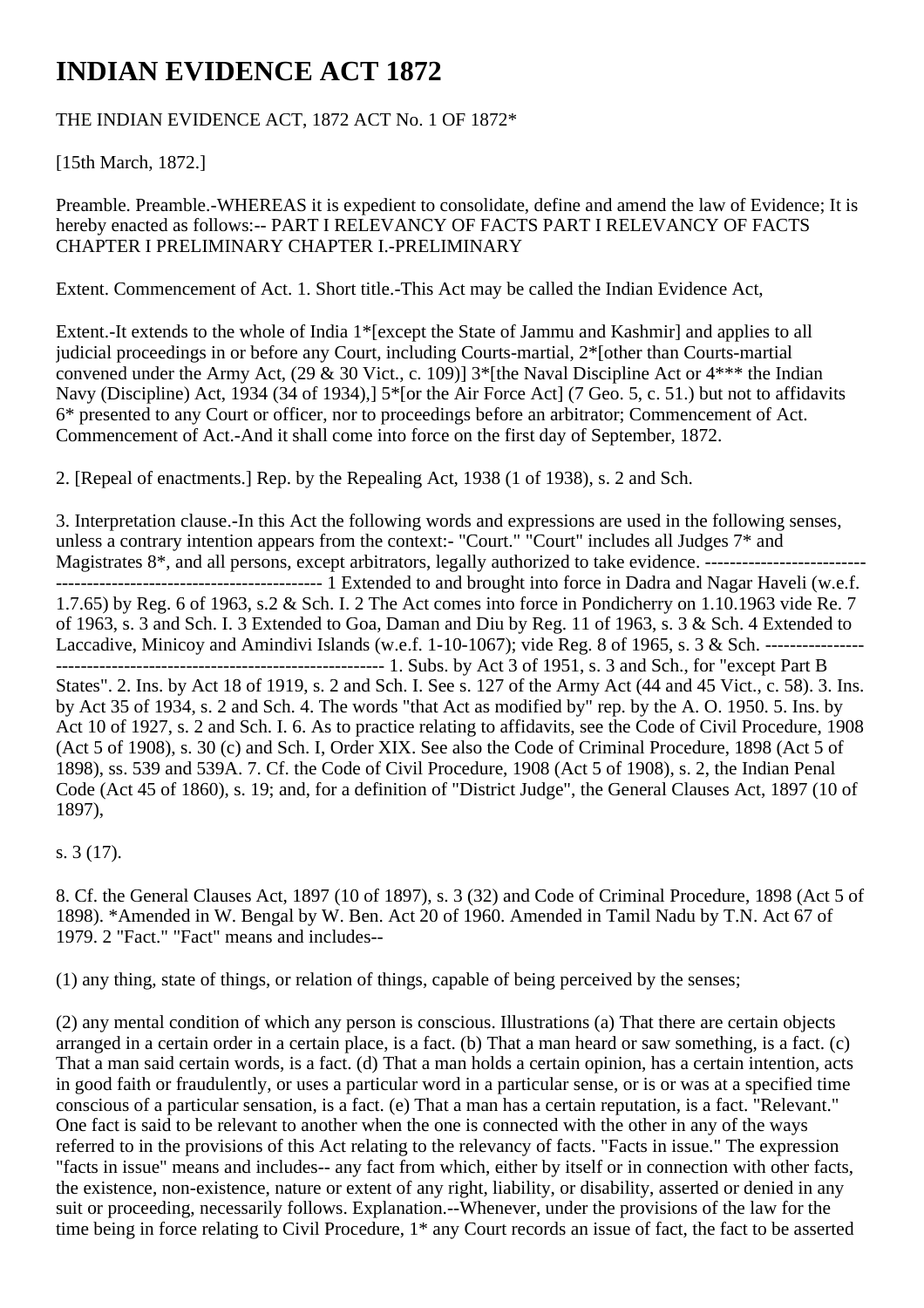or denied in the answer to such issue is a fact in issue. Illustrations A is accused of the murder of B. At his trial the following facts may be in issue:-- that A caused B's death; that A intended to cause B's death; that A had received grave and sudden provocation from B; that A, at the time of doing the act which caused B's death, was, by reason of unsoundness of mind, incapable of knowing its nature. ------------------------------------------------------------------ 1. See now Code of Civil Procedure, 1908 (Act 5 of 1908); as to the settlement of issues, see Sch. I, Order XIV. 3 "Document". "Document" 1\* means any matter expressed or described upon any substance by means of letters, figures or marks, or by more than one of those means, intended to be used, or which may be used, for the purpose of recording that matter. Illustrations A writing 2\* is a document: 2\* Words printed lithographed or photographed are documents: A map or plan is a document: An inscription on a metal plate or stone is a document: A caricature is a document. "Evidence." "Evidence" means and includes--

(1) all statements which the Court permits or requires to be made before it by witnesses, in relation to matters of fact under inquiry; such statements are called oral evidence;

(2) all documents produced for the inspection of the Court; such documents are called documentary evidence. "Proved." A fact is said to be proved when, after considering the matters before it, the Court either believes it to exist, or considers its existence so probable that a prudent man ought, under the circumstances of the particular case, to act upon the supposition that it exists. "Disproved." A fact is said to be disproved when, after considering the matters before it, the Court either believes that it does not exist, or considers its non-existence so probable that a prudent man ought, under the circumstances of the particular case, to act upon the supposition that it does not exist. "Not proved." A fact is said not to be proved when it is neither proved nor disproved. "India." 3\*["India" means the territory of India excluding the State of Jammu and Kashmir.] --------------------------------------------------------------------- 1. Cf. the Indian Penal Code (Act 45 of 1860), s. 29 and the General

Clauses Act, 1897 (10 of 1897), s. 3 (18). 2. Cf. definition of "writing" in the General Clauses Act, 1897 (10

of 1897), s. 3 (65). 3. Subs. by Act 3 of 1951, s. 3 and Sch., for the definition of "State" and "States" which was ins. by the A. O. 1950. 4

"Shall Presume." "Conclusive proof." 4. "May presume."-Whenever it is provided by this Act that the Court may presume a fact, it may either regard such fact as proved, unless and until it is disproved, or may call for proof of it: "Shall presume."-Whenever it is directed by this Act that the Court shall presume a fact, it shall regard such fact as proved, unless and until it is disproved: "Conclusive proof."-When one fact is declared by this Act to be conclusive proof of another, the Court shall, on proof of the one fact, regard the other as proved, and shall not allow evidence to be given for the purpose of disproving it. CHAPTER II OF THE RELEVANCY OF FACTS CHAPTER II. OF THE RELEVANCY OF FACTS

5. Evidence may be given of facts in issue and relevant facts.- Evidence may be given in any suit or proceeding of the existence of non-existence of every fact in issue and of such other facts as are hereinafter declared to be relevant, and of no others. Explanation.--This section shall not enable any person to give evidence of a fact which he is disentitled to prove by any provision of the law for the time being in force relating to Civil Procedure. 1\* Illustrations (a) A is tried for the murder of B by beating him with a club with the intention of causing his death. At A's trial the following facts are in issue:-- A's beating B with the club; A's causing B's death by such beating; A's intention to cause B's death. (b) A suitor does not bring with him, and have in readiness for production at the first hearing of the case, a bond on which he relies. This section does not enable him to produce the bond or prove its contents at a subsequent stage of the proceedings, otherwise than in accordance with the conditions prescribed by the Code of Civil Procedure 1\*.

6. Relevancy of facts forming part of same transaction.-Facts which, though not in issue, are so connected with a fact in issue as to form part of the same transaction, are relevant, whether they occurred at the same time and place or at different times and places. --------------------------------------------------------------------- 1. See now the Code of Civil Procedure, 1908 (Act 5 of 1908). 5 Illustrations (a) A is accused of the murder of B by beating him. Whatever was said or done by A or B or the by-standers at the beating, or so shortly before or after it as to form part of the transaction, is a relevant fact. (b) A is accused of waging war against the 1\*[Government of India] by taking part in an armed insurrection in which property is destroyed, troops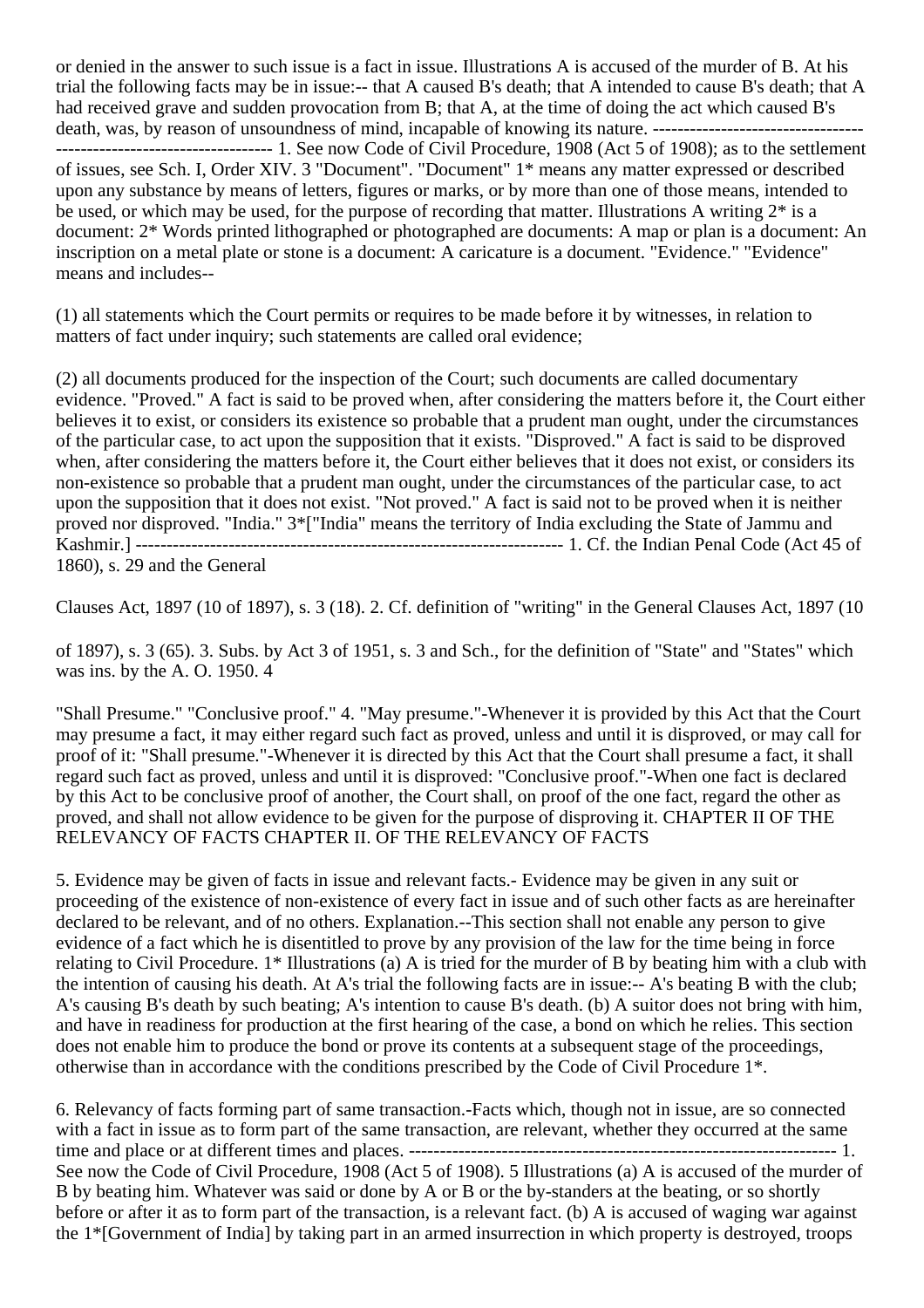are attacked and gaols are broken open. The occurrence of these facts is relevant, as forming part of the general transaction, though A may not have been present at all of them. (c) A sues B for a libel contained in a letter forming part of a correspondence. Letters between the parties relating to the subject out of which the libel arose, and forming part of the correspondence in which it is contained, are relevant facts, though they do not contain the libel itself. (d) The question is, whether certain goods ordered from B were delivered to A. The goods were delivered to several intermediate persons successively. Each delivery is a relevant fact.

7. Facts which are the occasion, cause or effect of facts in issue.-Facts which are the occasion, cause or effect, immediate or otherwise, of relevant facts, or facts in issue, or which constitute the state of things under which they happened, which afforded an opportunity for their occurrence or transaction, are relevant. Illustrations (a) The question is, whether A robbed B. The facts that, shortly before the robbery, B went to a fair with money in his possession, and that he showed it or mentioned the fact that he had it, to third persons, are relevant. (b) The question is, whether A murdered B. Marks on the ground, produced by a struggle at or near the place where the murder was committed, are relevant facts. (c) The question is, whether A poisoned B. The state of B's health before the symptoms ascribed to poison, and habits of B, known to A, which afforded an opportunity for the administration of poison, are relevant facts.

8. Motive, preparation and previous or subsequent conduct.-Any fact is relevant which shows or constitutes a motive or preparation for any fact in issue or relevant fact. The conduct of any party, or of any agent to any party, to any suit or proceeding, in reference to such suit or proceeding, or in reference to any fact in issue therein or relevant thereto, and the conduct of any person an offence against whom is the subject of any proceeding, is relevant, if such conduct influences or is influenced by any fact in issue or relevant fact, and whether it was previous or subsequent thereto. ------------------------------1. Subs. by the A. O. 1950 for "Queen". 6 Explanation 1.--The word "conduct" in this section does not include statements, unless those statements accompany and explain acts other than statements; but this explanation is not to affect the relevancy of statements under any other section of this Act. Explanation 2.-- When the conduct of any person is relevant, any statement made to him or in his presence and hearing, which affects such conduct, is relevant. Illustrations (a) A is tried for the murder of B. The facts that A murdered C, that B knew that A had murdered C, and that B had tried to extort money from A by threatening to make his knowledge public, are relevant. (b) A sues B upon a bond for the payment of money. B denies the making of the bond. The fact that, at the time when the bond was alleged to be made, B required money for a particular purpose, is relevant. (c) A is tried for the murder of B by poison. The fact that, before the death of B, A procured poison similar to that which was administered to B, is relevant. (d) The question is, whether a certain document is the will of A. The facts that, not long before the date of the alleged will, A made inquiry into matters to which the provisions of the alleged will relate, that he consulted vakils in reference to making the will, and that he caused drafts of other wills to be prepared of which he did not approve, are relevant. (e) A is accused of a crime. The facts that, either before or at the time of, or after the alleged crime, A provided evidence which would tend to give to the facts of the case an appearance favourable to himself, or that he destroyed or concealed evidence, or prevented the presence or procured the absence of persons who might have been witnesses, or suborned persons to give false evidence respecting it, are relevant. (f) The question is, whether A robbed B. The facts that, after B was robbed, C said in A's presence- "the police are coming to look for the man who robbed B," and that immediately afterwards A ran away, are relevant. (g) The question is, whether A owes B rupees 10,000. The facts that A asked C to lend him money, and that D said to C in A's presence and hearing- "I advise you not to trust A, for he owes B 10,000 rupees," and that A went away without making any answer, are relevant facts. (h) The question is, whether A committed a crime. The fact that A absconded after receiving a letter warning him that inquiry was being made for the criminal, and the contents of the letter, are relevant. (i) A is accused of a crime. The facts that, after the commission of the alleged crime, he absconded, or was in possession of property or the proceeds of property acquired by the 7 crime, or attempted to conceal things which were or might have been used in committing it, are relevant. (j) The question is, whether A was ravished. The facts that, shortly after the alleged rape, she made a complaint relating to the crime, the circumstances under which, and the terms in which, the complaint was made, are relevant. The fact that, without making a complaint, she said that she had been ravished is not relevant as conduct under this section, though it

may be relevant as a dying declaration under section 32, clause (1), or as corroborative evidence under section 157. (k) The question is, whether A was robbed. The fact that, soon after the alleged robbery, he made a complaint relating to the offence, the circumstances under which, and the terms in which, the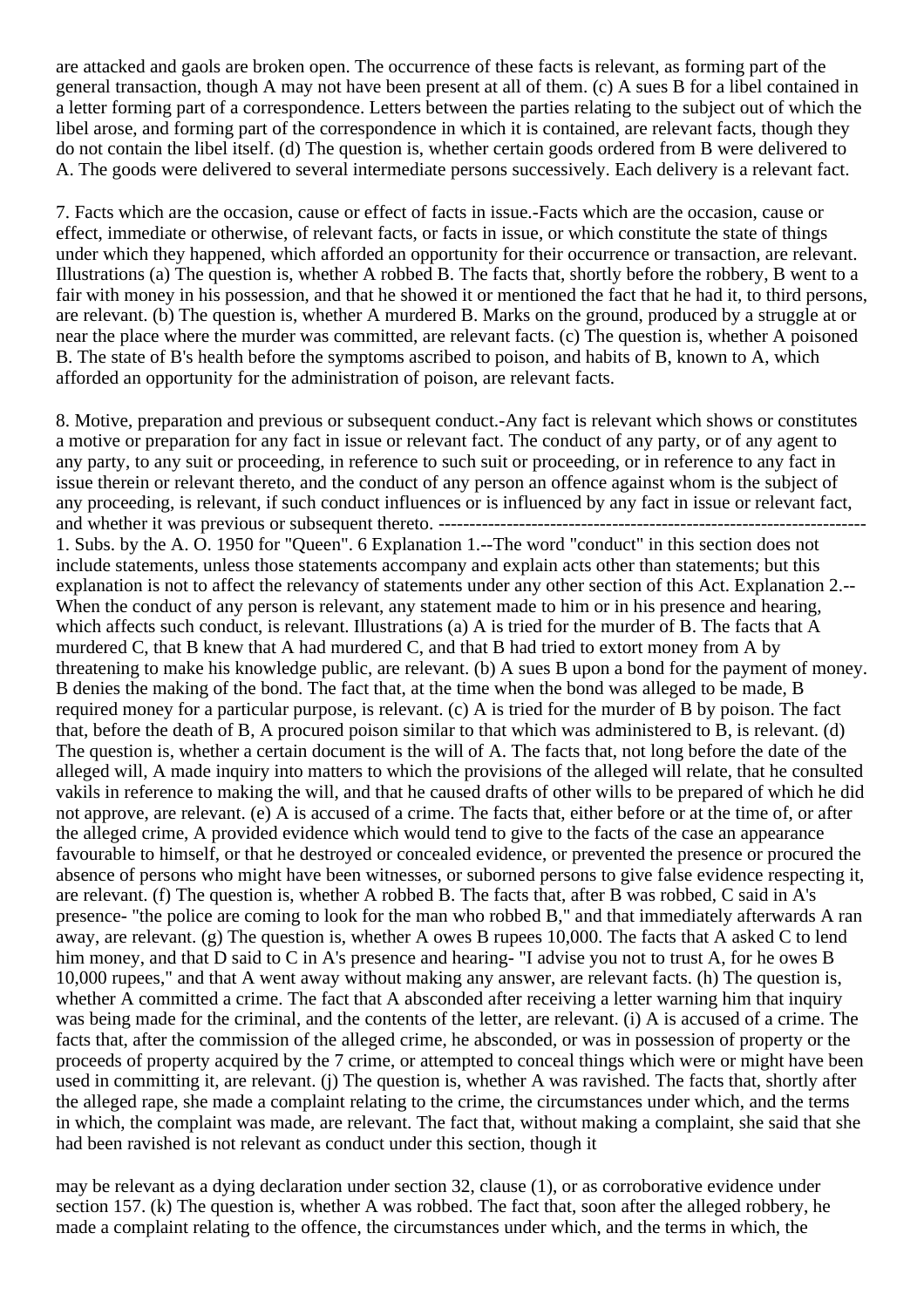complaint was made, are relevant. The fact that he said he had been robbed without making any complaint, is not relevant, as conduct under this section, though it

may be relevant as a dying declaration under section 32, clause (1), or as corroborative evidence under section 157.

9. Facts necessary to explain or introduce relevant facts.-Facts necessary to explain or introduce a fact in issue or relevant fact, or which support or rebut an inference suggested by a fact in issue or relevant fact, or which establish the identity of any thing or person whose identity is relevant, or fix the time or place at which any fact in issue or relevant fact happened, or which show the relation of parties by whom any such fact was transacted, are relevant in so far as they are necessary for that purpose. Illustrations (a) The question is, whether a given document is the will of A. The state of A's property and of his family at the date of the alleged will may be relevant facts. (b) A sues B for a libel imputing disgraceful conduct to A ; B affirms that the matter alleged to be libellous is true. The position and relations of the parties at the time when the libel was published may be relevant facts as introductory to the facts in issue. The particulars of a dispute between A and B about a matter unconnected with the alleged libel are irrelevant, though the fact that there was a dispute may be relevant if it affected the relations between A and B. (c) A is accused of a crime. The fact that, soon after the commission of the crime, A absconded from his house, is relevant under section 8, as conduct subsequent to and affected by facts in issue. The fact that at the time when he left home he had sudden and urgent business at the place to which he went, is relevant, as tending to explain the fact that he left home suddenly. The details of the business on which he left are not relevant, except in so far as they are necessary to show that the business was sudden and urgent. 8 (d) A sues B for inducing C to break a contract of service made by him with A. C, on leaving A's service, says to A-"I am leaving you because B has made me a better offer." This statement is a relevant fact as explanatory of C's conduct, which is relevant as a fact in issue. (e) A, accused of theft, is seen to give the stolen property to B, who is seen to give it to A's wife. B says as he delivers it-"A says your are to hide this." B's statement is relevant as explanatory of a fact which is part of the transaction. (f) A is tried for a riot and is proved to have marched at the head of a mob. The cries of the mob are relevant as explanatory of the nature of the transaction.

10. Things said or done by conspirator in reference to common design. Where there is reasonable round to believe that two or more persons have conspired together to commit an offence or an actionable wrong, anything said, done or written by any one of such persons in reference to their common intention, after the time when such intention was first entertained by any one of them, is a relevant fact as against each of the persons believed to be so conspiring, as well for the purpose of proving the existence of the conspiracy as for the purpose of showing that any such person was a party to it. Illustration Reasonable ground exists for believing that A has joined in a conspiracy to wage war against the 1\*[Government of India]. The facts that B procured arms in Europe for the purpose of the conspiracy, C collected money in Calcutta for a like object, D persuaded persons to join the conspiracy in Bombay, E published writings advocating the object in view at Agra, and F transmitted from Delhi to G at Kabul the money which C had collected at Calcutta, and the contents of a letter written by H giving an account of the conspiracy, are each relevant, both to prove the existence of the conspiracy, and to prove A's complicity in it, although he may have been ignorant of all of them, and although the persons by whom they were done were strangers to him, and although they may have taken place before he joined the conspiracy or after he left it.

11. When facts not otherwise relevant become relevant.-Facts not otherwise relevant are relevant--

(1) if they are inconsistent with any fact in issue or relevant fact;

(2) if by themselves or in connection with other facts they make the existence or non-existence of any fact in issue or relevant fact highly probable or improbable. Illustrations (a) The question is whether A committed a crime at Calcutta on a certain day. The fact that, on that day, A was at Lahore is relevant. --------------------------------------------------------------- 1. Subs. by the A. O. 1950 for "Queen". 9 The fact that, near the time when the crime was committed, A was at a distance from the place where it was committed, which would render it highly improbable, though not impossible, that he committed it, is relevant. (b) The question is, whether A committed a crime. The circumstances are such that the crime must have been committed either by A, B, C or D. Every fact which shows that the crime could have been committed by no one else and that it was not committed by either B, C or D, is relevant.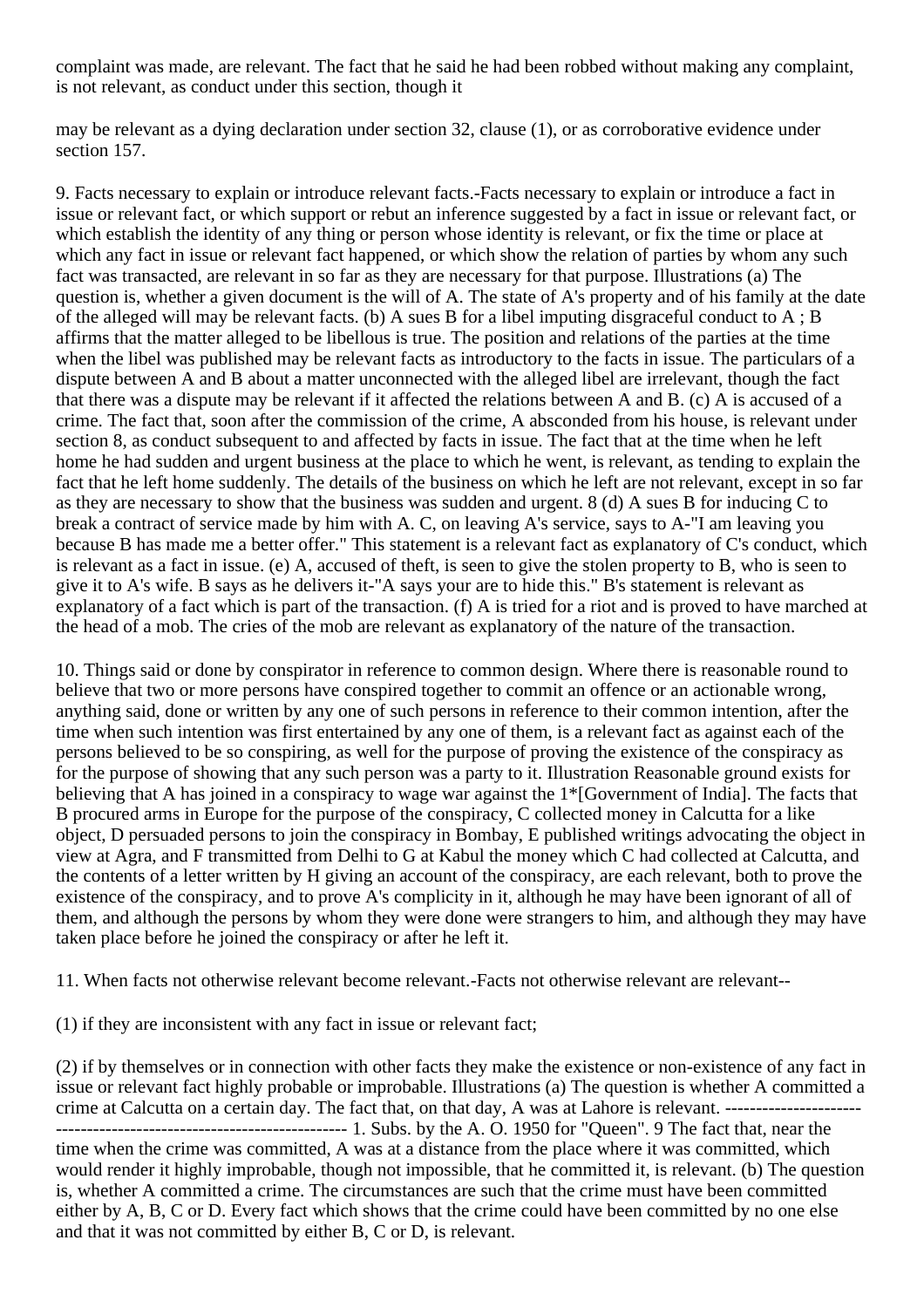amount are relevant. 12. In suits for damages, facts tending to enable Court to determine amount are relevant. In suits in which damages are claimed, any fact which will enable the Court to determine the amount of damages which ought to be awarded, is relevant.

13. Facts relevant when right or custom is in question.-Where the question is as to the existence of any right or custom, the following facts are relevant:- (a) any transaction by which the right or custom in question was created, claimed, modified, recognized, asserted or denied, or which was inconsistent with its existence: (b) particular instances in which the right or custom was claimed, recognized or exercised, or in which its exercise was disputed, asserted or departed from. Illustration. The question is whether A has a right to a fishery. A deed conferring the fishery on A's ancestors, a mortgage of the fishery by A's father, a subsequent grant of the fishery by A's father, irreconcilable with the mortgage, particular instances in which A's father exercised the right, or in which the exercise of the right was stopped by A's neighbours, are relevant facts.

feeling. 14. Facts showing existence of state of mind, or of body, of bodily feeling.-Facts showing the existence of any state of mind, such as intention, knowledge, good faith, negligence, rashness, ill-will or good-will towards any particular person, or showing the existence of any state of body or bodily feeling, are relevant, when the existence of any such state of mind or body or bodily feeling, is in issue or relevant. 1<sup>\*</sup> [Explanation 1.--A fact relevant as showing the existence of a relevant state of mind must show that the state of mind exists, not generally, but in reference to the particular matter in question. Explanation 2.--But where, upon the trial of a person accused of an offence, the previous commission by the accused of an offence is --------------------------------------------------------------------- 1. Subs. by Act 3 of 1891, s. 1, for the original Explanation. --------------------------------------------------------------------- 20 relevant within the meaning of this section, the previous conviction of such person shall also be a relevant fact. 1\*] Illustrations. (a) A is accused of receiving stolen goods knowing them to be stolen. It is proved that he was in possession of a particular stolen article. The fact that, at the same time, he was in possession of many other stolen articles is relevant, as tending to show that he knew each and all of the articles of which he was in possession to be stolen.  $2*(b)$  A is accused of fraudulently delivering to another person a counterfeit coin which, at the time when he delivered it, he knew to be counterfeit. The fact that, at the time of its delivery, A was possessed of a number of other pieces of counterfeit coin is relevant. The fact that A had been previously convicted of delivering to another person as genuine a counterfeit coin knowing it to be counterfeit is relevant.] (c) A sues B for damage done by a dog of B's which B knew to be ferocious. The facts that the dog had previously bitten X, Y and Z, and that they had made complaints to B, are relevant. (d) The question is whether A, the acceptor of a bill of exchange, knew that the name of a payee was fictitious. The fact that A had accepted other bills drawn in the same manner before they could have been transmitted to him by the payee if the payee had been a real person, is relevant, as showing that A knew that the payee was a fictitious person. (e) A is accused of defaming B by publishing an imputation intended to harm the reputation of B. The fact of previous publications by A respecting B, showing ill- will on the part of A towards B is relevant, as proving A's intention to harm B's reputation by the particular publication in question. The facts that there was no previous quarrel between A and B, and that A repeated the matter complained of as he heard it, are relevant, as showing that A did not intend to harm the reputation of B. (f) A is sued by B for fraudulently representing to B that C was solvent, whereby B, being induced to trust C, who was insolvent, suffered loss. The fact that, at the time when A represented C to be solvent, C was supposed to be solvent by his neighbours and by persons dealing with him, is relevant, as showing that A made the representation in good faith. (g) A is sued by B for the price of work done by B, upon a house of which A is owner, by the order of C, a contractor. A's defence is that B's contract was with C. The fact that A paid C for the work in question is relevant, as proving that A did, in good faith, make over to C the management of the work in question, so that C was in a position to contract with B on C's own account, and not as agent for A. --------------------------------------------------------------------- 1. See the Code of Criminal Procedure, 1898 (Act 5 of 1898), s. 311. 2. Subs. by Act 3 of 1891, s. 1, for the original illustration (b). 11 (h) A is accused of the dishonest misappropriation of property which he had found, and the question is whether, when he appropriated it, he believed in good faith that the real owner could not be found. The fact that public notice of the loss of the property had been given in the place where A was, is relevant, as showing that A did not in good faith believe that the real owner of the property could not be found. The fact that A knew, or had reason to believe, that the notice was given fraudulently by C, who had heard of the loss of the property and wished to set up a false claim to it, is relevant, as showing that the fact that A knew of the notice did not disprove A's good faith. (i) A is charged with shooting at B with intent to kill him, In order to show A's intent the fact of A's having previously shot at B may be proved. (j) A is charged with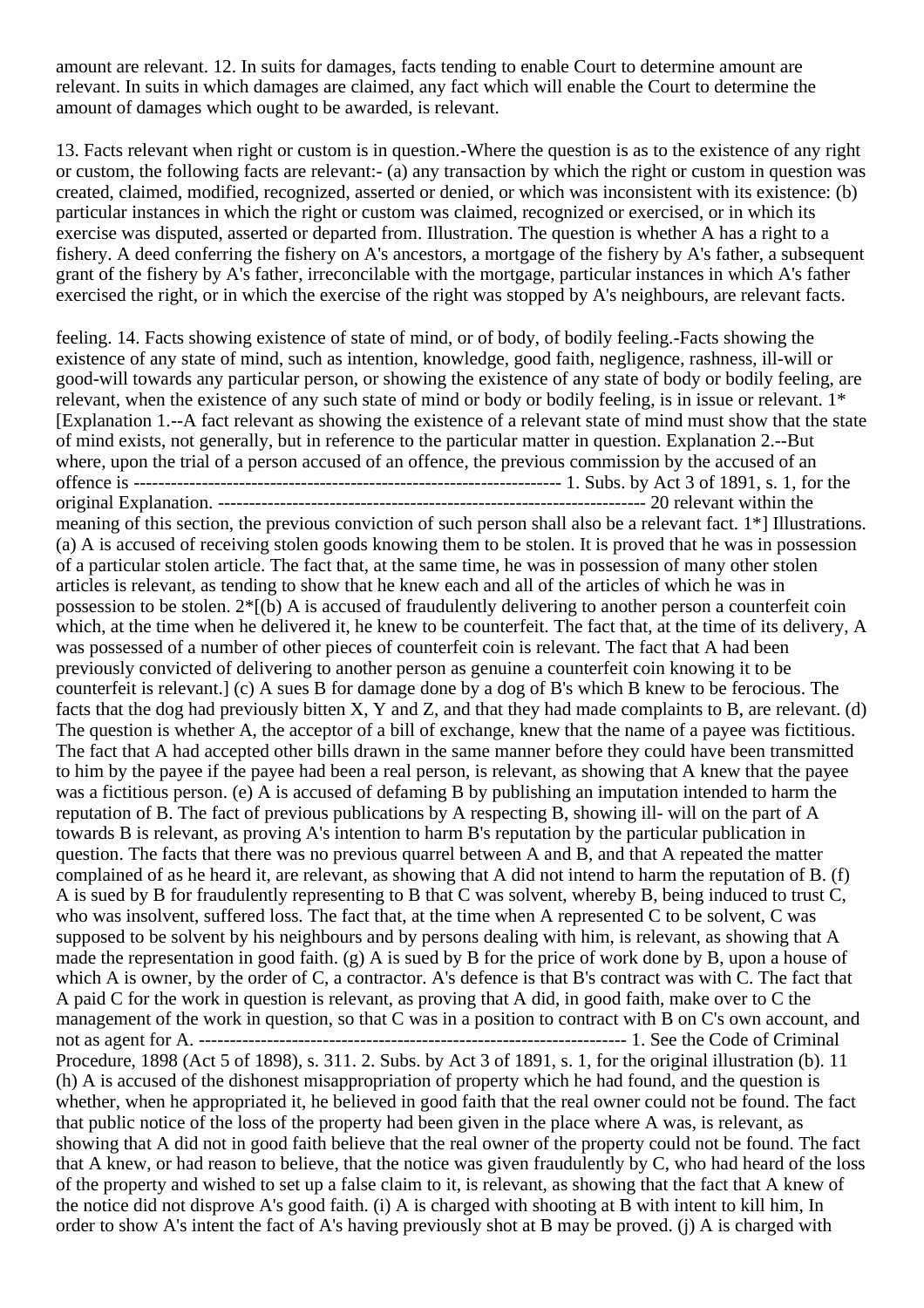sending threatening letters to B. Threatening letters previously sent by A to B may be proved, as showing the intention of the letters. (k) The question is, whether A has been guilty of cruelty towards B, his wife. Expressions of their feeling towards each other shortly before or after the alleged cruelty are relevant facts. (l) The question is whether A's death was caused by poison. Statements made by A during his illness as to his symptoms are relevant facts. (m) The question is, what was the state of A's health at the time when an assurance on his life was effected. Statements made by A as to the state of his health at or near the time in question are relevant facts. (n) A sues B for negligence in providing him with a carriage for hire not reasonably fit for use, whereby A was injured. The fact that B's attention was drawn on other occasions to the defect of that particular carriage is relevant. The fact that B was habitually negligent about the carriages which he let to hire is irrelevant. (o) A is tried for the murder of B by intentionally shooting him dead. The fact that A on other occasions shot at B is relevant as showing his intention to shoot B. The fact that A was in the habit of shooting at people with intent to murder them, is irrelevant. (p) A is tried for a crime. The fact that he said something indicating an intention to commit that particular crime is relevant. The fact that he said something indicating a general disposition to commit crimes of that class is irrelevant.

15. Facts bearing on question whether act was accidental or intentional.-When there is a question whether an act was accidental or intentional, 1\*[or done with a particular knowledge or intention,] the fact that such act formed part of a series of similar occurrences, in each of which the person doing the act was concerned, is relevant. --------------------------------------------------------------------- 1. Ins. by Act 3 of 1891, s. 2. -------------- ------------------------------------------------------- 12 Illustrations (a) A is accused of burning down his house in order to obtain money for which it is insured. The facts that A lived in several houses successively each of which he insured, in each of which a fire occurred, and after each of which fires A received payment from a different insurance office, are relevant, as tending to show that the fires were not accidental. (b) A is employed to receive money from the debtors of B. It is A's duty to make entries in a book showing the amounts received by him. He makes an entry showing that on a particular occasion he received less than he really did receive. The question is, whether this false entry was accidental or intentional. The facts that other entries made by A in the same book are false, and that the false entry is in each case in favour of A, are relevant. (c) A is accused of fraudulently delivering to B a counterfeit rupee. The question is, whether the delivery of the rupee was accidental. The facts that, soon before or soon after the delivery to B, A delivered counterfeit rupees to C, D and E are relevant, as showing that the delivery to B was not accidental.

16. Existence of course of business when relevant.-When there is a question whether a particular act was done, the existence of any course of business, according to which it naturally would have been done, is a relevant fact. Illustrations (a) The question is, whether a particular letter was despatched. The facts that it was the ordinary course of business for all letters put in a certain place to be carried to the post, and that particular letter was put in that place are relevant. (b) The question is, whether a particular letter reached A. The facts that it was posted in due course, and was not returned through the Dead Letter Office, are relevant. ADMISSIONS

17. Admission defined.-An admission is a statement, oral or documentary, which suggests any inference as to any fact in issue or relevant fact, and which is made by any of the persons, and under the circumstances, hereinafter mentioned.

by suitor in representative character; by party interested in subject matter; by person from whom interest derived. 18. Admission by party to proceeding or his agent.-Statements made by a party to the proceeding, or by an agent to any such party, whom the Court regards, under the circumstances of the case, as expressly or impliedly authorized by him to make them, are admissions. by suitor in representative character-Statements made by parties to suits suing or sued in a representative character, are not admissions, unless they were made while the party making them held that character. 13 Statements made by-- by party interested in subject matter;

(1) persons who have any proprietary or pecuniary interest in the subject-matter of the proceeding, and who make the statement in their character of persons so interested, or by person from whom interest derived.

(2) persons from whom the parties to the suit have derived their interest in the subject-matter of the suit, are admissions, if they are made during the continuance of the interest of the persons making the statements.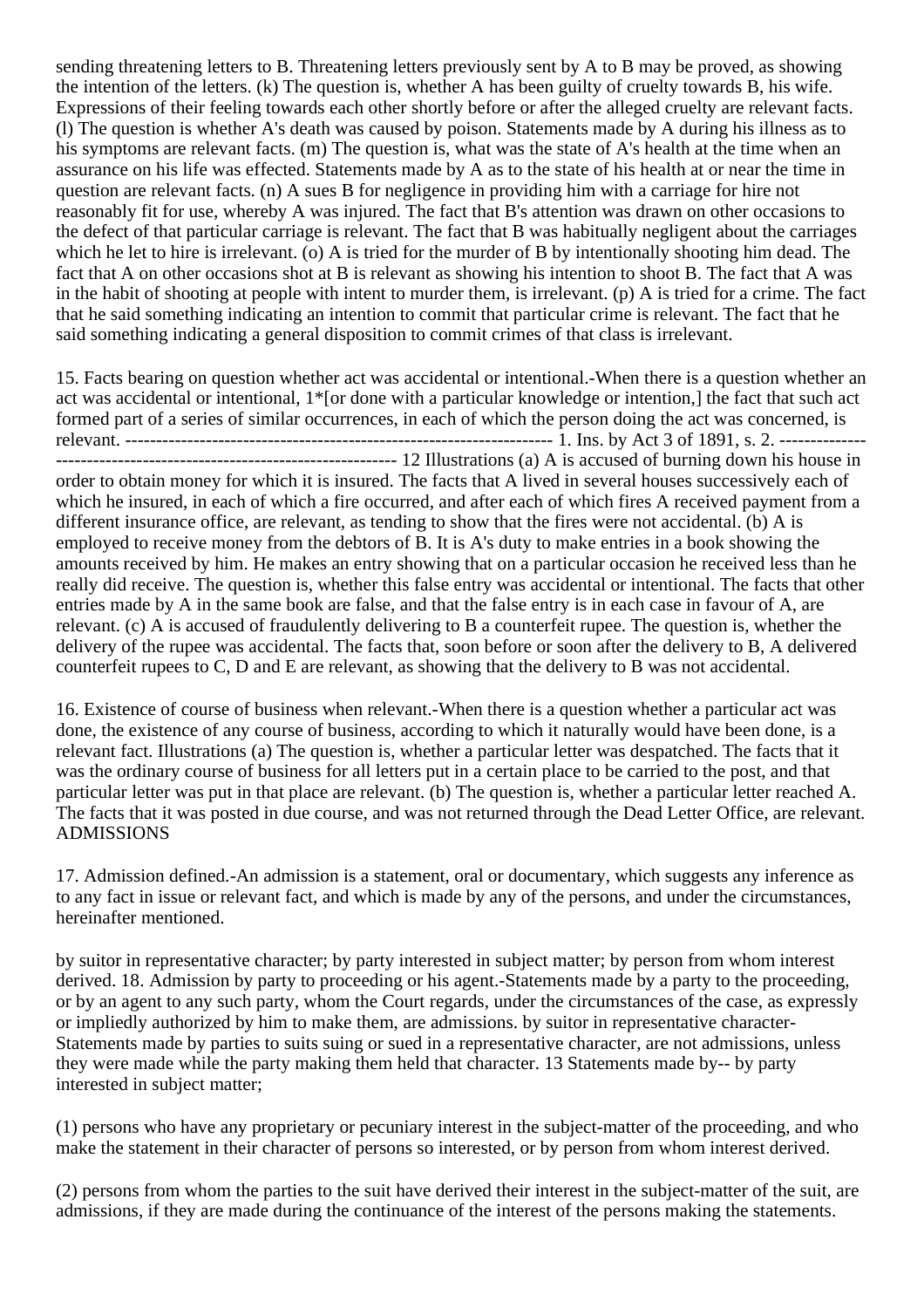to suit. 19. Admissions by persons whose position must be proved as against party to suit.-Statements made by persons whose position or liability it is necessary to prove as against any party to the suit, are admissions, if such statements would be relevant as against such persons in relation to such position or liability in a suit brought by or against them, and if they are made whilst the person making them occupies such position or is subject to such liability. Illustration A undertakes to collect rents for B. B sues A for not collecting rent due from C to B. A denies that rent was due from C to B. A statement by C that he owed B rent is an admission, and is a relevant fact as against A, if A denies that C did owe rent to B.

20. Admissions by persons expressly referred to by party to suit.- Statements made by person to whom a party to the suit has expressly referred for information in reference to a matter in dispute are admissions. Illustration The question is, whether a horse sold by A to B is sound. A says to B--"Go and ask C, C knows all about it." C's statement is an admission.

behalf. 21. Proof of admissions against persons making them, and by or on their behalf.-Admissions are relevant and may be proved as against the person who makes them, or his representative in interest; but they cannot be proved by or on behalf of the person who makes them or by his representative in interest, except in the following cases:-

(1) An admission may be proved by or on behalf of the person making it, when it is of such a nature that, if the person making it were dead, it would be relevant as between third persons under section 32.

(2) An admission may be proved by or on behalf of the person making it, when it consists of a statement of the existence 14 of any state of mind or body, relevant or in issue, made at or about the time when such state of mind or body existed, and is accompanied by conduct rendering its falsehood improbable.

(3) An admission may be proved by or on behalf of the person making it, if it is relevant otherwise than as an admission. Illustrations (a) The question between A and B is, whether a certain deed is or is not forged. A affirms that it is genuine, B that it is forged. A may prove a statement by B that the deed is genuine, and B may prove a statement by A that deed is forged; but A cannot prove a statement by himself that the deed is genuine, nor can B prove a statement by himself that the deed is forged. (b) A, the captain of a ship, is tried for casting her away. Evidence is given to show that the ship was taken out of her proper course. A produces a book kept by him in the ordinary course of his business showing observations alleged to have been taken by him from day to day, and indicating that the ship was not taken out of her proper course. A may prove these statements, because they would be admissible between third parties, if he were dead, under section 32,

clause (2). (c) A is accused of a crime committed by him at Calcutta. He produces a letter written by himself and dated at Lahore on that day, and bearing the Lahore post-mark of that day. The statement in the date of the letter is admissible, because,

if A were dead, it would be admissible under section 32, clause (2). (d) A is accused of receiving stolen goods knowing them to be stolen. He offers to prove that he refused to sell them below their value. A may prove these statements, though they are admissions, because they are explanatory of conduct influenced by facts in issue. (e) A is accused of fraudulently having in his possession counterfeit coin which he knew to be counterfeit. He offers to prove that he asked a skilful person to examine the coin as he doubted whether it was counterfeit or not, and that that person did examine it and told him it was genuine. A may prove these facts for the reasons stated in the last preceding illustration.

22. When oral admissions as to contents of documents are relevant.-Oral admissions as to the contents of a document are not relevant, unless and until the party proposing to prove them shows that he is entitled to give secondary evidence of the contents of such document under the rules hereinafter contained, or unless the genuineness of a document produced is in question. 15

23. Admissions in civil cases when relevant.-In civil cases no admission is relevant, if it is made either upon an express condition that evidence of it is not to be given, or under circumstances from which the Court can infer that the parties agreed together that evidence of it should not be given. Explanation.--Nothing in this section shall be taken to exempt any barrister, pleader, attorney or vakil from giving evidence of any matter of which he may be compelled to give evidence under section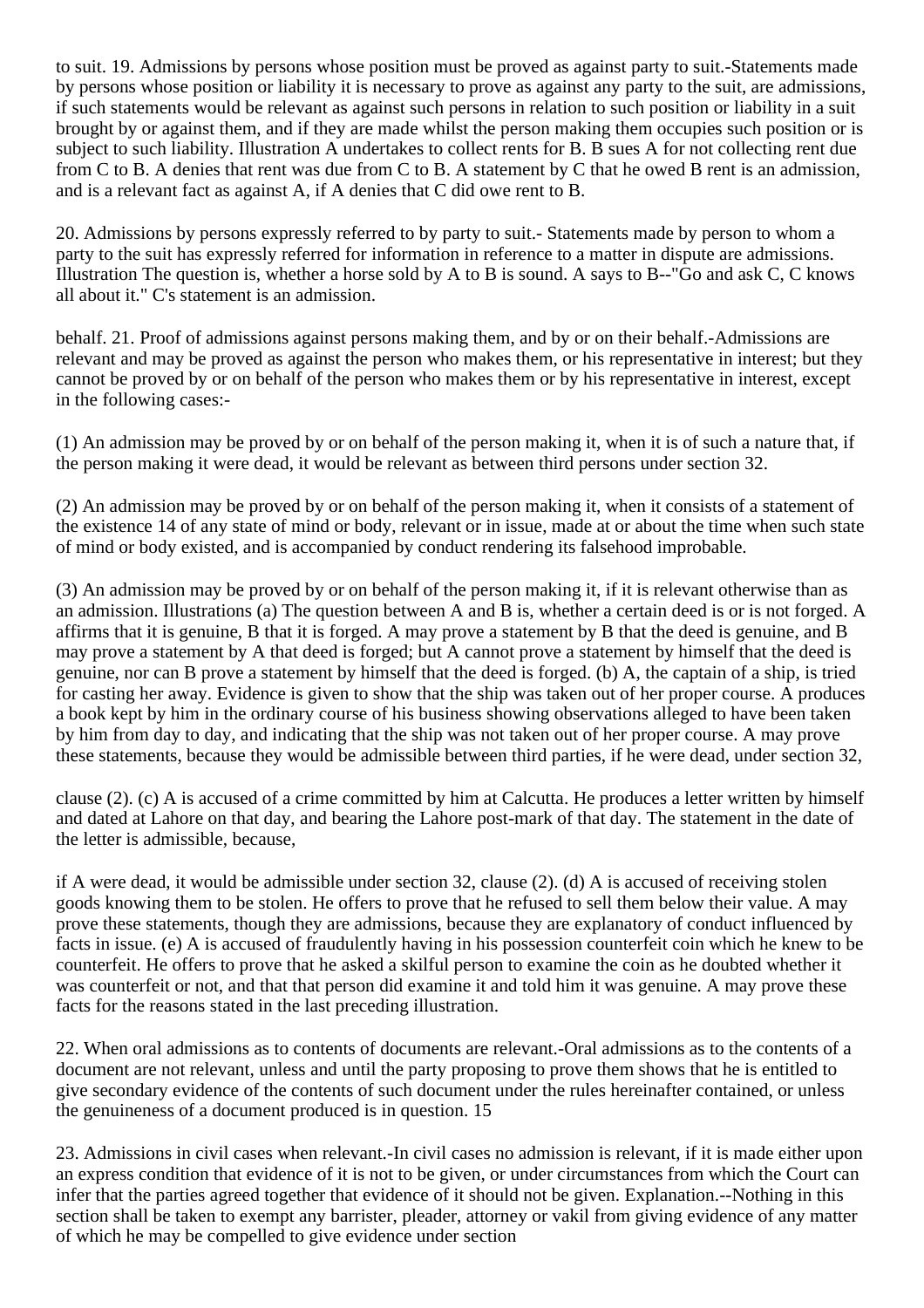Confession caused by inducement, threat or promise, when irrelevant in criminal proceeding. 24. Confession caused by inducement, threat or promise, when irrelevant in criminal proceeding.-A confession made by an accused person is irrelevant in a criminal proceeding, if the making of the confession appears to the Court to have been caused by any inducement, threat or promise 1<sup>\*</sup> having reference to the charge against the accused person, proceeding from a person in authority and sufficient, in the opinion of the Court, to give the accused person grounds, which would appear to him reasonable, for supposing that by making it he would gain any advantage or avoid any evil of a temporal nature in reference to the proceedings against him.

25. Confession to police-officer not to be proved.-No confession made to a police-officer2\*, shall be proved as against a person accused of any offence.

against him. 26. Confession by accused while in custody of police not to be proved against him.-No confession made by any person whilst he is in the custody of a police-officer, unless it be made in the immediate presence of a Magistrate, 3\* shall be proved as against such person. 4\*[Explanation.--In this section "Magistrate" does not include the head of a village discharging magisterial functions in the Presidency of Fort St. George 5\*\*\* or elsewhere, unless such headman is a Magistrate exercising the powers of a Magistrate under the Code of Criminal Procedure, 18826\* (10 of 1882).]

27. How much of information received from accused may be proved.- Provided that, when any fact is deposed to as discovered in consequence of information received from a person accused of any --------------- ------------------------------------------------------ 1. For prohibition of such inducements, etc., see the Code of Criminal Procedure 1898 (Act 5 of 1898), s. 343. 2. As to statements made to a police-officer investigating a case, see s. 162, ibid. 3. A Coroner has been declared to be a Magistrate for the purposes of this section, see the Coroners Act, 1871 (4 of 1871), s. 20. 4. Ins. by Act 3 of 1891, s. 3. 5. The words "or in Burma" rep. by the A. O. 1937. 6. See now the Code of Criminal Procedure, 1898 (Act 5 of 1898). ------------------------------ --------------------------------------- 16 offence, in the custody of a police-officer, so much of such information, whether it amounts to a confession or not, as relates distinctly to the fact thereby discovered, may be proved.

threat or promise, relevant. 28. Confession made after removal of impression caused by inducement, threat or promise, relevant.-If such a confession as is referred to in section 24 is made after the impression caused by any such inducement, threat or promise has, in the opinion of the Court, been fully removed, it is relevant.

promise of secrecy, etc. 29. Confession otherwise relevant not to become irrelevant because of promise of secrecy, etc.-If such a confession is otherwise relevant, it does not become irrelevant merely because it was made under a promise of secrecy, or in consequence of a deception practised on the accused person for the purpose of obtaining it, or when he was drunk, or because it was made in answer to questions which he need not have answered, whatever may have been the form of those questions, or because he was not warned that he was not bound to make such confession, and that evidence of it might be given against him.

others jointly under trial for same offence. 30. Consideration of proved confession affecting person making it and others jointly under trial for same offence.-When more persons than one are being tried jointly for the same offence, and a confession made by one of such persons affecting himself and some other of such persons is proved, the Court may take into consideration such confession as against such other person as well as against the person who makes such confession. 1\*[Explanation.-"Offence" as used in this section, includes the abetment of, or attempt to commit, the offence.\*2] Illustrations (a) A and B are jointly tried for the murder of C. It is proved that A said--"B and I murdered C". The Court may consider the effect of this confession as against B. (b) A is on his trial for the murder of C. There is evidence to show that C was murdered by A and B, and that B said--"A and I murdered C". This statement may not be taken into consideration by the Court against A, as B is not being jointly tried.

31. Admissions not conclusive proof, but may estop.-Admissions are not conclusive proof of the matters admitted but they may operate as estoppels under the provisions hereinafter contained. -----------------------

------------------------------------------- 1. Ins. by Act 3 of 1891, s. 4. 2. Cf. the Indian Penal Code (Act 45 of 1860), Explanation 4 to s.

17 STATEMENTS BY PERSONS WHO CANNOT BE CALLED AS WITNESSES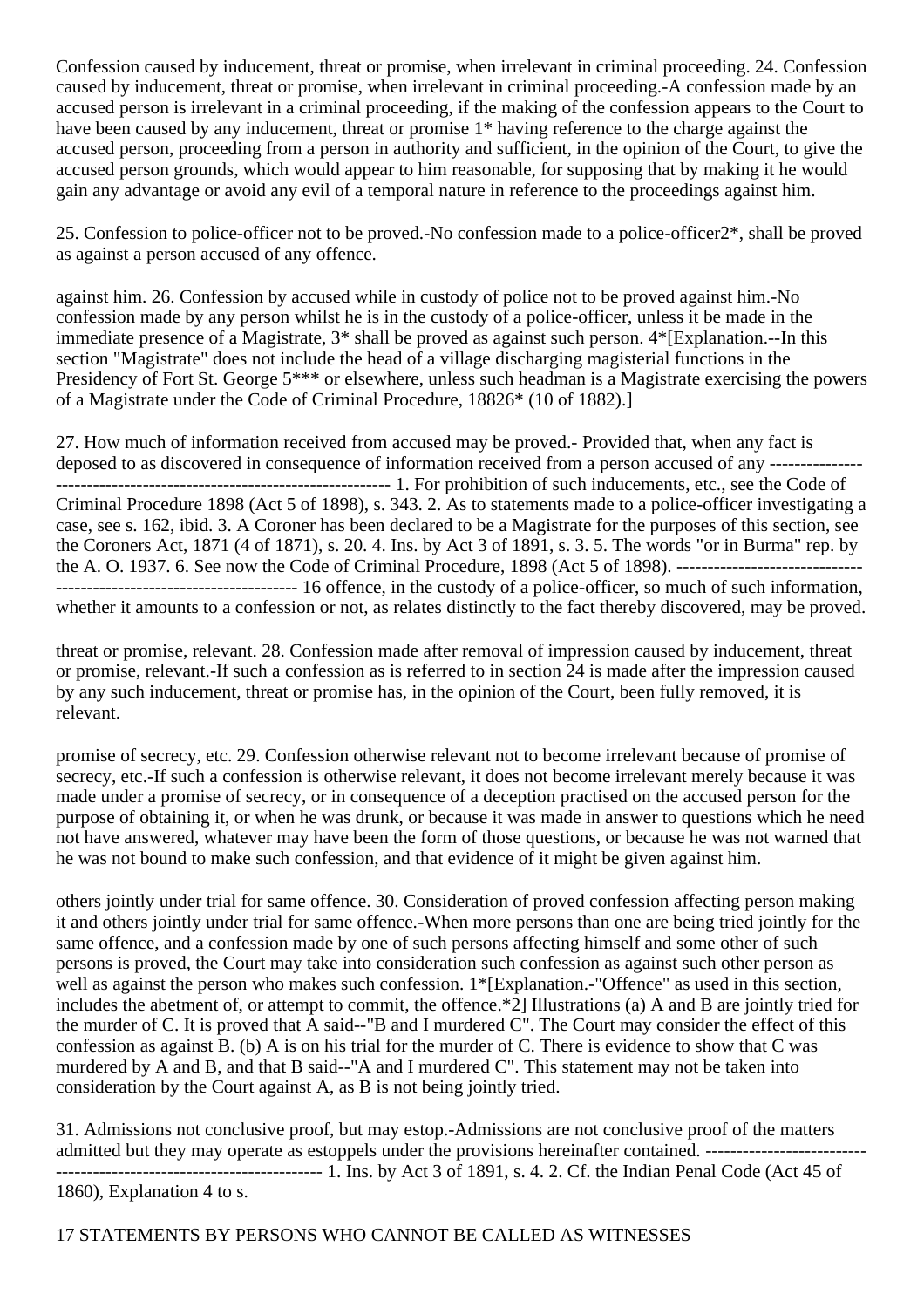cannot be found, etc., is relevant. When it relates to cause of death; or is made in course of business; or against interest of maker; or gives opinion as to public right or custom, or matters of general interest; or relates to existence of relationship; or is made in will or deed relatin to family affairs; or in document relating to transaction mentioned in section 13, clause (a); or is made by several persons and expresses feelings relevant to matter in question; 32. Cases in which statement of relevant fact by person who is dead or cannot be found, etc., is relevant.-Statements, written or verbal, of relevant facts made by a person who is dead, or who cannot be found, or who has become incapable of giving evidence, or whose attendance cannot be procured without an amount of delay or expense which under the circumstances of the case, appears to the Court unreasonable, are themselves relevant facts in the following cases:-- When it relates to cause of death.-

(1) When the statement is made by a person as to the cause of his death, or as to any of the circumstances of the transaction which resulted in his death, in cases in which the cause of that person's death comes into question. Such statements are relevant whether the person who made them was or was not, at the time when they were made, under expectation of death, and whatever may be the nature of the proceeding in which the cause of his death comes into question. or is made in course of business;

(2) When the statement was made by such person in the ordinary course of business, and in particular when it consists of any entry or memorandum made by him in books kept in the ordinary course of business, or in the discharge of professional duty; or of an acknowledgment written or signed by him of the receipt of money, goods, securities or property of any kind; or of a document used in commerce written or signed by him; or of the date of a letter or other document usually dated, written or signed by him. or against interest of maker;

(3) When the statement is against the pecuniary or proprietary interest of the person making it, or when, if true, it would expose him or would have exposed him to a criminal prosecution or to a suit for damages. or gives opinion as to public right or custom, or matters of general interest;

(4) When the statement gives the opinion of any such person, as to the existence of any public right or custom or matter of public or general interest, of the existence of which, if it existed, he would have been likely to be aware, and when such statement was made before any controversy as to such right, custom or matter had arisen. or relates to existence of relationship.-

(5) When the statement relates to the existence of any relationship 1\*[by blood, marriage or adoption] between persons as to whose relationship 1\*[by blood, marriage or adoption] ------------------------------------- -------------------------------- 1. Ins. by Act 18 of 1872, s. 2. ------------------------------------------------------------ --------- 28 the person making the statement had special means of knowledge, and when the statement was made before the question in dispute was raised. or is made in will or deed relating to family affairs;

(6) When the statement relates to the existence of any relationship  $1*$ [by blood, marriage or adoption] between persons deceased, and is made in any will or deed relating to the affairs of the family to which any such deceased person belonged, or in any family pedigree, or upon any tombstone, family portrait or other thing on which such statements are usually made, and when such statement was made before the question in dispute was raised. or in document relating to transaction mentioned in section 13, clause (a);

(7) When the statement is contained in any deed, will or other document which relates to any such transaction as is mentioned in section 13, clause (a). or is made by several persons and expresses feelings relevant to matter in question.

(8) When the statement was made by a number of persons, and expressed feelings or impressions on their part relevant to the matter in question. Illustrations. (a) The question is, whether A was murdered by B; or A dies of injuries received in a transaction in the course of which she was ravished. The question is whether she was ravished by B; or The question is, whether A was killed by B under such circumstances that a suit would lie against B by A's widow. Statements made by A as to the cause of his or her death, referring respectively to the murder, the rape and the actionable wrong under consideration, are relevant facts. (b) The question is as to the date of A's birth. An entry in the diary of a deceased surgeon regularly kept in the course of business, stating that, on a given day he attended A's mother and delivered her of a son, is a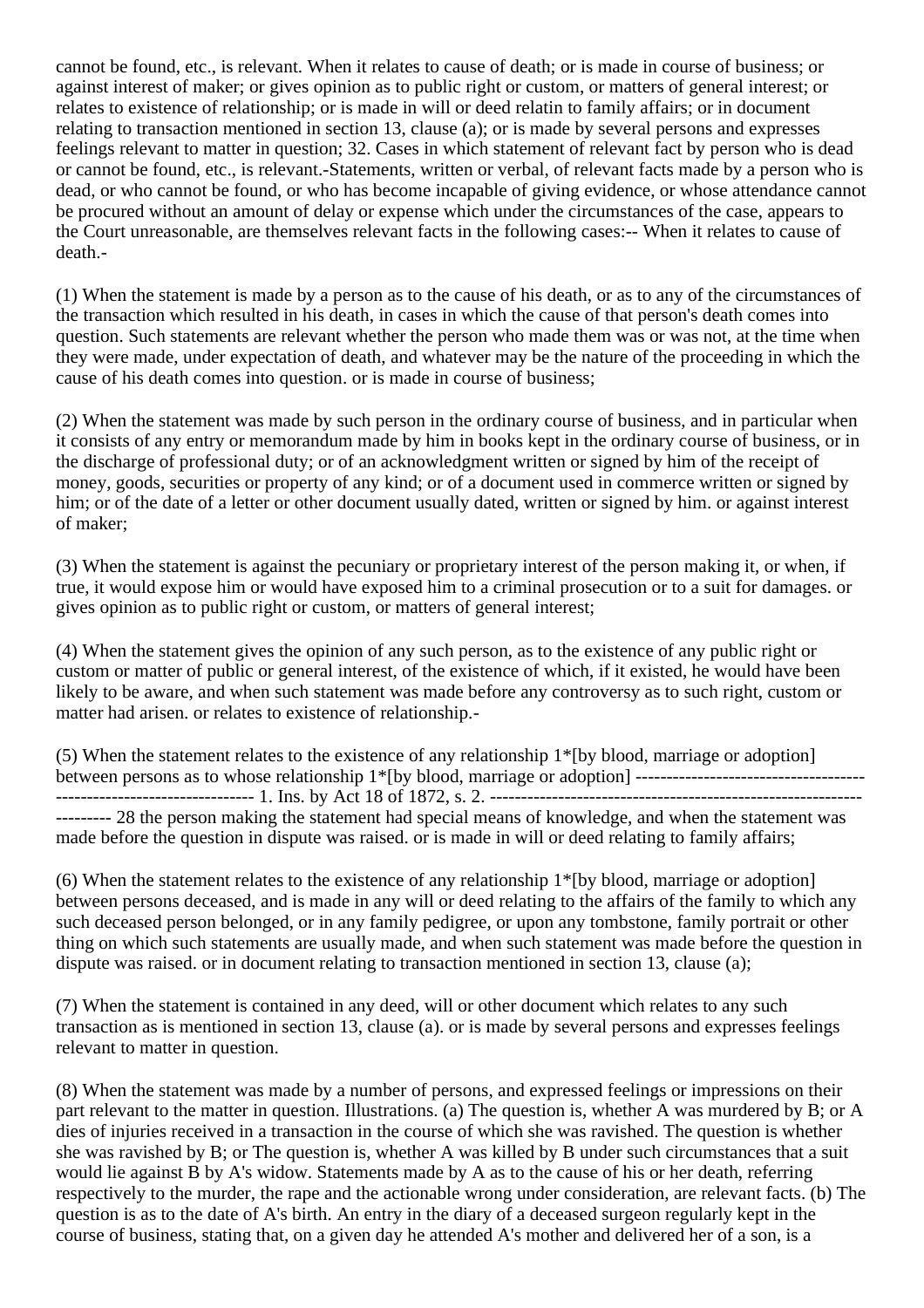relevant fact. (c) The question is, whether A was in Calcutta on a given day. A statement in the diary of a deceased solicitor, regularly kept in the course of business, that on a given day the solicitor attended A at a place mentioned, in Calcutta, for the purpose of conferring with him upon specified business, is a relevant fact. (d) The question is, whether a ship sailed from Bombay harbour on a given day. A letter written by a deceased member of a merchant's firm by which she was chartered to their correspondents in London, to whom the cargo was consigned, stating that the ship sailed on a given day from Bombay harbour, is a relevant fact. --------------------------------------------------------------------- 1. Ins. by Act 18 of 1872, s. 2 19 (e) The question is, whether rent was paid to A for certain land. A letter from A's deceased agent to A, saying that he had received the rent on A's account and held it at A's orders, is a relevant fact. (f) The question is, whether A and B were legally married. The statement of a deceased clergyman that he married them under such circumstances that the celebration would be a crime, is relevant. (g) The question is, whether A, a person who cannot be found, wrote a letter on a certain day. The fact that a letter written by him is dated on that day is relevant. (h) The question is, what was the cause of the wreck of a ship. A protest made by the Captain, whose attendance cannot be procured, is a relevant fact. (i) The question is, whether a given road is a public way. A statement by A, a deceased headman of the village, that the road was public, is a relevant fact. (i) The question is, what was the price of grain on a certain day in a particular market. A statement of the price, made by a deceased banya in the ordinary course of his business, is a relevant fact. (k) The question is, whether A, who is dead, was the father of B. A statement by A that B was his son, is a relevant fact. (l) The question is, what was the date of the birth of A. A letter from A's deceased father to a friend, announcing the birth of A on a given day, is a relevant fact. (m) The question is, whether, and when, A and B were married. An entry in a memorandum-book by C, the deceased father of B, of his daughter's marriage with A on a given date, is a relevant fact. (n) A sues B for a libel expressed in a painted caricature exposed in a shop window. The question is as to the similarity of the caricature and its libellous character. The remarks of a crowd of spectators on these points may be proved.

the truth of facts therein stated. 33. Relevancy of certain evidence for proving, in subsequent proceeding, the truth of facts therein stated.-Evidence given by a witness in a judicial proceeding, or before any person authorized by law to take it, is relevant for the purpose of proving, in a subsequent judicial proceeding, or in a later stage of the same judicial proceeding, the truth of the facts which it states, when the witness is dead or cannot be found, or is incapable of giving evidence, or is kept out of the way by the adverse party, or if his presence cannot be obtained without an amount of delay or expense which, under the circumstances of the case, the Court considers unreasonable; Provided-- that the proceeding was between the same parties or their representatives in interest; 20 that the adverse party in the first proceeding had the right and opportunity to cross-examine; that the questions in issue were substantially the same in the first as in the second proceeding. Explanation.--A criminal trial or inquiry shall be deemed to be a proceeding between the prosecutor and the accused within the meaning of this section. STATEMENTS MADE UNDER SPECIAL **CIRCUMSTANCES** 

34. Entries in books of account when relevant.-1\* Entries in books of account, regularly kept in the course of business, are relevant whenever they refer to a matter into which the Court has to inquire, but such statements shall not alone be sufficient evidence to charge any person with liability. Illustration A sues B for Rs. 1,000, and shows entries in his account books showing B to be indebted to him to this amount. The entries are relevant, but are not sufficient, without other evidence, to prove the debt.

35. Relevancy of entry in public record made in performance of duty.-An entry in any public or other official book, register or record, stating a fact in issue or relevant fact, and made by a public servant in the discharge of his official duty, or by any other person in performance of a duty specially enjoined by the law of the country in which such book, register or record is kept, is itself a relevant fact.

36. Relevancy of statements in maps, charts and plans.-Statements of facts in issue or relevant facts, made in published maps or charts generally offered for public sale, or in maps or plans made under the authority of 2\*[the Central Government or any State Government], as to matters usually represented or stated in such maps, charts or plans, are themselves relevant facts.

certain Acts or notifications. 37. Relevancy of statement as to fact of public nature contained in certain Acts or notifications.-When the Court has to form an opinion as to the existence of any fact of a public nature, any statement of it, made in a recital contained in any Act of Parliament 3\*[of the United Kingdom] or in ---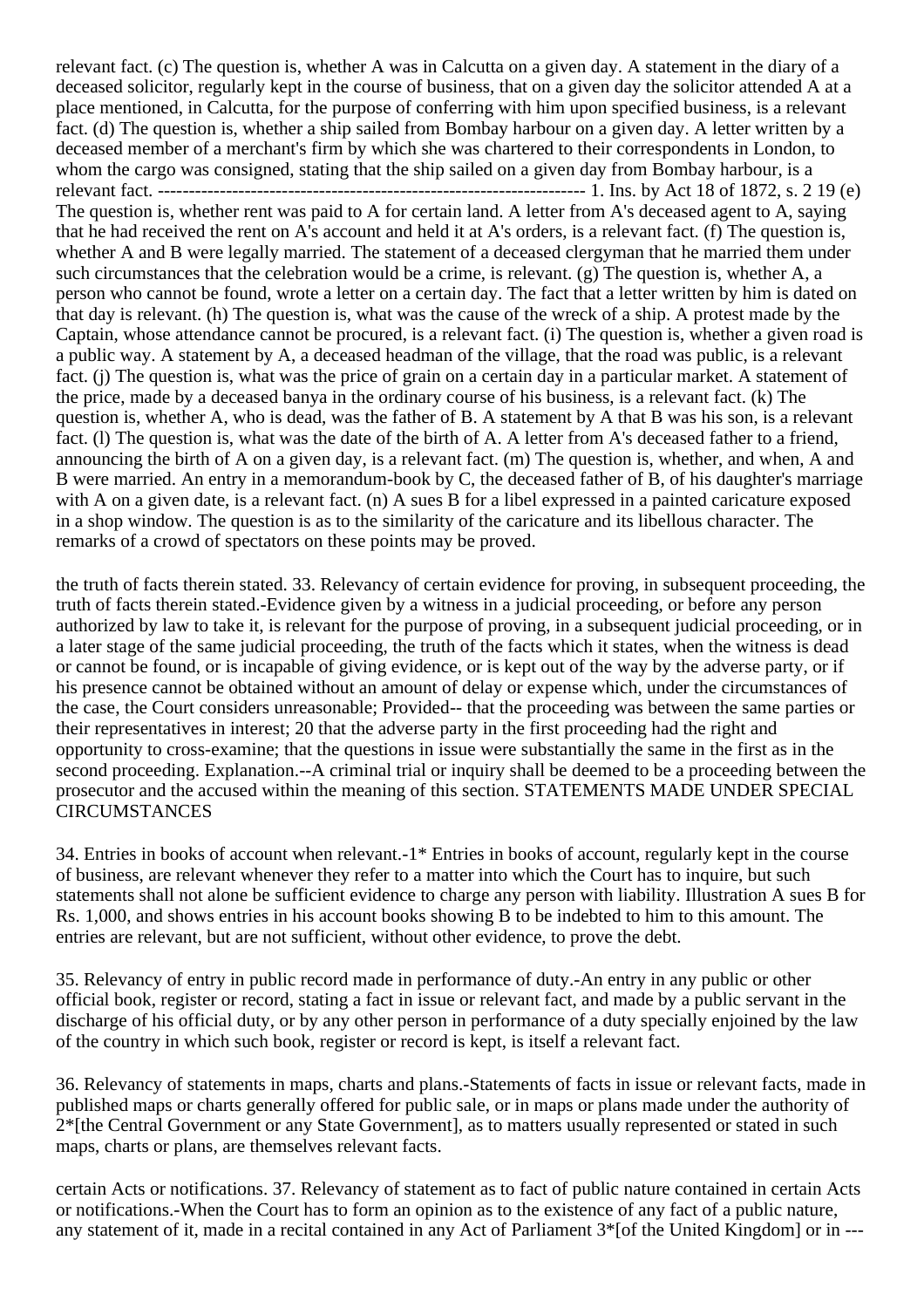------------------------------------------------------------------ 1. Cf. the Code of Civil Procedure, 1908 (Act 5 of 1908), Sch. I, Order VII, Rule 17. As to admissibility in evidence of certified copies of entries in Bankers' books, see the Bankers' Books Evidence Act, 1891 (18 of 1891), s. 4. 2. Subs. by the A. O. 1948 for "any Govt. in British India". 3. Ins by the A. O. 1950. 21 any 1\*[Central Act, Provincial Act or 2\*[a State Act] or in a Government notification or notification by the Crown Representative appearing in the Official Gazette or in any printed paper purporting to be the London Gazette or the Government Gazette of any Dominion, colony or possession of his Majesty is a relevant fact].  $3*****$ 

38. Relevancy of statements as to any law contained in law-books.- When the Court has to form an opinion as to a law of any country, any statement of such law contained in a book purporting to be printed or published under the authority of the Government of such country and to contain any such law, and any report of a ruling of the Courts of such country contained in a book purporting to be a report of such rulings, is relevant. HOW MUCH OF A STATEMENT IS TO BE PROVED

document, book or series of letters or papers. 39. What evidence to be given when statement forms part of a conversation, document, book or series of letters or papers.-When any statement of which evidence is given forms part of a longer statement, or of a conversation or part of an isolated document, or is contained in a document which forms part of a book, or of a connected series of letters or papers, evidence shall be given of so much and no more of the statement, conversation, document, book or series of letters or papers as the Court considers necessary in that particular case to the full understanding of the nature and effect of the statement, and of the circumstances under which it was made. JUDGMENTS OF COURTS OF JUSTICE WHEN RELEVANT

40. Previous judgments relevant to bar a second suit or trial.- The existence of any judgment, order or decree which by law prevents any Court from taking cognizance of a suit or holding a trial, is a relevant fact when the question is whether such Court ought to take cognizance of such suit or to hold such trial.

41. Relevancy of certain judgments in probate, etc., jurisdiction.-A final judgment, order or decree of a competent Court, in the exercise of probate, matrimonial, admiralty or insolvency jurisdiction, ---------------- ----------------------------------------------------- 1. The original words were "Act of the Governor General of India in Council or of the Governors in Council of Madras or Bombay, or of the Lieutenant-Governor in Council of Bengal, or in a notification of the Govt. appearing in the Gazette of India, or in the Gazette of any L. G., or in any printed paper purporting to be the London Gazette or the Govt. Gazette of any colony or possession of the Queen, is a relevant fact". This was amended first by the Repealing and Amending Act, 1914 (10 of 1914), and then by the A.O. 1937, the A. O. 1948 and the A. O. 1950 to read as above. 2. Subs. by Act 3 of 1951, s. 3 and Sch., for "an Act of the Legislature of a Part A State or a Part C State". 3. The last paragraph omitted by Act 10 of 1914. 22 which confers upon or takes away from any person any legal character, or which declares any person to be entitled to any such character, or to be entitled to any specific thing, not as against any specified person but absolutely, is relevant when the existence of any such legal character, or the title of any such person to any such thing, is relevant. Such judgment, order or decree is conclusive proof- that any legal character which it confers accrued at the time when such judgment, order or decree came into operation; that any legal character, to which it declares any such person to be entitled, accrued to that person at the time when such judgment 1\*[order or decree] declares it to have accrued to that person; that any legal character which it takes away from any such person ceased at the time from which such judgment, 1\*[order or decree] declared that it had ceased or should cease; and that anything to which it declares any person to be so entitled was the property of that person at the time from which such judgment, 1\*[order or decree] declares that it had been or should be his property.

mentioned in section 41. 42. Relevancy and effect of judgments, orders or decrees, other than those mentioned in section 41.-Judgments, orders or decrees other than those mentioned in section 41 are relevant if they relate to matters of a public nature relevant to the enquiry; but such judgments, orders or decrees are not conclusive proof of that which they state. Illustration A sues B for trespass on his land. B alleges the existence of a public right of way over the land, which A denies. The existence of a decree in favour of the defendant, in a suit by A against C for a trespass on the same land, in which C alleged the existence of the same right of way, is relevant, but it is not conclusive proof that the right of way exists. 43 Judgments, etc., other than those mentioned in sections 40 to 42, when relevant. 43. Judgments, etc., other than those mentioned in sections 40 to 42, when relevant.-Judgments, orders or decrees, other than those mentioned in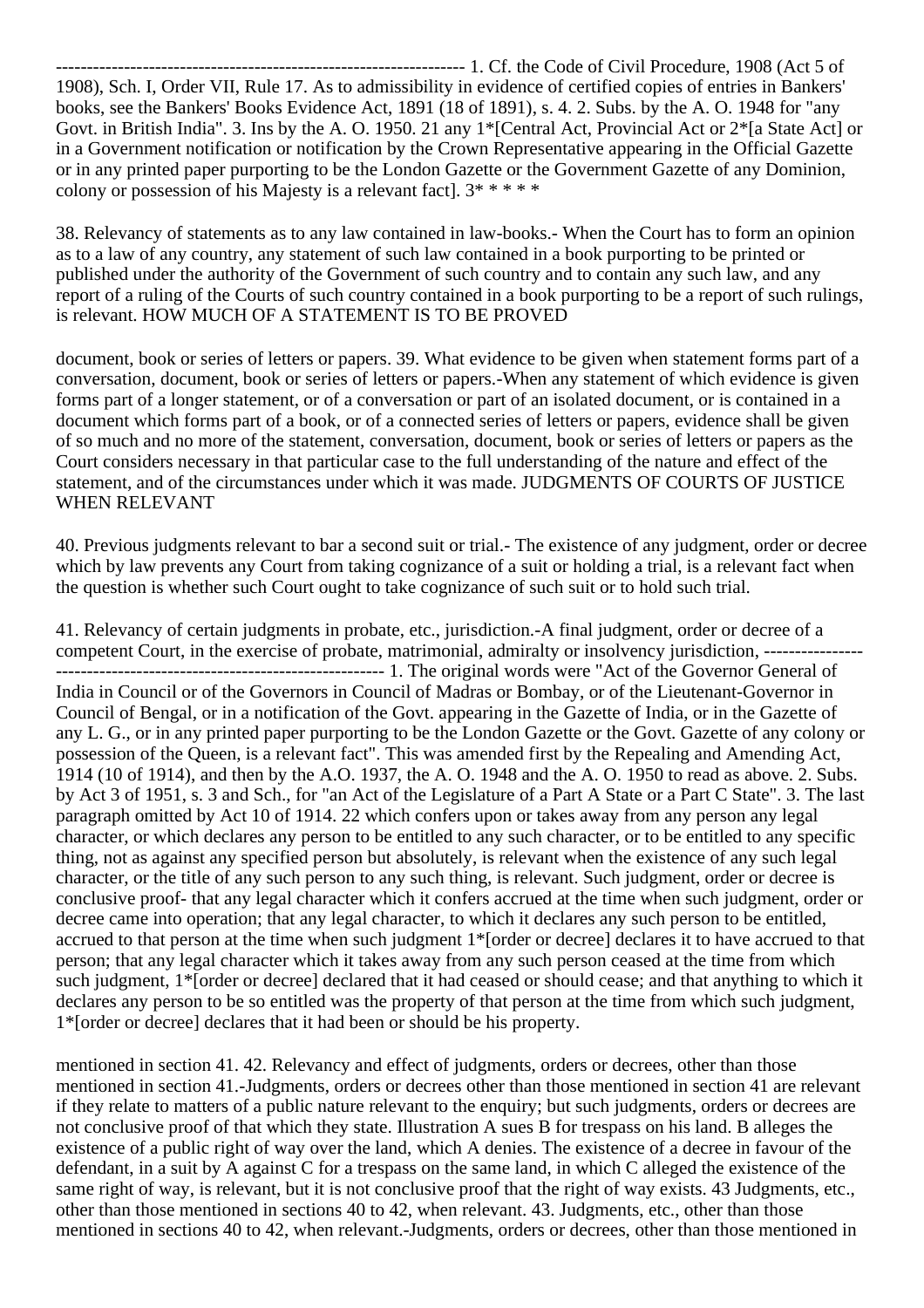sections 40, 41 and 42, are irrelevant, unless the existence of such --------------------------------------------------- ------------------ 1 Ins. by Act 18 of 1872, s. 3. -----------------------------judgment, order or decree is a fact in issue, or is relevant under some other provision of this Act. Illustrations (a) A and B separately sue C for a libel which reflects upon each of them. C in each case says that the matter alleged to be libellous is true, and the circumstances are such that it is probably true in each case, or in neither. A obtains a decree against C for damages on the ground that C failed to make out his justification. The fact is irrelevant as between B and C. (b) A prosecutes B for adultery with C, A's wife. B denies that C is A's wife, but the Court convicts B of adultery. Afterwards, C is prosecuted for bigamy in marrying B during A's lifetime. C says that she never was A's wife. The judgment against B is irrelevant as against C. (c) A prosecutes B for stealing a cow from him. B is convicted. A afterwards sues C for the cow, which B had sold to him before his conviction. As between A and C, the judgment against B is irrelevant. (d) A has obtained a decree for the possession of land against B. C, B's son, murders A in consequence. The existence of the judgment is relevant, as showing motive for a crime. 1\*[(e) A is charged with theft and with having been previously convicted of theft. The previous conviction is relevant as a fact in issue. (f) A is tried for the murder of B. The fact that B prosecuted A for libel and that A was convicted and sentenced is relevant under section 8 as showing the motive for the fact in issue.]

may be proved. 44. Fraud or collusion in obtaining judgment, or incompetency of Court, may be proved.- Any party to a suit or other proceeding may show that any judgment, order or decree which is relevant under section 40,41 or 42, and which has been proved by the adverse party, was delivered by a Court not competent to deliver it, or was obtained by fraud or collusion. OPINIONS OF THIRD PERSONS WHEN RELEVANT

45. Opinions of experts.-When the Court has to form an opinion upon a point of foreign law, or of science, or art, or as to identity of handwriting 2\*[or finger impressions], the opinions upon that point of persons specially skilled in such foreign law, science or art,  $3*$  [or in questions as to identity of handwriting]  $2*$  [or finger impressions] are relevant facts. Such persons are called experts. ---------------------------------------------  $\frac{1}{2}$ -------------- 1. Ins. by Act 3 of 1891, s. 5. 2. Ins. by Act 5 of 1899, s. 3. For discussion in Council as to whether " finger impressions" include "thumb impressions," see Gazette of India, 1898, Pt. VI, p. 24. 3. Ins. by Act 18 of 1872, s. 4. 24 Illustrations (a) The questions is, whether the death of A was caused by poison. The opinions of experts as to the symptoms produced by the poison by which A is supposed to have died, are relevant. (b) The question is, whether A, at the time of doing a certain act, was, by reason of unsoundness of mind, incapable of knowing the nature of the act, or that he was doing what was either wrong or contrary to law. The opinions of experts upon the question whether the symptoms exhibited by A commonly show unsoundness of mind, and whether such unsoundness of mind usually renders persons incapable of knowing the nature of the acts which they do, or of knowing that what they do is either wrong or contrary to law, are relevant. (c) The question is, whether a certain document was written by A. Another document is produced which is proved or admitted to have been written by A. The opinions of experts on the question whether the two documents were written by the same person or by different persons, are relevant.

46. Facts bearing upon opinions of experts.-Facts, not otherwise relevant, are relevant if they support or are inconsistent with the opinions of experts, when such opinions are relevant. Illustrations (a) The question is, whether A was poisoned by a certain poison. The fact that other persons, who were poisoned by that poison, exhibited certain symptoms which experts affirm or deny to be the symptoms of that poison, is relevant. (b) The question is, whether an obstruction to a harbour is caused by a certain sea-wall. The fact that other harbours similarly situated in other respects, but where there were no such sea-walls, began to be obstructed at about the same time, is relevant.

47. Opinion as to hand-writing, when relevant.-When the Court has to form an opinion as to the person by whom any document was written or signed, the opinion of any person acquainted with the handwriting of the person by whom it is supposed to be written or signed that it was or was not written or signed by that person, is a relevant fact. Explanation.--A person is said to be acquainted with the handwriting of another person when he has seen that person write, or when he has received documents purporting to be written by that person in answer to documents written by himself or under his authority and addressed to that person, or when, in the ordinary course of business, documents purporting to be written by that person have been habitually submitted to him. 25 Illustration The question is, whether a given letter is in the handwriting of A,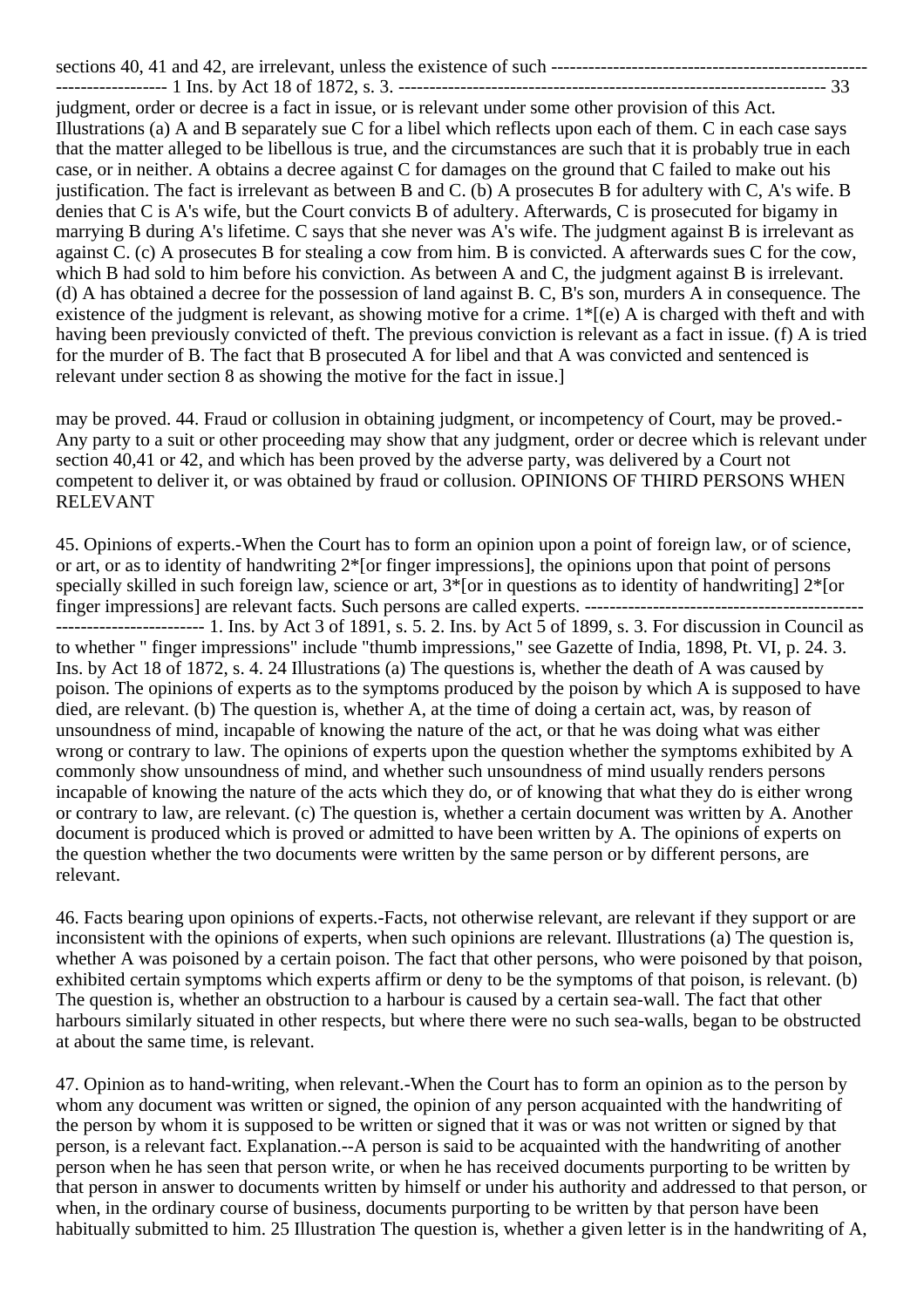a merchant in London. B is a merchant in Calcutta, who has written letters addressed to A and received letters purporting to be written by him. C, is B's clerk, whose duty it was to examine and file B's correspondence. D is B's broker, to whom B habitually submitted the letters purporting to be written by A for the purpose of advising with him thereon. The opinions of B, C and D on the question whether the letter is in the handwriting of A are relevant, though neither B, C nor D ever saw A write.

48. Opinion as to existence of right or custom, when relevant.- When the Court has to form an opinion as to the existence of any general custom or right, the opinions, as to the existence of such custom or right, of persons who would be likely to know of its existence if it existed, are relevant. Explanation.--The expression "general custom or right" includes customs or rights common to any considerable class of persons. Illustration The right of the villagers of a particular village to use the water of a particular well is a general right within the meaning of this section.

49. Opinion as to usages, tenets, etc., when relevant.-When the Court has to form an opinion as to-- the usages and tenets of any body of men or family, the constitution and government of any religious or charitable foundation, or the meaning of words or terms used in particular districts or by particular classes of people, the opinions of persons having special means of knowledge thereon, are relevant facts.

50. Opinion on relationship, when relevant.-When the Court has to form an opinion as to the relationship of one person to another, the opinion, expressed by conduct, as to the existence of such relationship, of any person who, as a member of the family or otherwise, has special means of knowledge on the subject, is a relevant fact: Provided that such opinion shall not be sufficient to prove a marriage in proceedings under the Indian Divorce Act (4 of 1869), or in prosecutions under sections 494, 495, 497 or 498 of the Indian Penal Code (45 of 1860). 26 Illustrations (a) The question is, whether A and B, were married. The fact that they were usually received and treated by their friends as husband and wife, is relevant. (b) The question is, whether A was the legitimate son of B. The fact that A was always treated as such by members of the family, is relevant.

51. Grounds of opinion, when relevant.-Whenever the opinion of any living person is relevant, the grounds on which such opinion is based are also relevant. Illustration An expert may give an account of experiments performed by him for the purpose of forming his opinion. CHARACTER WHEN RELEVANT

52. In civil cases character to prove conduct imputed, irrelevant.-In civil cases the fact that the character of any person concerned is such as to render probable or improbable any conduct imputed to him is irrelevant, except in so far as such character appears from facts otherwise relevant.

53. In criminal cases previous good character relevant.-In criminal proceedings the fact that the person accused is of a good character is relevant.

1\*[54. Previous bad character not relevant, except in reply.-In criminal proceedings the fact that the accused person has a bad character is irrelevant, unless evidence has been given that he has a good character, in which case it becomes relevant. Explanation 1.--This section does not apply to cases in which the bad character of any person is itself a fact in issue. Explanation 2.--A previous conviction is relevant as evidence of bad character.]

55. Character as affecting damages.-In civil cases the fact that the character of any person is such as to affect the amount of damages which he ought to receive, is relevant. Explanation.--In sections 52, 53, 54 and 55, the word "character" includes both reputation and disposition; but, 2\*[except as provided in section 54], evidence may be given only of general reputation and general disposition, and not of particular acts by which reputation or disposition were shown. --------------------------------------------------------------------- 1. Subs. by Act 3 of 1891, s. 6, for the original section. 2. Ins. by s. 7, ibid. 27 PART II ON PROOF PART II ON PROOF CHAPTER III FACTS WHICH NEED NOT BE PROVED CHAPTER III. FACTS WHICH NEED NOT BE PROVED

56. Fact judicially noticeable need not be proved. No fact of which the Court will take judicial notice need be proved.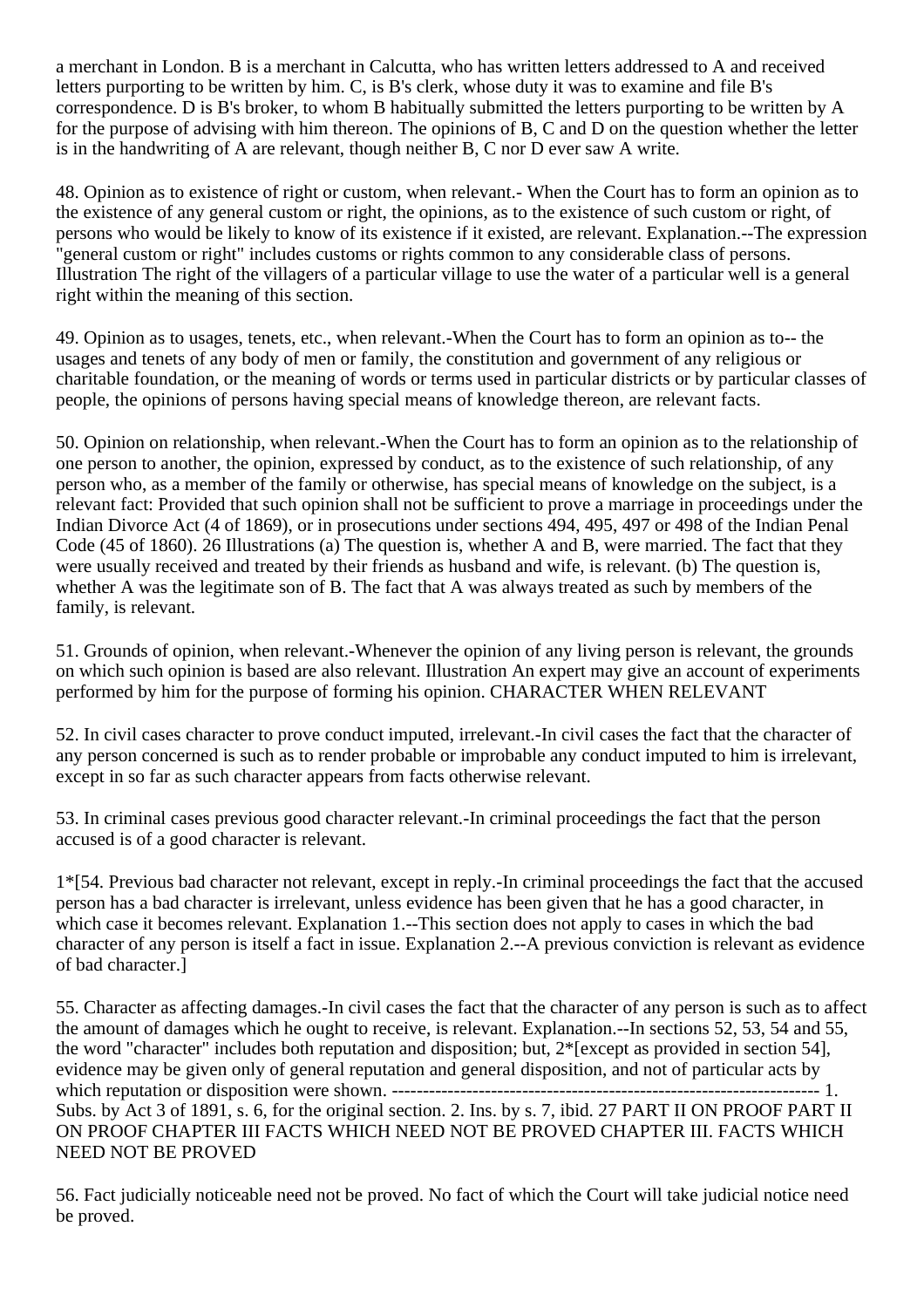57. Facts of which Court must take judicial notice. The Court shall take judicial notice of the following facts:--

 $1*$ [(1) All laws in force in the territory of India;]

(2) All public Acts passed or hereafter to be passed by Parliament 2\*[of the United Kingdom], and all local and personal Acts directed by Parliament  $2^*$  [of the United Kingdom] to be judicially noticed;

(3) Articles of War for 3\*[the Indian] Army 4\*[Navy or Air Force];

5\*[(4) The course of proceeding of Parliament of the United Kingdom, of the Constituent Assembly of India, of Parliament and of the legislatures established under any laws for the time being in force in a Province or in the States;]

(5) The accession and the sign manual of the Sovereign for the time being of the United Kingdom of Great Britain and Ireland:

(6) All seals of which English Courts take judicial notice; the seals of all the  $6*$ [Courts in 7 $*$ [India]] and of all Courts out of 7\*[India] established by the authority of 8\*[the Central Government or the Crown Representative]: the seals of Courts of Admiralty and Maritime Jurisdiction and of Notaries Public, and all seals which any person --------------------------------------------------------------------- 1. Subs. by the A. O. 1950 for the former para. 2. Ins. ibid. 3. Subs., ibid., for "Her Majesty's". 4. Subs. by Act 10 of 1927, s. 2 and Sch. I, for "or Navy".

5. Subs. by the A. O. 1950 for the former para. (4). 6. Subs. by the A. O. 1948 for "Courts of British India". 7. Subs. by Act 3 of 1951, s. 3 and Sch., for "the States". 8. Subs. by the A. O. 1937 for "the G. G. or any L. G. in Council". 38 is authorized to use by 1\*[the Constitution or an Act of Parliament of the United Kingdom or an] Act or Regulation having the force of law in  $2^*$ [India];

(7) The accession to office, names, titles, functions and signatures of the persons filling for the time being any public office in any State, if the fact of their appointment to such office is notified in 3\*[any Official Gazette];

(8) The existence, title and national flag of every State or Sovereign recognized by 4\*[the Government of India];

(9) The divisions of time, the geographical divisions of the world, and public festivals, fasts and holidays notified in the Official Gazette;

(10) The territories under the dominion of  $4*$ [the Government of India];

(11) The commencement, continuance and termination of hostilities between 4\*[the Government of India] and any other State or body of persons;

(12) The names of the members and officers of the Court and of their deputies and subordinate offices and assistants, and also of all officers acting in execution of its process, and of all advocates, attorneys, proctors, vakils, pleaders and other persons authorized by law to appear or act before it;

(13) The rule of the road 5\*[on land or at sea]. In all these cases and also on all matters of public history, literature, science or art, the Court may resort for its aid to appropriate books or documents of reference. If the Court is called upon by any person to take judicial notice of any fact, it may refuse to do so unless and until such person produces any such book or document as it may consider necessary to enable it to do so.

58. Facts admitted need not be proved. No fact need be proved in any proceeding which the parties thereto their agents agree to admit at the hearing, or which, before ----------------------------------------------------------- ---------- 1. Subs. by the A. O. 1950 for "any Act of Parliament or other". 2. Subs. by Act 3 of 1951, s. 3 and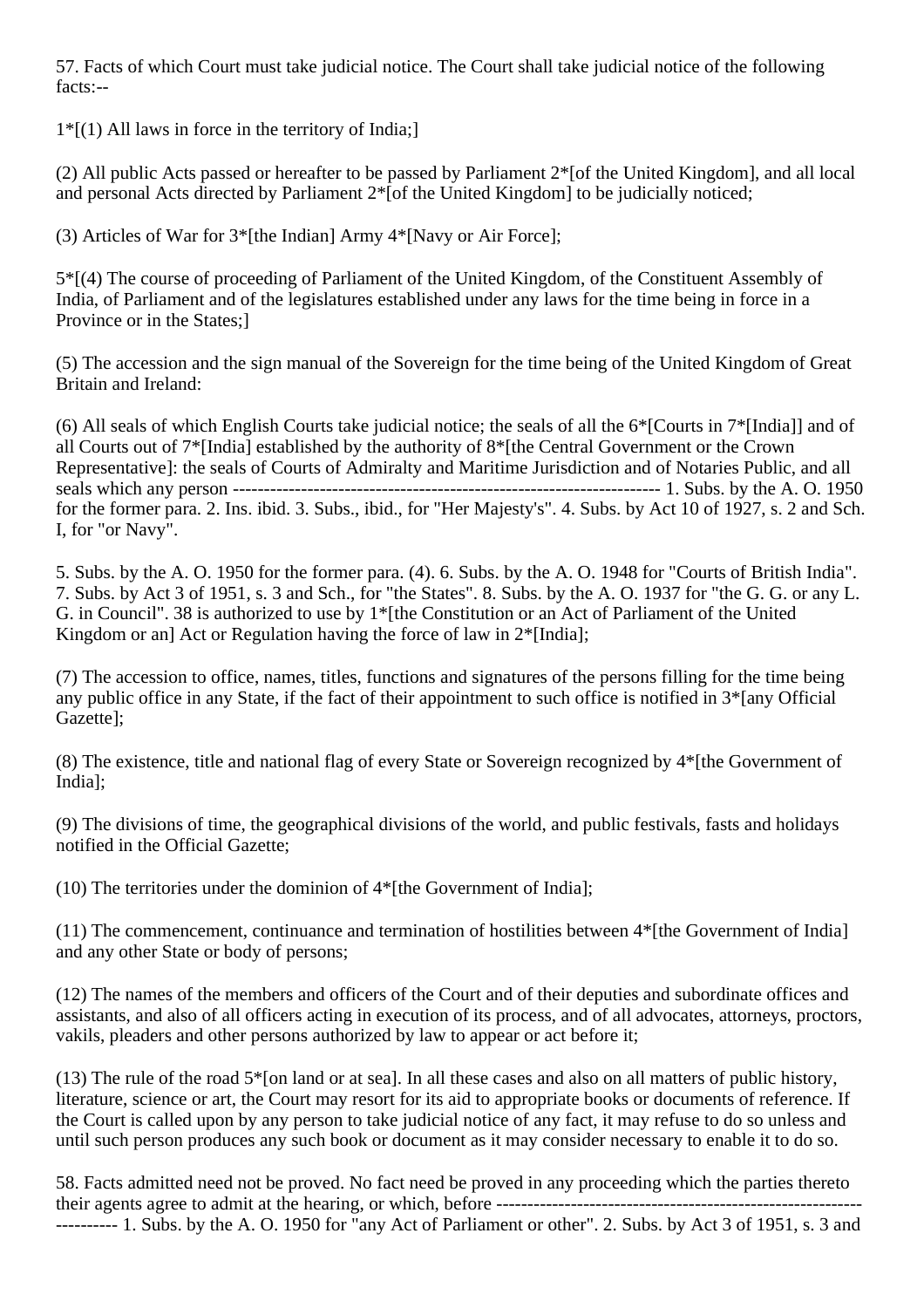Sch., for "the States". 3. Subs. by the A. O. 1937 for "the Gazette of India or in the Official Gazette of any L. G." 4. Subs. by the A. O. 1950 for "the British Crown". 5. Ins. by Act 18 of 1872, s. 5. 29 the hearing, they agree to admit by any writing under their hands, or which by any rule of pleading in force at the time they are deemed to have admitted by their pleadings: Provided that the Court may, in its discretion, require the facts admitted to be proved otherwise than by such admissions. CHAPTER IV OF ORAL EVIDENCE CHAPTER IV. OF ORAL EVIDENCE

59. Proof of facts by oral evidence. All facts, except the contents of documents, may be proved by oral evidence.

60. Oral evidence must be direct. Oral evidence must, in all cases whatever, be direct; that is to say-- if it refers to a fact which could be seen, it must be the evidence of a witness who says he saw it; if it refers to a fact which could be heard, it must be the evidence of a witness who says he heard it; if it refers to a fact which could be perceived by any other sense or in any other manner, it must be the evidence of a witness who says he perceived it by that sense or in that manner; if it refers to an opinion or to the grounds on which that opinion is held, it must be the evidence of the person who holds that opinion on those grounds: Provided that the opinions of experts expressed in any treatise commonly offered for sale, and the grounds on which such opinions are held, may be proved by the production of such treatises if the author is dead or cannot be found, or has become incapable of giving evidence, or cannot be called as a witness without an amount of delay or expense which the Court regards as unreasonable: Provided also that, if oral evidence refers to the existence or condition of any material thing other than a document, the Court may, if it thinks fit, require the production of such material thing for its inspection. CHAPTER V OF DOCUMENTARY EVIDENCE CHAPTER V. OF DOCUMENTARY EVIDENCE

61. Proof of contents of documents. The contents of documents may be proved either by primary or by secondary evidence. 30

62. Primary evidence. Primary evidence means the document itself produced for the inspection of the Court. Explanation 1.--Where a document is executed in several parts, each part is primary evidence of the document: Where a document is executed in counterpart, each counterpart being executed by one or some of the parties only, each counterpart is primary evidence as against the parties executing it. Explanation 2.-- Where a number of documents are all made by one uniform process, as in the case of printing, lithography or photography, each is primary evidence of the contents of the rest; but, where they are all copies of a common original, they are not primary evidence of the contents of the original. Illustration A person is shown to have been in possession of a number of placards, all printed at one time from one original. Any one of the placards is primary evidence of the contents of any other, but no one of them is primary evidence of the contents of the original.

63. Secondary evidence. Secondary evidence means and includes--

(1) certified copies given under the provisions hereinafter contained; 1\*

(2) copies made from the original by mechanical processes which in themselves insure the accuracy of the copy, and copies compared with such copies;

(3) copies made from or compared with the original;

(4) counterparts of documents as against the parties who did not execute them;

(5) oral accounts of the contents of a document given by some person who has himself seen it. Illustrations (a) A photograph of an original is secondary evidence of its contents, though the two have not been compared, if it is proved that the thing photographed was the original. (b) A copy compared with a copy of a letter made by a copying machine is secondary evidence of the contents of the letter, if it is shown that the copy made by the copying machine was made from the original. ----------------------------------------------------

----------------- 1. See s. 76, infra. 31 (c) A copy transcribed from a copy, but afterwards compared with the original, is secondary evidence; but the copy not so compared is not secondary evidence of the original, although the copy from which it was transcribed was compared with the original. (d) Neither an oral account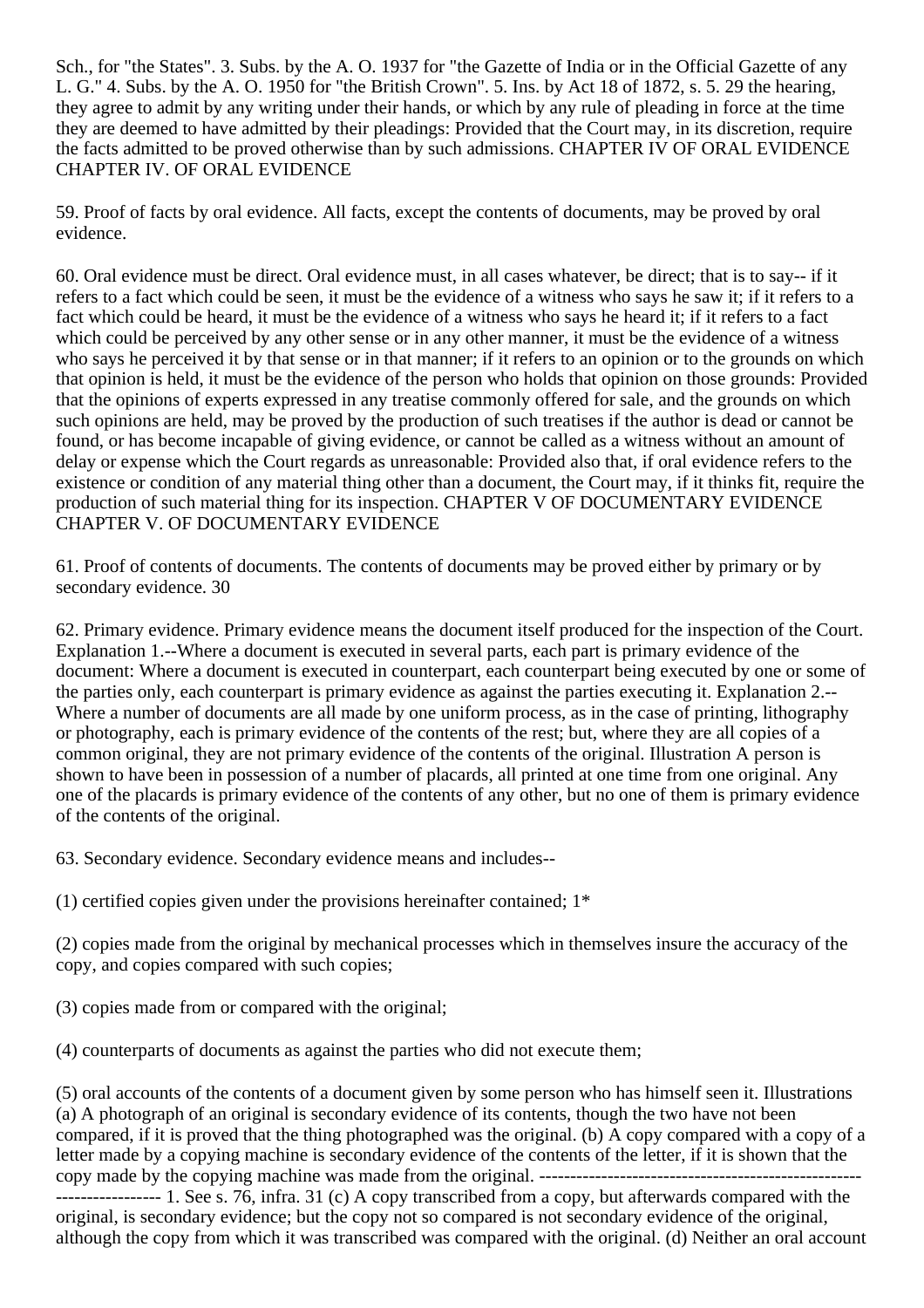of a copy compared with the original, nor an oral account of a photograph or machine-copy of the original, is secondary evidence of the original.

64. Proof of documents by primary evidence. Documents must be proved by primary evidence except in the cases hereinafter mentioned.

65. Cases in which secondary evidence relating to documents may be given. Secondary evidence may be given of the existence, condition or contents of a document in the following cases:-- (a) when the original is shown or appears to be in the possession or power-- of the person against whom the document is sought to be proved, or of any person out of reach of, or not subject to, the process of the Court, or of any person legally bound to produce it, and when, after the notice mentioned in section 66, such person does not produce it; (b) when the existence, condition or contents of the original have been proved to be admitted in writing by the person against whom it is proved or by his representative in interest; (c) when the original has been destroyed or lost, or when the party offering evidence of its contents cannot, for any other reason not arising from his own default or neglect, produce it in reasonable time; (d) when the original is of such a nature as not to be easily movable; (e) when the original is a public document within the meaning of section 74; (f) when the original is a document of which a certified copy is permitted by this Act, or by any other law in force in 1\*[India] to be given in evidence; 2\* ------------------------------------------------------------------- -- 1. Subs. by Act 3 of 1951, s. 3 and Sch., for "the States". 2. Cf. the Bankers' Books Evidence Act, 1891 (18 of 1891), s. 4. 32 (g) when the originals consist of numerous accounts or other documents which cannot conveniently be examined in Court and the fact to be proved is the general result of the whole collection. In cases (a), (c) and (d), any secondary evidence of the contents of the document is admissible. In case (b), the written admission is admissible. In case (e) or (f), a certified copy of the document, but no other kind of secondary evidence, is admissible. In case (g), evidence may be given as to the general result of the documents by any person who has examined them, and who is skilled in the examination of such documents.

66. Rules as to notice to produce. Secondary evidence of the contents of the documents referred to in section 65, clause (a), shall not be given unless the party proposing to give such secondary evidence has previously given to the party in whose possession or power the document is, 1\*[or to his attorney or pleader,] such notice to produce it as is prescribed by law; and if no notice is prescribed by law, then such notice as the Court considers reasonable under the circumstances of the case: Provided that such notice shall not be required in order to render secondary evidence admissible in any of the following cases, or in any other case in which the Court thinks fit to dispense with it:--

(1) when the document to be proved is itself a notice;

(2) when, from the nature of the case, the adverse party must know that he will be required to produce it;

(3) when it appears or is proved that the adverse party has obtained possession of the original by fraud or force;

(4) when the adverse party or his agent has the original in Court;

(5) when the adverse party or his agent has admitted the loss of the document;

(6) when the person in possession of the document is out of reach of, or not subject to, the process of the Court.

written document produced. 67. Proof of signature and handwriting of person alleged to have signed or written document produced. If a document is alleged to be signed or to have been written wholly or in part by any person, the signature or the handwriting --------------------------------------------------------------------- 1. Ins. by Act 18 of 1872, s. 6. 33 of so much of the document as is alleged to be in that person's handwriting must be proved to be in his handwriting.

68. Proof of execution of document required by law to be attested. If a document is required by law to be attested, it shall not be used as evidence until one attesting witness at least has been called for the purpose of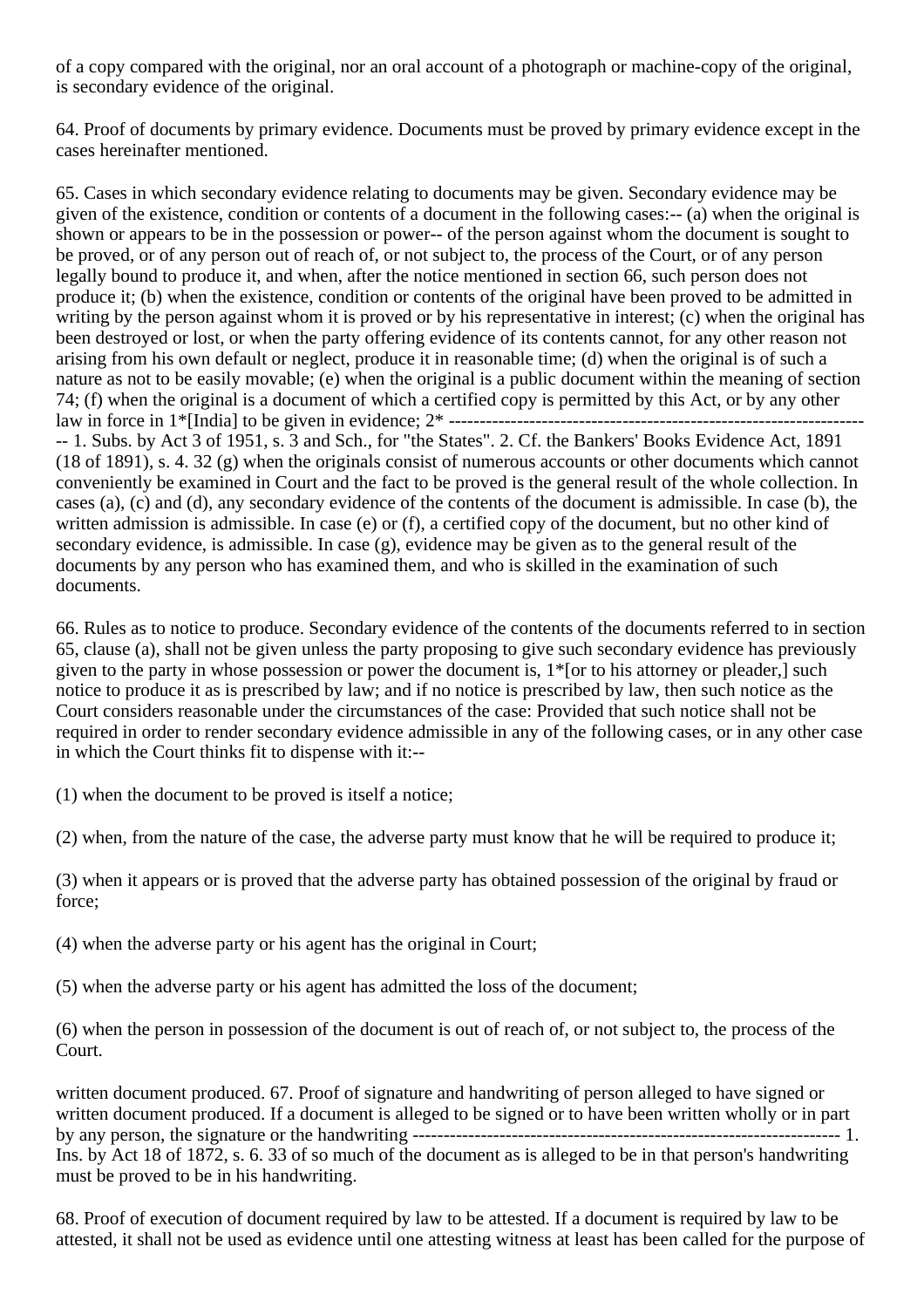proving its execution, if there be an attesting witness alive, and subject to the process of the Court and capable of giving evidence: 1\*[Provided that it shall not be necessary to call an attesting witness in proof of the execution of any document, not being a will, which has been registered in accordance with the provisions of the Indian Registration Act, 1908 (16 of 1908), unless its execution by the person by whom it purports to have been executed is specifically denied.]

69. Proof where no attesting witness found. If no such attesting witness can be found, or if the document purports to have been executed in the United Kingdom, it must be proved that the attestation of one attesting witness at least is in his handwriting, and that the signature of the person executing the document is in the handwriting of that person.

70. Admission of execution by party to attested document. The admission of a party to an attested document of its execution by himself shall be sufficient proof of its execution as against him, though it be a document required by law to be attested.

71. Proof when attesting witness denies the execution. If the attesting witness denies or does not recollect the execution of the document, its execution may be proved by other evidence.

72. Proof of document not required by law to be attested. An attested document not required by law to be attested may be proved as if it was unattested.

proved. 73. Comparison of signature, writing or seal with others admitted or proved. In order to ascertain whether a signature, writing or seal is that of the person by whom it purports to have been written or made, any signature, writing or seal admitted or proved to the satisfaction of the Court to have been written or made by that person may be compared with the one which is to be proved, although that signature, writing or seal has not been produced or proved for any other purpose. The Court may direct any person present in Court to write any words or figures for the purpose of enabling the Court to compare ---------------------------- ----------------------------------------- 1. Ins. by Act 31 of 1926, s. 2. 34 the words or figures so written with any words or figures alleged to have been written by such person. 1\*[This section applies also, with any necessary modifications, to finger-impressions.] PUBLIC DOCUMENTS

74. Public documents. The following documents are public documents:--

(1) documents forming the acts or records of the acts-- (i) of the sovereign authority. (ii) of official bodies and tribunals, and (iii) of public officers, legislative, judicial and executive,  $2*$  [of any part of India or of the Common-wealth], or of a foreign country;

(2) public records kept 3\*[in any State] of private documents.

75. Private documents. All other documents are private.

76. Certified copies of public documents. Every 4\* public officer having the custody of a public document, which any person has a right to inspect, shall give that person on demand a copy of it on payment of the legal fees therefor, together with a certificate written at the foot of such copy that it is a true copy of such document or part thereof, as the case may be, and such certificate shall be dated and subscribed by such officer with his name and his official title, and shall be sealed, whenever such officer is authorized by law to make use of a seal; and such copies so certified shall be called certified copies. Explanation.--Any officer who, by the ordinary course of official duty, is authorized to deliver such copies, shall be deemed to have the custody of such documents within the meaning of this section.

77. Proof of documents by production of certified copies. Such certified copies may be produced in proof of the contents of the public documents or parts of the public documents of which they purport to be copies. --- ------------------------------------------------------------------ 1. Ins. by Act 5 of 1899, s. 3. 2. The original words "whether of British India, or of any other part of Her Majesty's Dominions" have successively been amended by the A. O. 1948 and the A. O. 1950 to read as above. 3. Subs. by the A. O. 1950 for "in any Province". 4. A village-officer in the Punjab has been declared for the purposes of this Act to be a public officer having the custody of a public document--see the Punjab Land-revenue Act, 1887 (17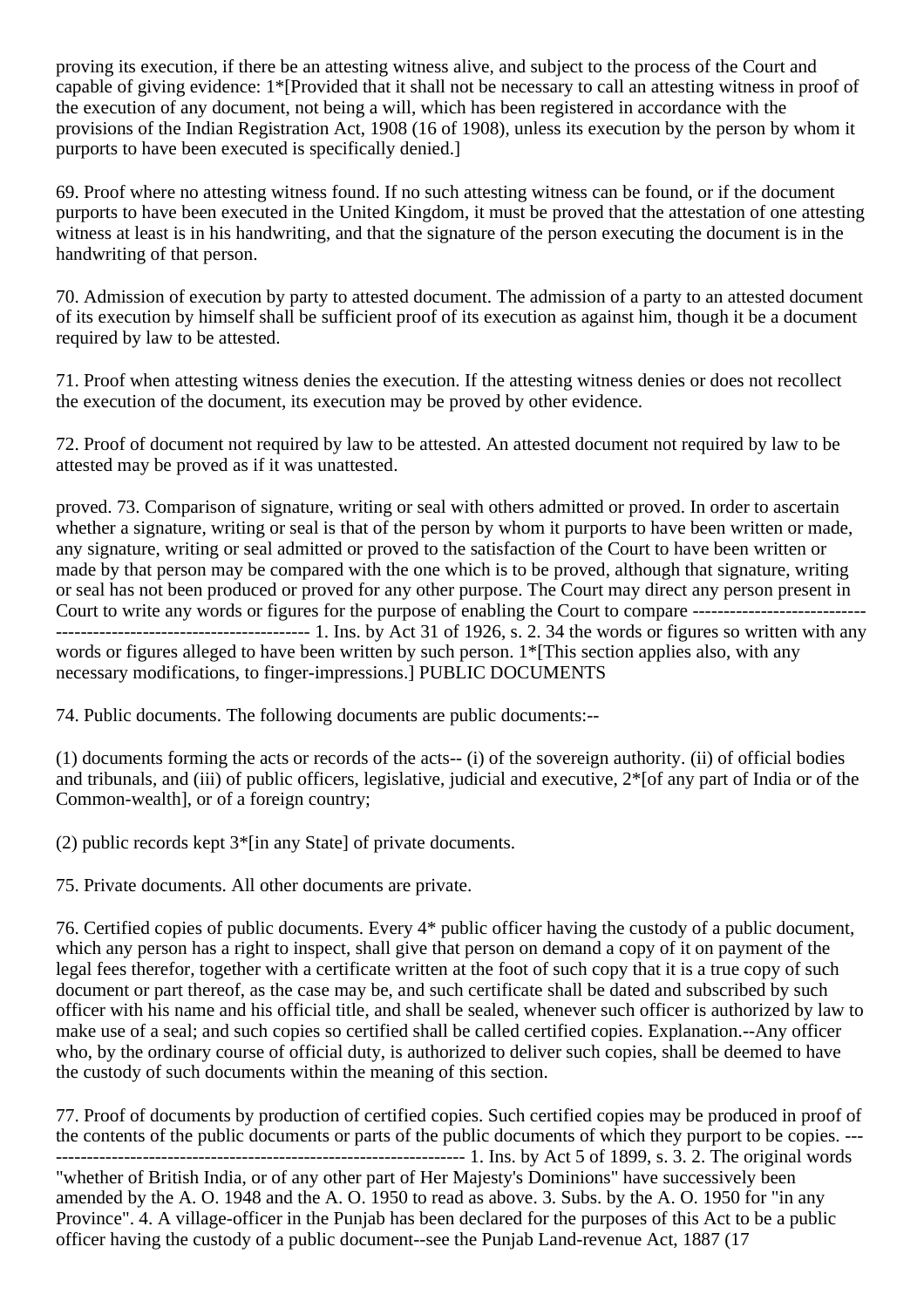of 1887), s. 151 (2). 35

78. Proof of other official documents. The following public documents may be proved as follows:--

(1) Acts, orders or notifications of  $1*$ [the Central Government] in any of its departments,  $2*$ [or of the Crown Representative] or of any State Government or any department of any State Government,-- by the records of the departments, certified by the heads of those departments respectively, or by any document purporting to be printed by order of any such Government 2\*[or, as the case may be, of the Crown Representative];

(2) the proceedings of the Legislatures,-- by the journals of those bodies respectively, or by published Acts or abstracts, or by copies purporting to be printed 3\*[by order of the Government concerned];

(3) proclamations, orders or regulations issued by 4\*Her Majesty or by the Privy Council, or by any department of 4\*Her Majesty's Government,-- by copies or extracts contained in the London Gazette, or purporting to be printed by the Queen's Printer;

(4) the Acts of the Executive or the proceedings of the Legislature of a foreign country,-- by journals published by their authority, or commonly received in that country as such, or by a copy certified under the seal of the country or sovereign, or by a recognition thereof in some  $5^*$ [Central Act]:

(5) the proceedings of a municipal body in  $6*$ [a State],-- by a copy of such proceedings, certified by the legal keeper thereof, or by a printed book purporting to be published by the authority of such body; ---------- ----------------------------------------------------------- 1. Subs. by the A. O. 1937 for "the Executive Govt, of British India". 2. Ins. ibid. 3. Subs., ibid., for "by order of Govt." 4. The words "Her Majesty" shall stand unmodified, vide the A. O.

of India in Council". 6. Subs. by the A. O. 1950. for "a Province". 36

(6) public documents of any other class in a foreign country,-- by the original, or by a copy certified by the legal keeper thereof, with a certificate under the seal of a Notary Public, or of 1\*[an Indian Consul] or diplomatic agent, that the copy is duly certified by the officer having the legal custody of the original, and upon proof of the character of the document according to the law of the foreign country. PRESUMPTIONS AS TO DOCUMENTS

79. Presumption as to genuineness of certified copies. The Court shall presume 2\*[to be genuine] every document purporting to be a certificate, certified copy or other document, which is by law declared to be admissible as evidence of any particular fact and which purports to be duly certified by any officer  $3*$  [of the Central Government or of a State Government, or by any officer 4\*[in the State of Jammu and Kashmir] who is duly authorized thereto by the Central Government]: Provided that such document is substantially in the form and purports to be executed in the manner directed by law in that behalf. The Court shall also presume that any officer by whom any such document purports to be signed or certified, held, when he signed it, the official character which he claims in such paper.

80. Presumption as to documents produced as record of evidence.- Whenever any document is produced before any Court, purporting to be a record or memorandum of the evidence, or of any part of the evidence, given by a witness in a judicial proceeding or before any officer authorized by law to take such evidence or to be a statement or confession by any prisoner or accused person, taken in accordance with law, and purporting to be signed by any Judge or Magistrate, or by any such officer as aforesaid, the Court shall presume-- that the document is genuine; that any statements as to the circumstances under which it was taken, purporting to be made by the person signing it, are true, and that such evidence, statement or  $\frac{1}{2}$  Subs. by the A. O. 1950 for "a British Consul". 2. Ins. by the A. O. 1948. 3. The original words beginning from "in British India" and ending with the words "to be genuine" have been successively amended by the A. O. 1937, A. O. 1948 and A. O. 1950 to read as above. 4. Subs. by Act 3 of 1951, s. 3 and Sch., for "in a Part B State". 37

other documents. 81. Presumption as to Gazettes, newspapers, private Acts of Parliament and other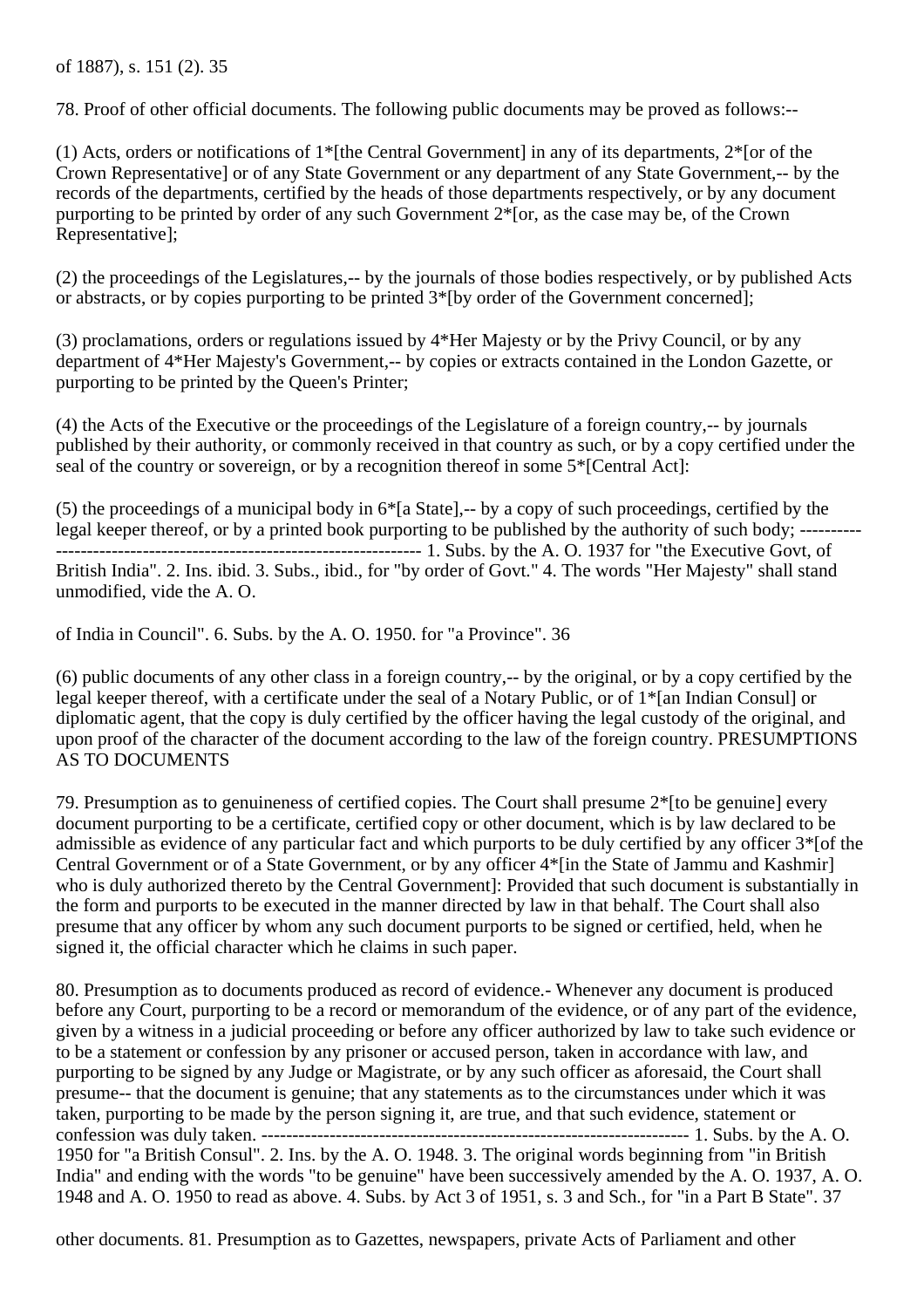documents.-The Court shall presume the genuineness of every document purporting to be the London Gazette or 1\*[any Official Gazette, or the Government Gazette] of any colony, dependency or possession of the British Crown, or to be a newspaper or journal, or to be a copy of a private Act of Parliament 2\*[of the United Kingdom] printed by the Queen's Printer and of every document purporting to be a document directed by any law to be kept by any person, if such document is kept substantially in the form required by law and is produced from proper custody.

or signature. 82. Presumption as to document admissible in England without proof of seal or signature.- When any document is produced before any Court, purporting to be a document which, by the law in force for the time being in England or Ireland, would be admissible in proof of any particular in any Court of Justice in England or Ireland, without proof of the seal or stamp or signature authenticating it or of the judicial or official character claimed by the person by whom it purports to be signed, the Court shall presume that such seal, stamp or signature is genuine, and that the person signing it held, at the time when he signed it, the judicial or official character which he claims, and the document shall be admissible for the same purpose for which it would be admissible in England or Ireland.

83. Presumption as to maps or plans made by authority of Government.-The Court shall presume that maps or plans purporting to be made by the authority of 3\*[the Central Government or any State Government] were so made, and are accurate; but maps or plans made for the purposes of any cause must be proved to be accurate.

84. Presumption as to collections of laws and reports of decisions.-The Court shall presume the genuineness of every book purporting to be printed or published under the authority of the Government of any country, and to contain any of the laws of that country, and of every book purporting to contain reports of decisions of the Courts of such country.

85. Presumption as to powers-of-attorney.-The Court shall presume that every document purporting to be a power-of-attorney, and to have been executed before, and --------------------------------------- 1. Subs. by the A. O. 1937 for "the Gazette of India. or the Govt. Gazette of any L. G., or". 2. Ins. by the A. O. 1950. 3. The original word "Government" has successively been amended by the A. O. 1937, A. O. 1948, Act 40 of 1949 and the A. O. 1950 to read as above. 38 authenticated by, a Notary Public, or any Court, Judge, Magistrate, 1\*[Indian] Consul or Vice-Consul, or representative 2\*\*\* of the 3\*[Central Government], was so executed and authenticated.

86. Presumption as to certified copies of foreign judicial records.-The Court may presume that any document purporting to be a certified copy of any judicial record of 4\*[5\*\*\* any country not forming part of India or] of Her Majesty's Dominions is genuine and accurate, if the document purports to be certified in any manner which is certified by any representative of  $6***$  the  $3*$ [Central Government]  $7*$ [in or for]  $8*$ [such country] to be the manner commonly in use in 9\*[that country] for the certification of copies of judicial records. 10\*[An officer who, with respect to  $11***$  any territory or place not forming part of  $12*$ [India or] Her Majesty's Dominions, is a

Political Agent therefor, as defined in section 3, 13\*[clause (43)], of the General Clauses Act, 1897 (10 of 1897), shall, for the purposes of this section, be deemed to be a representative of the  $3*$ [Central] Government] 14<sup>\*</sup>[in and for the country] comprising that territory or place].

87. Presumption as to books, maps and charts.-The Court may presume that any book to which it may refer for information on matters of public or general interest, and that any published map or chart, the statements of which are relevant facts and which is produced for its inspection, was written and published by the person and at the time and place, by whom or at which it purports to have been written or published. ------------------ --------------------------------------------------- 1. Subs. by the A. O. 1950 for "British". 2. The words "of Her Majesty, or" rep., ibid. 3. Subs. by the A. O. 1937 for "G. of I.". 4. Subs. by the A. O. 1950 for "any country not forming part". 5. The words "a Part B State or of" omitted by Act 3 of 1951, s. 3 and Sch. 6. The Words "Her Majesty or of" rep. by the A. O. 1950. 7. Subs. by Act 3 of 1891, s. 8 for "resident in". 8. Subs. by Act 3 of 1951, s. 3 and Sch., for "such Part B State or country". 9. Subs. by s. 3 and Sch., ibid., for "that State or country". 10. Subs, by Act 5 of 1899, s.4, for the para, added by Act 3 of 1891, s. 3. 11. The words "a Part B State or "ins. by the A. O.. 1950 omitted by Act 3 of 1951, s. 3 and Sch. 12. Ins. by the A. O. 1950.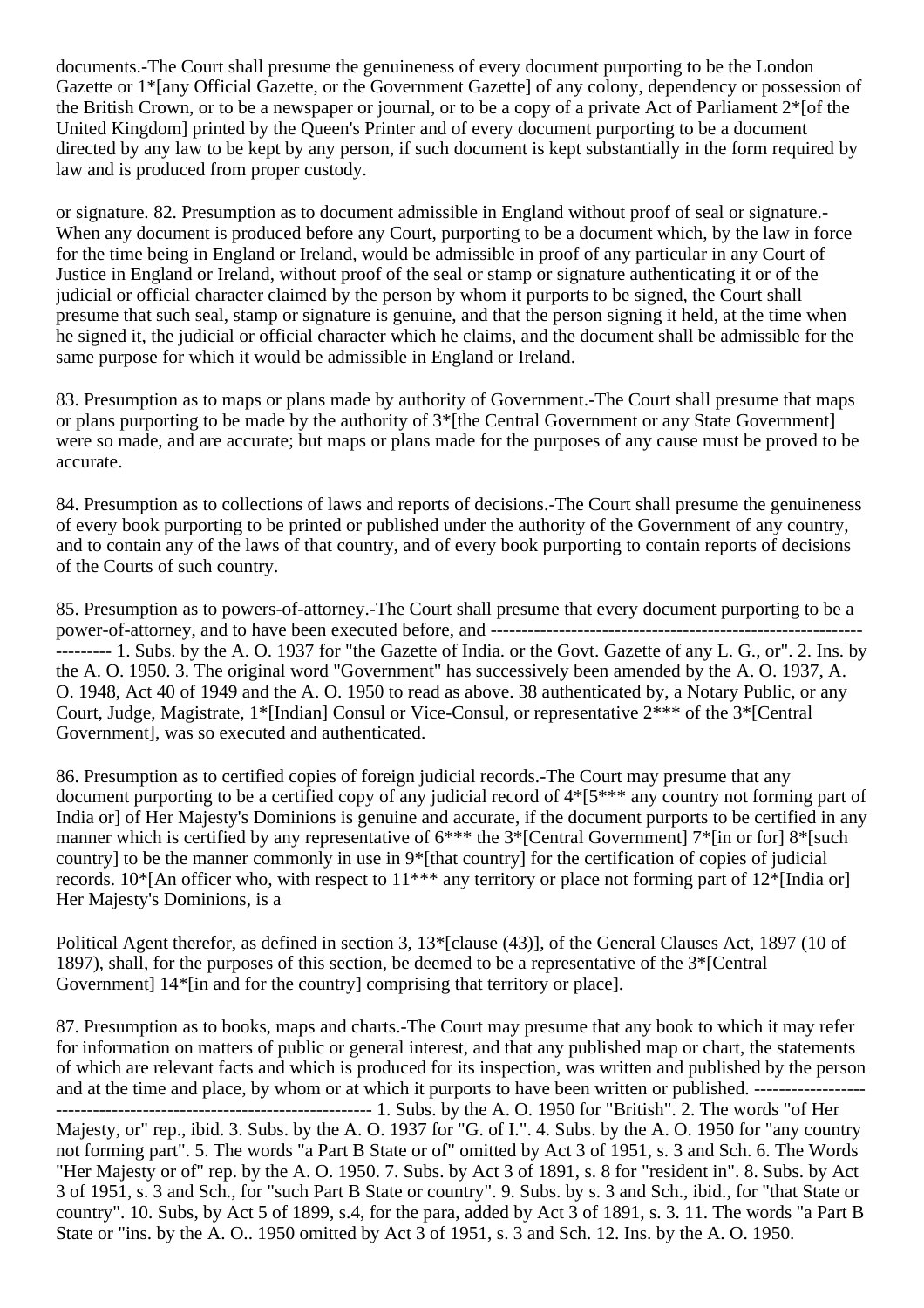13. Subs., ibid., for "clause (40)". 14. Subs. by Act 3 of 1951, s. 3, Sch., for "in and for that Part B State or country". 39

88. Presumption as to telegraphic messages.-The Court may presume that a message, forwarded from a telegraph office to the person to whom such message purports to be addressed, corresponds with a message delivered for transmission at the office from which the message purports to be sent; but the Court shall not make any presumption as to the person by whom such message was delivered for transmission.

89. Presumption as to due execution, etc., of documents not produced.-The Court shall presume that every document, called for and not produced after notice to produce, was attested, stamped and executed in the manner required by law.

90. Presumption as to documents thirty years old.-Where any document, purporting or proved to be thirty years old, is produced from any custody which the Court in the particular case considers proper, the Court may presume that the signature and every other part of such document, which purports to be in the handwriting of any particular person, is in that person's handwriting, and, in the case of a document executed or attested, that it was duly executed and attested by the persons by whom it purports to be executed and attested. Explanation.--Documents are said to be in proper custody if they are in the place in which, and under the care of the person with whom, they would naturally be; but no custody is improper if it is proved to have had a legitimate origin, or if the circumstances of the particular case are such as to render such an origin probable. This explanation applies also to section 81. Illustrations. (a) A has been in possession of landed property for a long time. He produces from his custody deeds relating to the land showing his titles to it. The custody is proper. (b) A produces deeds relating to landed property of which he is the mortgagee. The mortgagor is in possession. The custody is proper. (c) A, a connection of B, produces deeds relating to lands in B's possession which were deposited with him by B for safe custody. The custody is proper. CHAPTER VI OF THE EXCLUSION OF ORAL BY DOCUMENTARY EVIDENCE CHAPTER VI OF THE EXCLUSION OF ORAL BY DOCUMENTARY EVIDENCE

property reduced to form of document. 91. Evidence of terms of contracts, grants and other dispositions of property reduced to form of document.-When the terms of a contract, or of a grant, or of any other disposition of property, have been reduced to the form of a document, and in all cases in which any matter is required by law to be 40 reduced to the form of a document, no evidence 1\* shall be given in proof of the terms of such contract, grant or other disposition of property, or of such matter, except the document itself, or secondary evidence of its contents in cases in which secondary evidence is admissible under the provisions hereinbefore contained. Exception 1.--When a public officer is required by law to be appointed in writing, and when it is shown that any particular person has acted as such officer, the writing by which he is appointed need not be proved. Exception 2.--Wills 2\*[admitted to probate in 3\*[India]] may be proved by the probate. Explanation 1.--This section applies equally to cases in which the contracts, grants or dispositions of property referred to are contained in one document and to cases in which they are contained in more documents than one. Explanation 2.--Where there are more originals than one, one original only need be proved. Explanation 3.--The statement, in any document whatever, of a fact other than the facts referred to in this section, shall not preclude the admission of oral evidence as to the same fact. Illustrations (a) If a contract be contained in several letters, all the letters in which it is contained must be proved. (b) If a contract is contained in a bill of exchange, the bill of exchange must be proved. (c) If a bill of exchange is drawn in a set of three, one only need be proved. (d) A contracts, in writing, with B, for the delivery of indigo upon certain terms. The contract mentions the fact that B had paid A the price of other indigo contracted for verbally on another occasion. Oral evidence is offered that no payment was made for the other indigo. The evidence is admissible. (e) A gives B a receipt for money paid by B. Oral evidence is offered of the payment. The evidence is admissible. ------------------------------------------------------------------- --- 1. Where, however, a Criminal Court finds that a confession or other statement an accused person has not been recorded in the manner prescribed, evidence may be taken that the recorded statement was duly madesee the Code of Criminal Procedure, 1898 (Act 5 of 1898), s. 533. 2. Subs. by Act 18 of 1872, s. 7, for "under the Indian Succession Act". 3. Subs. by Act 3 of 1951, s. 3 and Sch., for "the States". 41

92. Exclusion of evidence of oral agreement.-When the terms of any such contract, grant or other disposition of property, or any matter required by law to be reduced to the form of a document, have been proved according to the last section, no evidence of any oral agreement or statement shall be admitted, as between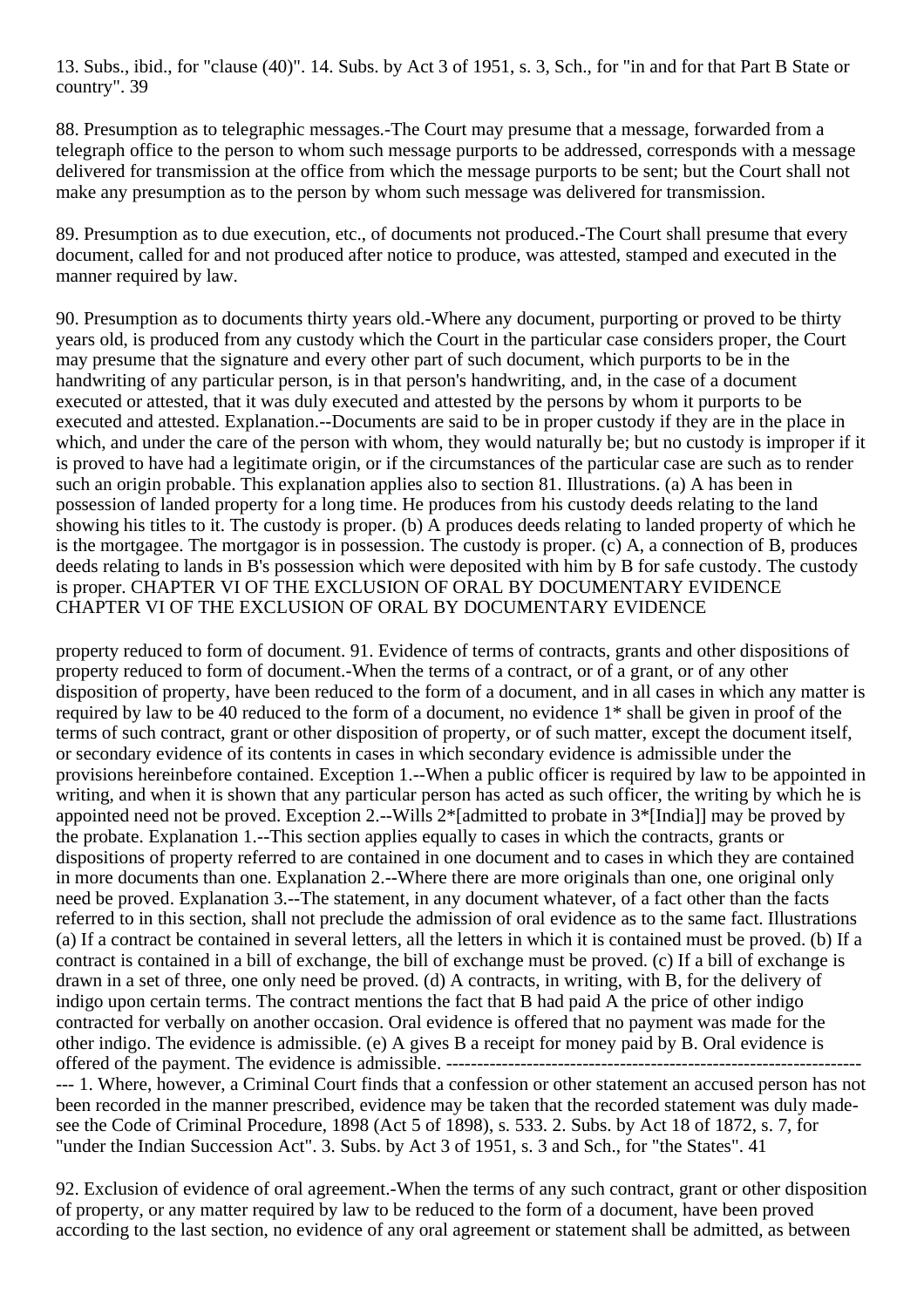the parties to any such instrument or their representatives in interest, for the purpose of contradicting, varying, adding to, or subtracting from, its terms:

Proviso (1).--Any fact may be proved which would invalidate any document, or which would entitle any person to any decree or order relating thereto; such as fraud, intimidation, illegality, want of due execution, want of capacity in any contracting party,  $1$ <sup>\*</sup>[want or failure] of consideration, or mistake in fact or law.

Proviso (2).--The existence of any separate oral agreement as to any matter on which a document is silent, and which is not inconsistent with its terms, may be proved. In considering whether or not this proviso applies, the Court shall have regard to the degree of formality of the document.

Proviso (3).--The existence of any separate oral agreement, constituting a condition precedent to the attaching of any obligation under any such contract, grant or disposition of property, may be proved.

Proviso (4).--The existence of any distinct subsequent oral agreement to rescind or modify any such contract, grant or disposition of property, may be proved, except in cases in which such contract, grant or disposition of property is by law required to be in writing, or has been registered according to the law in force for the time being as to the registration of documents.

Proviso (5).--Any usage or custom by which incidents not expressly mentioned in any contract are usually annexed to contracts of that description, may be proved: Provided that the annexing of such incident would not be repugnant to, or inconsistent with, the express terms of the contract.

Proviso (6).--Any fact may be proved which shows in what manner the language of a document is related to existing facts. Illustrations (a) A policy of insurance is effected on goods "in ships from Calcutta to London". The goods are shipped in a particular ship which is lost. The fact that particular ship was orally excepted from the policy cannot be proved. ---------------------------------------------------------------------- 1. Subs. by Act 18 of 1872, s. 8, for "want of failure". 42 (b) A agrees absolutely in writing to pay B Rs. 1,000 on the first March 1873. The fact that, at the same time an oral agreement was made that the money should not be paid till the thirty-first March cannot be proved. (c) An estate called "the Rampore tea estate" is sold by a deed which contains a map of the property sold. The fact that land not included in the map had always been regarded as part of the estate and was meant to pass by the deed cannot be proved. (d) A enters into a written contract with B to work certain mines, the property of B, upon certain terms. A was induced to do so by a misrepresentation of B's as to their value. This fact may be proved. (e) A institutes a suit against B for the specific performance of a contract, and also prays that the contract may be reformed as to one of its provisions, as that provision was inserted in it by mistake. A may prove that such a mistake was made as would by law entitle him to have the contract reformed. (f) A orders goods of B by a letter in which nothing is said as to the time of payment, and accepts the goods on delivery. B sues A for the price. A may show that the goods were supplied on credit for a term still unexpired. (g) A sells B a horse and verbally warrants him sound. A gives B a paper in these words: "Bought of A a horse of Rs. 500". B may prove the verbal warranty. (h) A hires lodgings of B, and gives B a card on which is written--"Rooms, Rs. 200 a month." A may prove a verbal agreement that these terms were to include partial board. A hires lodgings of B for a year, and a regularly stamped agreement, drawn up by an attorney, is made between them. It is silent on the subject of board. A may not prove that board was included in the term verbally. (i) A applies to B for a debt due to A by sending a receipt for the money. B keeps the receipt and does not send the money. In a suit for the amount, A may prove this. (j) A and B make a contract in writing to take effect upon the happening of a certain contingency. The writing is left with B, who sues A upon it. A may show the circumstances under which it was delivered.

93. Exclusion of evidence to explain or amend ambiguous document.- When the language used in a document is, on its face, ambiguous or defective, evidence may not be given of facts which would show its meaning or supply its defects. Illustrations (a) A agrees, in writing, to sell a horse to B for "Rs. 1,000 or Rs. 1,500". Evidence cannot be given to show which price was to be given. (b) A deed contains blanks. Evidence cannot be given of facts which would show how they were meant to be filled.

facts. 94. Exclusion of evidence against application of document to existing facts.-When language used in a document is plain in itself, and when it applies accurately to existing facts, evidence may not be given to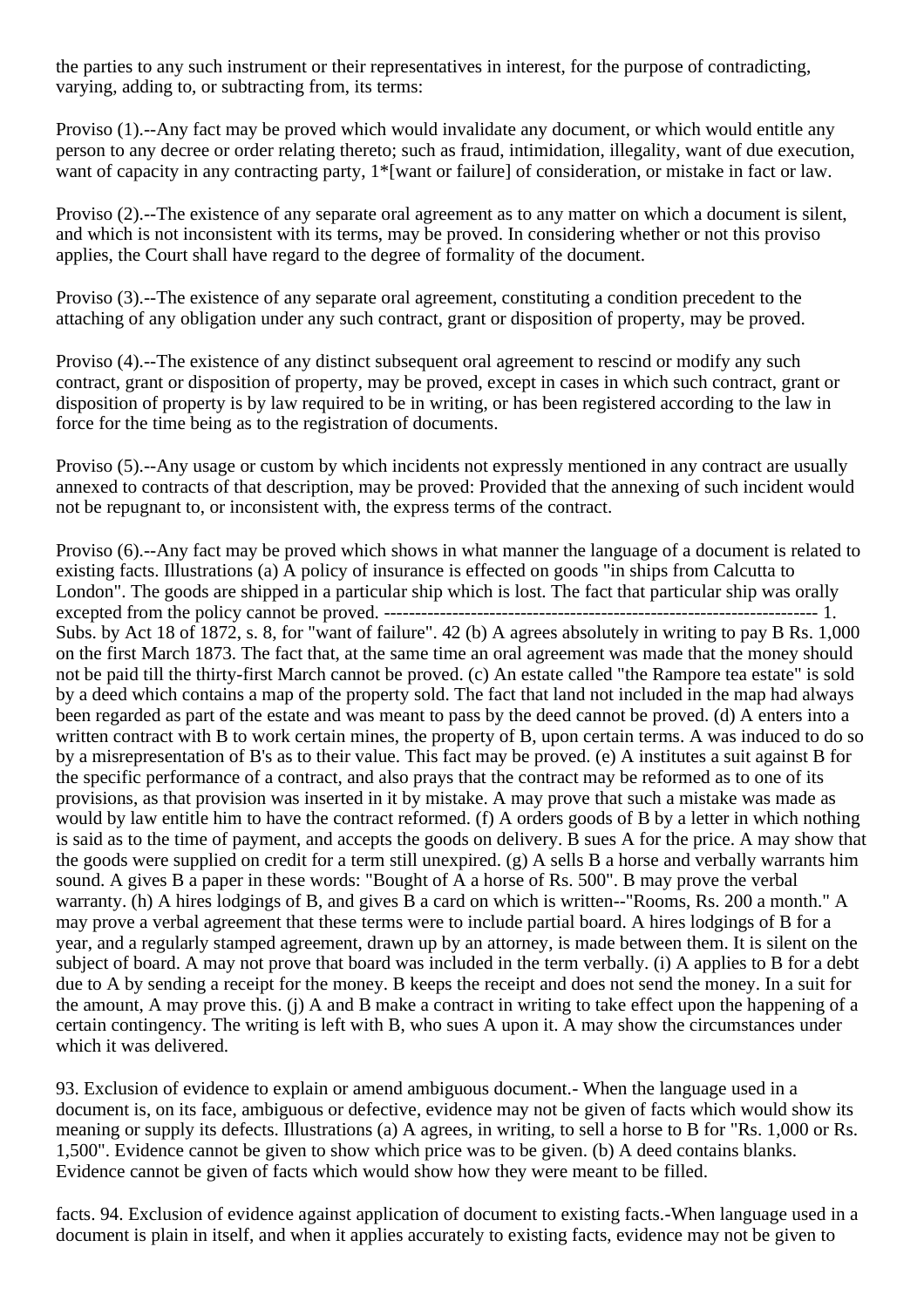show that it was not meant to apply to such facts. 43 Illustration A sells to B, by deed, "my estate at Rampur containing 100 bighas". A has an estate at Rampur containing 100 bighas. Evidence may not be given of the fact that the estate meant to be sold was one situated at a different place and of a different size.

95. Evidence as to document unmeaning in reference to existing facts.-When language used in a document is plain in itself, but is unmeaning in reference to existing facts, evidence may be given to show that it was used in a peculiar sense. Illustration A sells to B, by deed, "my house in Calcutta". A had no house in Calcutta, but it appears that he had a house at Howrah, of which B had been in possession since the execution of the deed. These facts may be proved to show that the deed related to the house at Howrah.

several persons. 96. Evidence as to application of language which can apply to one only of several persons.- When the facts are such that the language used might have been meant to apply to any one, and could not have been meant to apply to more than one, of several persons or things, evidence may be given of facts which show which of those persons or things it was intended to apply to. Illustrations (a) A agrees to sell to B, for Rs. 1,000, "my white horse". A has two white horses. Evidence may be give of facts which show which of them was meant. (b) A agrees to accompany B to Haidarabad. Evidence may be given of facts showing whether Haidarabad in the Dekkhan or Haiderabad in Sind was meant.

neither of which the whole correctly applies. 97. Evidence as to application of language to one of two sets of facts, to neither of which the whole correctly applies.-When the language used applies partly to one set of existing facts, and partly to another set of existing facts, but the whole of it does not apply correctly to either, evidence may be given to show to which of the two it was meant to apply. Illustration A agrees to sell to B "my land at X in the occupation of Y". A has land at X, but not in the occupation of Y, and he has land in the occupation of Y but it is not at X. Evidence may be given of facts showing which he meant to sell.

98. Evidence as to meaning of illegible characters, etc.-Evidence may be given to show the meaning of illegible or not commonly intelligible characters, of foreign, obsolete, technical, 44 local and provincial expressions, of abbreviations and of words used in a peculiar sense. Illustration A, sculptor, agrees to sell to B, "all my mods". A has both models and modelling tools. Evidence may be given to show which he meant to sell.

99. Who may give evidence of agreement varying terms of document.- Persons who are not parties to a document, or their representatives in interest, may give evidence of any facts tending to show a contemporaneous agreement varying the terms of the document. Illustration A and B make a contract in writing that B shall sell A certain cotton, to be paid for on delivery. At the same time they make an oral agreement that three months credit shall be given to A. This could not be shown as between A and B, but it might be shown by C, if it affected his interests.

100. Saving of provisions of Indian Succession Act relating to wills.-Nothing in this Chapter contained shall be taken to affect any of the provisions of the Indian Succession Act, 1865 (10 of 1865)1\* as to the construction of wills. PART III PRODUCTION AND EFFECT OF EVIDENCE PART III PRODUCTION AND EFFECT OF EVIDENCE CHAPTER VII OF THE BURDEN OF PROOF CHAPTER VII OF THE BURDEN OF PROOF

101. Burden of proof.-Whoever desires any Court to give judgment as to any legal right or liability dependent on the existence of facts which he asserts, must prove that those facts exist. When a person is bound to prove the existence of any fact, it is said that the burden of proof lies on that person. Illustrations (a) A desires a Court to give judgment that B shall be punished for a crime which A says B has committed. A must prove that B has committed the crime. ---------------------------------------------------------------------- 1. See now the Indian Succession Act, 1925 (39 of 1925), Pt. VI, Ch. VI. 45 (b) A desires a Court to give judgment that he is entitled to certain land in the possession of B, by reason of facts which he asserts, and which B denies, to be true. A must prove the existence of those facts.

102. On whom burden of proof lies.-The burden of proof in a suit or proceeding lies on that person who would fail if no evidence at all were given on either side. Illustrations (a) A sues B for land of which B is in possession, and which, as A asserts, was left to A by the will of C, B's father. If no evidence were given on either side, B would be entitled to retain his possession. Therefore the burden of proof is on A. (b) A sues B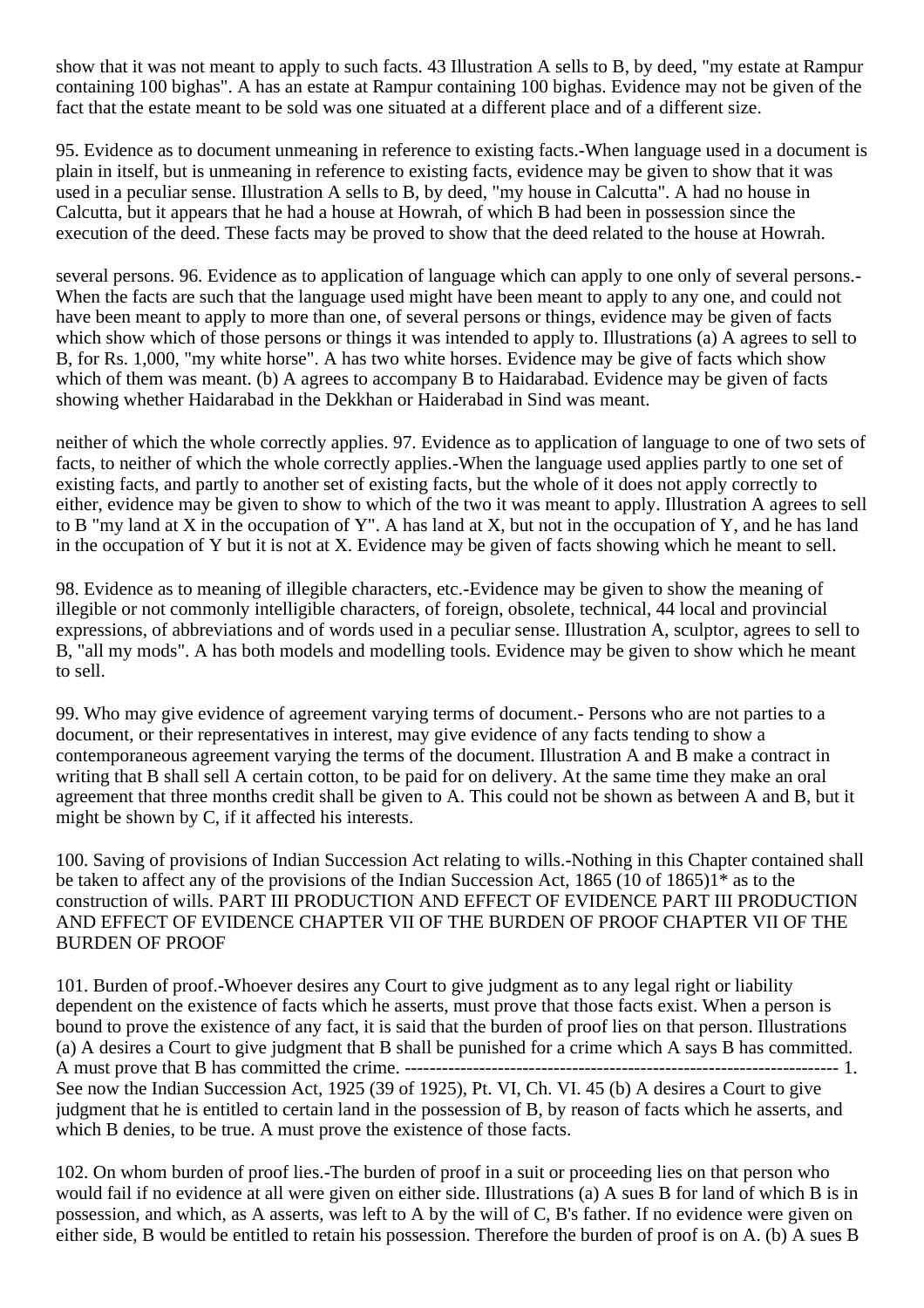for money due on a bond. The execution of the bond is admitted, but B says that it was obtained by fraud, which A denies. If no evidence were given on either side, A would succeed, as the bond is not disputed and the fraud is not proved. Therefore the burden of proof is on B.

103. Burden of proof as to particular fact.-The burden of proof as to any particular fact lies on that person who wishes the Court to believe in its existence, unless it is provided by any law that the proof of that fact shall lie on any particular person. Illustration  $1^*$ [(a)] A prosecutes B for theft, and wishes the Court to believe that B admitted the theft to C. A must prove the admission. B wishes the Court to believe that, at the time in question, he was elsewhere. He must prove it.

104. Burden of proving fact to be proved to make evidence admissible.-The burden of proving any fact necessary to be proved in order to enable any person to give evidence of any other fact is on the person who wishes to give such evidence. Illustrations (a) A wishes to prove a dying declaration by B. A must prove B's death. (b) A wishes to prove, by secondary evidence, the contents of a lost document. A must prove that the document has been lost. ---------------------------------------------------------------------- 1. Sic. In the Act as published in Gazette of India, 1872, pt. IV, p. 1, there is no illustration (b). 46

105. Burden of proving that case of accused comes within exceptions.-When a person is accused of any offence, the burden of proving the existence of circumstances bringing the case within any of the General Exceptions in the Indian Penal Code, (45 of 1860) or within any special exception or proviso contained in any other part of the same Code, or in any law defining the offence, is upon him, and the Court shall presume the absence of such circumstances. Illustrations (a) A, accused of murder, alleges that, by reason of unsoundness of mind, he did not know the nature of the act. The burden of proof is on A. (b) A, accused of murder, alleges that, by grave and sudden provocation, he was deprived of the power of self-control. The burden of proof is on A. (c) Section 325 of the Indian Penal Code (45 of 1860) provides that whoever, except in the case provided for by section 335, voluntarily causes grievous hurt, shall be subject to certain punishments. A is charged with voluntarily causing grievous hurt under section

## section 335 lies on A.

106. Burden of proving fact especially within knowledge.-When any fact is especially within the knowledge of any person, the burden of proving that fact is upon him. Illustrations (a) When a person does an act with some intention other than that which the character and circumstances of the act suggest, the burden of proving that intention is upon him. (b) A is charged with travelling on a railway without a ticket. The burden of proving that he had a ticket is on him.

thirty years. 107. Burden of proving death of person known to have been alive within thirty years.-When the question is whether a man is alive or dead, and it is shown that he was alive within thirty years, the burden of proving that he is dead is on the person who affirms it.

seven years. 108. Burden of proving that person is alive who has not been heard of for seven years.  $1^*$ [Provided that when] the question is whether a man is alive or dead, and it is proved that he has not been heard of for seven years by those who would naturally have heard of him if he had been alive, the burden of proving that he is alive is 2\*[shifted to] the person who affirms it. --------------------------------------------------- ------------------- 1. Subs. by Act 18 of 1872, s. 9, for "When". 2. Subs. by s. 9, ibid., for "on". 47

and tenant, principal and agent. 109. Burden of proof as to relationship in the cases of partners, landlord and tenant, principal and agent.-When the question is whether persons are partners, landlord and tenant, or principal and agent, and it has been shown that they have been acting as such, the burden of proving that they do not stand, or have ceased to stand, to each other in those relationships respectively, is on the person who affirms it.

110. Burden of proof as to ownership.-When the question is whether any person is owner of anything of which he is shown to be in possession, the burden of proving that he is not the owner is on the person who affirms that he is not the owner.

active confidence. 111. Proof of good faith in transactions where one party is in relation of active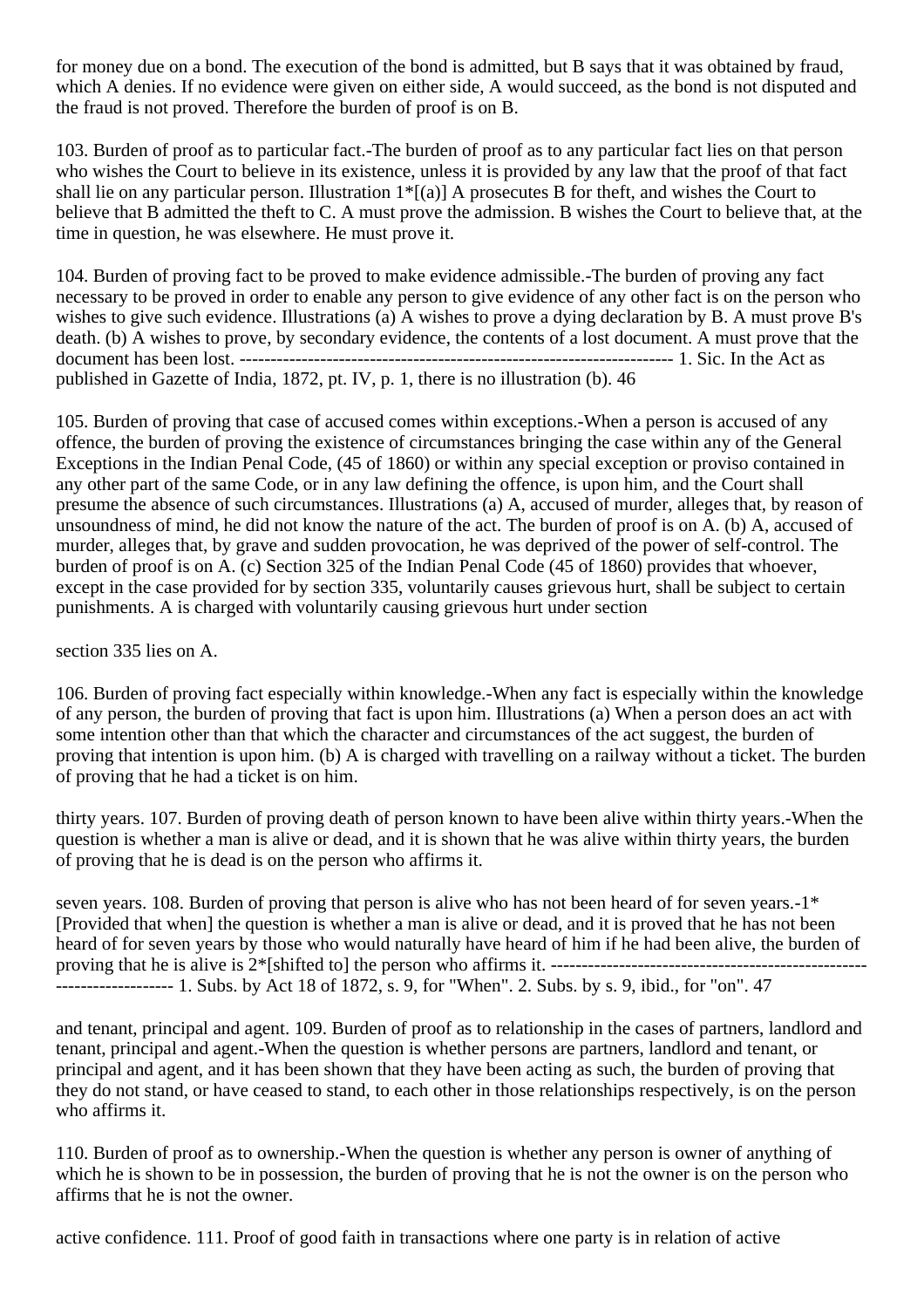confidence.-Where there is a question as to the good faith of a transaction between parties, one of whom stands to the other in a position of active confidence, the burden of proving the good faith of the transaction is on the party who is in a position of active confidence. Illustrations (a) The good faith of a sale by a client to an attorney is in question in a suit brought by the client. The burden of proving the good faith of the transaction is on the attorney. (b) The good faith of a sale by a son just come of age to a father is in question in a suit brought by the son. The burden of proving the good faith of the transaction is on the father. 111A. Presumption as to certain offences.

1\*[111A. Presumption as to certain offences.-(1) Where a person is accused of having committed any offence specified in sub-section

(2), in-- (a) any area declared to be a disturbed area under any enactment, for the time being in force, making provision for the suppression of disorder and restoration and maintenance of public order; or (b) any area in which there has been, over a period of more than one month, extensive disturbance of the public peace, and it is shown that such person had been at a place in such area at a time when firearms or explosives were used at or from that place to attack or resist the members of any armed forces or the forces charged with the maintenance of public order acting in the discharge of their duties, it shall be presumed, unless the contrary is shown, that such person had committed such offence.

(2) The offences referred to in sub-section (1) are the following, namely:-- (a) an offence under section 121, section 121A, section 122 or section 123 of the Indian Penal Code (45 of 1860); (b) criminal conspiracy or attempt to commit, or abetment of, an offence under section 122 or section 123 of the Indian Penal Code (45 of 1860).

112. Birth during marriage, conclusive proof of legitimacy.-The fact that any person was born during the continuance of a valid marriage between his mother and any man, or within two hundred and eighty days after its dissolution, the mother remaining unmarried, shall be conclusive proof that he is the legitimate son of that man, unless it can be shown that the parties to the marriage had no access to each other at any time when he could have been begotten.

113. Proof of cession of territory.-A notification in the Official Gazette that any portion of British territory has 2<sup>\*</sup>[before the commencement of Part III of the Government of India Act, 1935 (26 Geo. 5, e. 2)] been ceded to any Native State, Prince or Ruler, shall be conclusive proof that a valid cession of such territory took place at the date mentioned in such notification. 113A. Presumption as to abetment of suicide by a married woman.  $3*$ [113A. Presumption as to abetment of suicide by a married woman.-When the question is whether the commission of suicide by a woman had been abetted by her husband or any relative of her husband and it is shown that she had committed suicide within a period of seven years from the date of her marriage and that her husband or such relative of her husband had subjected her to cruelty, the court may presume, having regard to all the other circumstances of the case, that such suicide had been abetted by her husband or by such relative of her husband. Explanation.--For the purposes of this section, "cruelty" shall have the same meaning as in section 498A of the Indian Penal Code (45 of 1860).] 113B. Presumption as to dowry death. 4\*[113B. Presumption as to dowry death.-When the question is whether a person has committed the dowry death of a woman and it is shown that soon before her death such woman had been subjected by such person to cruelty or harassment for, or in connection with, any demand for dowry, the court shall presume that such person had caused the dowry death. Explanation.--For the purposes of this section, "dowry death" shall have the same meaning as in section 304B of the Indian Penal Code.]

114. Court may presume existence of certain facts. The Court may presume the existence of any fact which it thinks likely to have happened, regard being had to the common --------------------------------------------------

------------------- 1. Ins. by Act 61 of 1984, s. 20 (w.e.f. 14.7.1984). 2. Ins. by the A. O. 1937, Part III of the Govt. of India Act, 1935, came into force on the 1st April, 1937. 3. Ins. by Act 46 of 1983, s. 7 4. Ins. by Act 43 of 1986, s. 12 (w.e.f. 19.11.1986). 48 course of natural events, human conduct and public and private business, in their relation to the facts of the particular case. Illustrations The Court may presume-- (a) that a man who is in possession of stolen goods soon after the theft is either the thief or has received the goods knowing them to be stolen, unless he can account for his possession; (b) that an accomplice is unworthy of credit, unless he is corroborated in material particulars; (c) that a bill of exchange, accepted or endorsed, was accepted or endorsed for good consideration; (d) that a thing or state of things which has been shown to be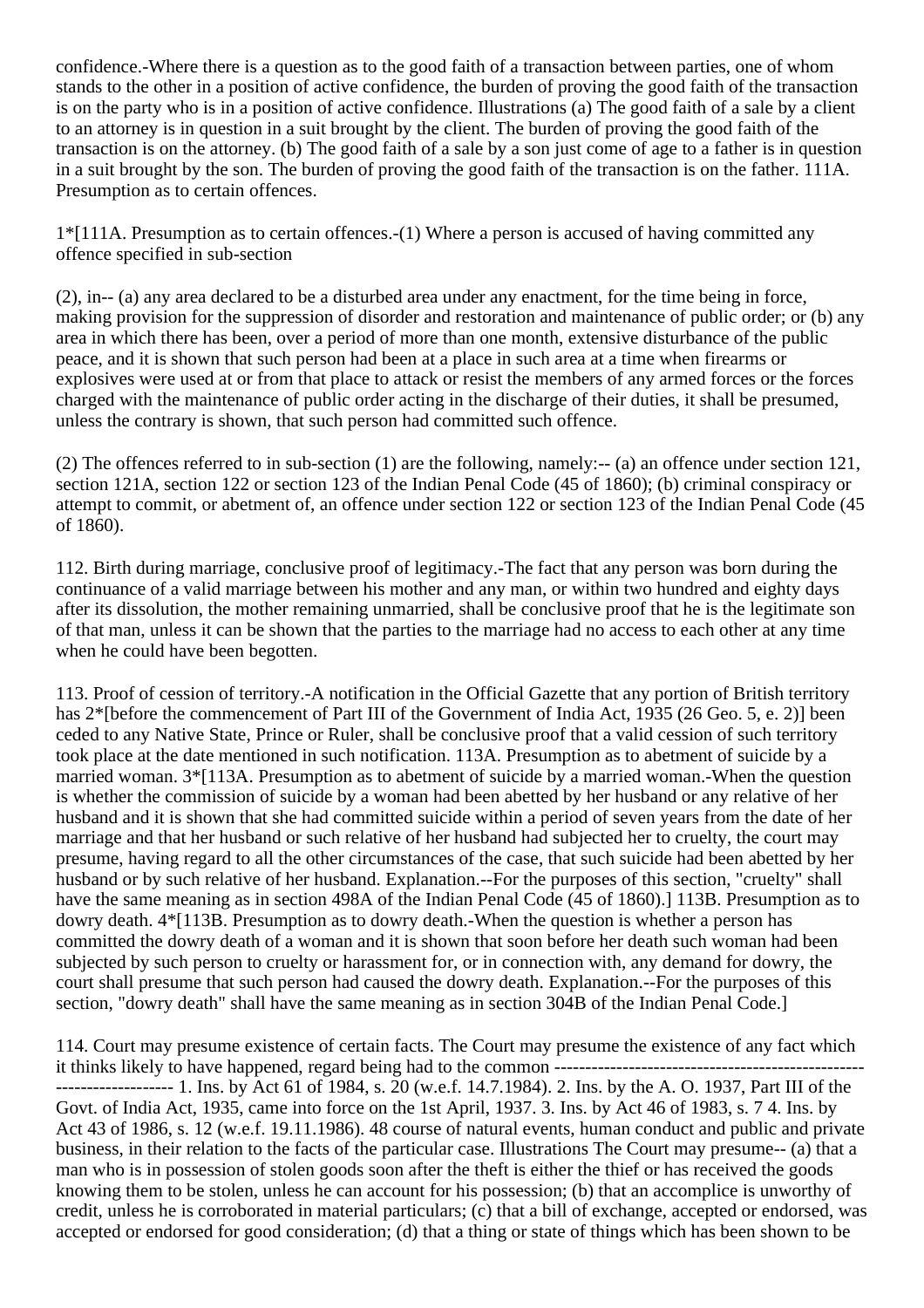in existence within a period shorter than that within which such things or states of things usually cease to exist, is still in existence; (e) that judicial and official acts have been regularly performed; (f) that the common course of business has been followed in particular cases; (g) that evidence which could be and is not produced would, if produced, be unfavourable to the person who withholds it; (h) that if a man refuses to answer a question which he is not compelled to answer by law, the answer, if given, would be unfavourable to him; (i) that when a document creating an obligation is in the hands of the obligor, the obligation has been discharged. But the Court shall also have regard to such facts as the following, in considering whether such maxims do or do not apply to the particular case before it:-- as to illustration (a)--a shop-keeper has in his till a marked rupee soon after it was stolen, and cannot account for its possession specifically, but is continually receiving rupees in the course of his business: as to illustration (b)--A, a person of the highest character is tried for causing a man's death by an act of negligence in arranging certain machinery. B, a person of equally good character, who also took part in the arrangement, describes precisely what was done, and admits and explains the common carelessness of A and himself: as to illustration (b)--a crime is committed by several persons. A, B and C, three of the criminals, are captured on the spot and kept apart from each other. Each gives an account of the crime implicating D, and the accounts corroborate each other in such a manner as to render previous concert highly improbable: as to illustration (c)--A, the drawer of a bill of exchange, was a man of business. B, the acceptor, was a young and ignorant person, completely under A's influence: as to illustration (d)--it is proved that a river ran in a certain course five years ago, but it is known that there have been floods since that time which might change its course: 49 as to illustration (e)--a judicial act, the regularity of which is in question, was performed under exceptional circumstances: as to illustration (f)--the question is, whether a letter was received. It is shown to have been posted, but the usual course of the post was interrupted by disturbances: as to illustration (g)--a man refuses to produce a document which would bear on a contract of small importance on which he is sued, but which might also injure the feelings and reputation of his family: as to illustration (h)--a man refuses to answer a question which he is not compelled by law to answer, but the answer to it might cause loss to him in matters unconnected with the matter in relation to which it is asked: as to illustration (i)--a bond is in possession of the obligor, but the circumstances of the case are such that he may have stolen it. 114A. Presumption as to absence of consent in certain prosecutions for rape. 1\*[114A. Presumption as to absence of consent in certain prosecutions for rape.-In a prosecution for rape under clause (a) or clause (b) or clause (c) or clause (d) or clause (e) or clause (g) of

sub-section (2) of section 376 of the Indian Penal Code, where sexual intercourse by the accused is proved and the question is whether it was without the consent of the woman alleged to have been raped and she states in her evidence before the Court that she did not consent, the Court shall presume that she did not consent.] CHAPTER VIII ESTOPPEL CHAPTER VIII. ESTOPPEL

115. Estoppel.-When one person has, by his declaration, act or omission, intentionally caused or permitted another person to believe a thing to be true and to act upon such belief, neither he nor his representative shall be allowed, in any suit or proceeding between himself and such person or his representative, to deny the truth of that thing. Illustration A intentionally and falsely leads B to believe that certain land belongs to A, and thereby induces B to buy and pay for it. The land afterwards becomes the property of A, and A seeks to set aside the sale on the ground that, at the time of the sale, he had no title. He must not be allowed to prove his want of title.

116. Estoppel of tenant; and of licensee of person in possession.- No tenant of immovable property, or person claiming through such tenant, shall, during the continuance of the tenancy, be permitted to deny that the landlord of such tenant had, at the beginning of the tenancy, a title to such immovable property; and no person who came upon any immovable property by the licence of the person in possession thereof shall be permitted to deny that such person had a title to such possession at the time when such licence was given.

117. Estoppel of acceptor of bill of exchange, bailee or licensee.-No acceptor of a bill of exchange shall be permitted to deny that the drawer had authority to draw such bill or to endorse it; nor shall any bailee or licensee be permitted to deny that his bailor or licensor had, at the time when the bailment or licence commenced, authority to make such bailment or grant such licence. ------------------------------------------------ --------------------- 1. Ins. by Act 43 of 1983, s. 6. 50

Explanation (1).--The acceptor of a bill of exchange may deny that the bill was really drawn by the person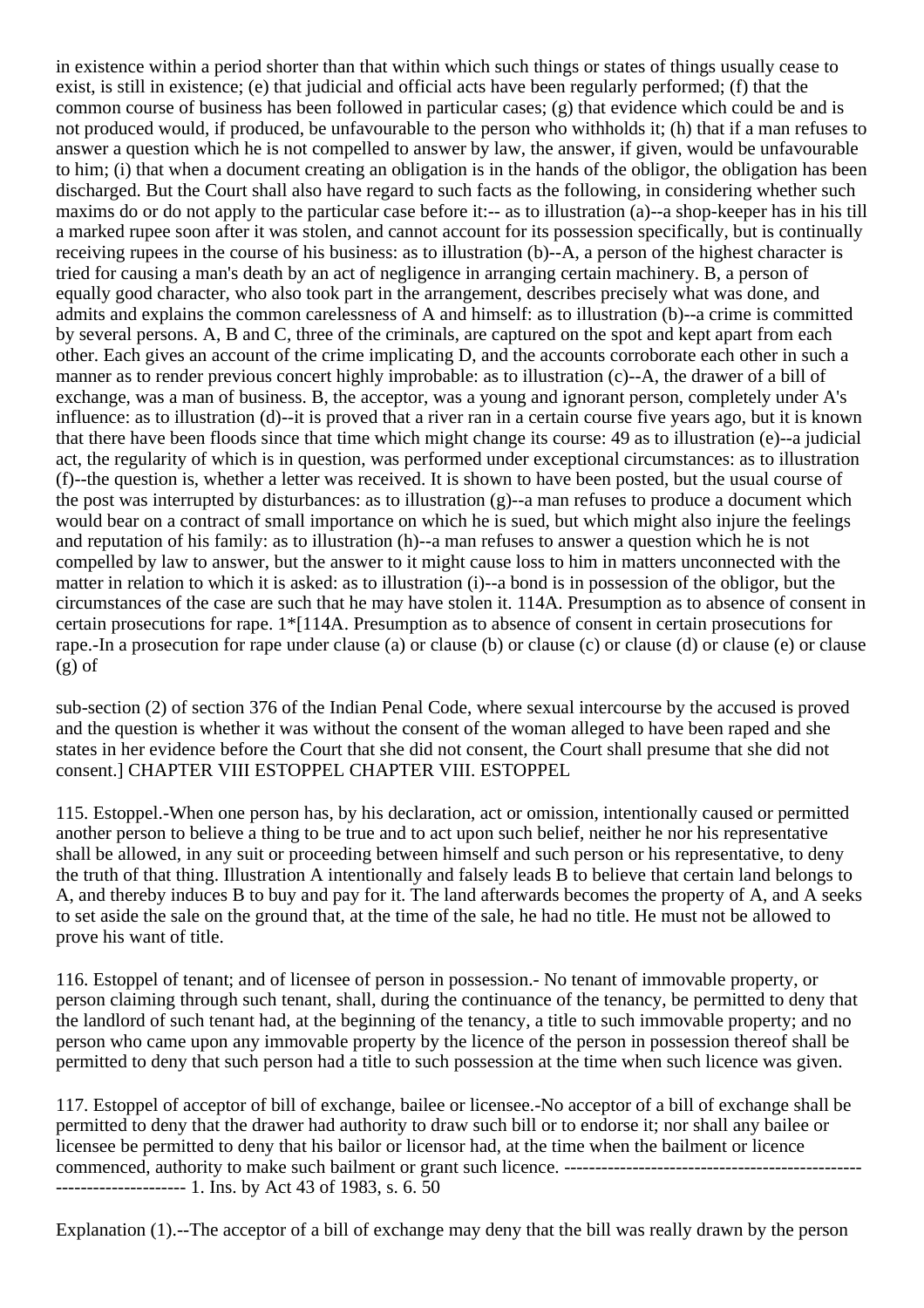by whom it purports to have been drawn.

Explanation (2).--If a bailee delivers the goods bailed to a person other than the bailor, he may prove that such person had a right to them as against the bailor. CHAPTER IX OF WITNESSES CHAPTER IX OF **WITNESSES** 

118. Who may testify.-All persons shall be competent to testify unless the Court considers that they are prevented from understanding the questions put to them, or from giving rational answers to those questions, by tender years, extreme old age, disease, whether of body or mind, or any other cause of the same kind. Explanation.--A lunatic is not incompetent to testify, unless he is prevented by his lunacy from understanding the questions put to him and giving rational answers to them.

119. Dumb witnesses.-A witness who is unable to speak may give his evidence in any other manner in which he can make it intelligible, as by writing or by signs; but such writing must be written and the signs made in open Court. Evidence so given shall be deemed to be oral evidence.

person under criminal trial. 120. Parties to civil suit, and their wives or husbands. Husband or wife of person under criminal trial.-In all civil proceedings the parties to the suit, and the husband or wife of any party to the suit, shall be competent witnesses. In criminal proceedings against any person, the husband or wife of such person, respectively, shall be a competent witness.

121. Judges and Magistrates.-No Judge or Magistrate shall, except upon the special order of some Court to which he is subordinate, be compelled to answer any questions as to his own conduct in Court as such Judge or Magistrate, or as to anything which came to his knowledge in Court as such Judge or Magistrate; but he may be examined as to other matters which occurred in his presence whilst he was so acting. Illustrations (a) A, on his trial before the Court of Session, says that a deposition was improperly taken by B, the Magistrate. B cannot be compelled to answer questions as to this, except upon the special order of a superior Court. 51 (b) A is accused before the Court of Session of having given false evidence before B, a Magistrate. B cannot be asked what A said, except upon the special order of the superior Court. (c) A is accused before the Court of Session of attempting to murder a police-officer whilst on his trial before B, a Sessions Judge. B may be examined as to what occurred.

122. Communications during marriage.-No person who is or has been married shall be compelled to disclose any communication made to him during marriage by any person to whom he is or has been married; nor shall he be permitted to disclose any such communication, unless the person who made it, or his representative in interest, consents, except in suits between married persons, or proceedings in which one married person is prosecuted for any crime committed against the other.

123. Evidence as to affairs of State.-No one shall be permitted to give any evidence derived from unpublished official records relating to any affairs of State, except with the permission of the officer at the head of the department concerned, who shall give or withhold such permission as he thinks fit.

124. Official communications.-No public officer shall be compelled to disclose communications made to him in official confidence, when he considers that the public interests would suffer by the disclosure.

1\*[125. Information as to commission of offences.-No Magistrate or police-officer shall be compelled to say whence he got any information as to the commission of any offence, and no revenue- officer shall be compelled to say whence he got any information as to the commission of any offence against the public revenue. Explanation.--"Revenue-officer" in this section means any officer employed in or about the business of any branch of the public revenue.]

126. Professional communications.-No barrister, attorney, pleader or vakil shall at any time be permitted, unless with his client's express consent, to disclose any communication made to him in the course and for the purpose of his employment as such barrister, pleader, attorney or vakil, by or on behalf of his client, or to state the contents or condition of any document with which he has become acquainted in the course and for the purpose of his professional employment, or to disclose any advice ------------ $-$ -------------------- 1. Subs. by Act 3 of 1887, s. 1, for the original s. 125. 52 given by him to his client in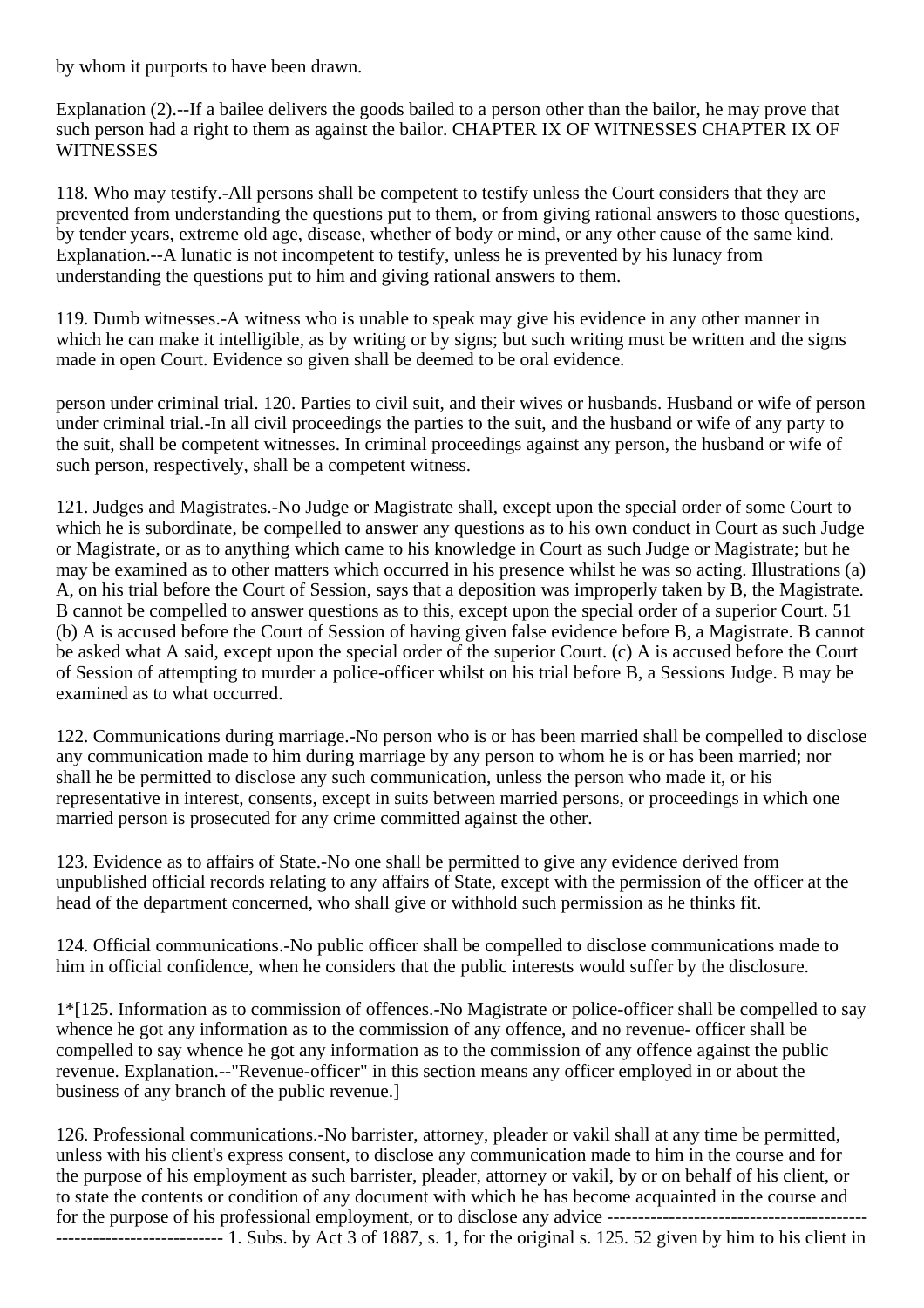the course and for the purpose of such employment: Provided that nothing in this section shall protect from disclosure--

(1) any such communication made in furtherance of any 1\*[illegal] purpose:

(2) any fact observed by any barrister, pleader, attorney or vakil, in the course of his employment as such, showing that any crime or fraud has been committed since the commencement of his employment. It is immaterial whether the attention of such barrister, 2\*[pleader], attorney or vakil was or was not directed to such fact by or on behalf of his client. Explanation.--The obligation stated in this section continues after the employment has ceased. Illustrations (a) A, a client, says to B, an attorney--"I have committed forgery and I wish you to defend me." As the defence of a man known to be guilty is not a criminal purpose, this communication is protected from disclosure. (b) A, a client, says to B, an attorney--"I wish to obtain possession of property by the use of a forged deed on which I request you to sue." This communication, being made in furtherance of a criminal purpose, is not protected from disclosure. (c) A, being charged with embezzlement, retains B, an attorney, to defend him. In the course of the proceedings, B observes that an entry has been made in A's account book, charging A with the sum said to have been embezzled, which entry was not in the book at the commencement of his employment. This being a fact observed by B in the course of his employment, showing that a fraud has been committed since the commencement of the proceedings, it is not protected from disclosure.

127. Section 126 to apply to interpreters, etc.-The provisions of section 126 shall apply to interpreters, and the clerks or servants of barristers, pleaders, attorneys and vakils.

128. Privilege not waived by volunteering evidence.-If any party to a suit gives evidence therein at his own instance or otherwise, he shall not be deemed to have consented thereby to such disclosure as is mentioned in section 126; and if any --------------------------------------------------------------------- 1. Subs. by Act 18 of 1872, s. 10, for "criminal". 2. Ins. by s. 10, ibid. 53 party to a suit or proceeding calls any such barrister, 1\* [pleader], attorney or vakil as a witness, he shall be deemed to have consented to such disclosure only if he questions such barrister, attorney or vakil on matters which, but for such question, he would not be at liberty to disclose.

129. Confidential communications with legal advisers.-No one shall be compelled to disclose to the Court any confidential communication which has taken place between him and his legal professional adviser, unless he offers himself as a witness, in which case he may be compelled to disclose any such communications as may appear to the Court necessary to be known in order to explain any evidence which he has given, but no others.

130. Production of title-deeds of witness not a party.-No witness who is not a party to a suit shall be compelled to produce his title- deeds to any property, or any document in virtue of which he holds any property as pledgee or mortgagee or any document the production of which might tend to criminate him, unless he has agreed in writing to produce them with the person seeking the production of such deeds or some person through whom he claims.

refuse to produce. 131. Production of documents which another person, having possession, could refuse to produce.-No one shall be compelled to produce documents in his possession, which any other person would be entitled to refuse to produce if they were in his possession, unless such last-mentioned person consents to their production.

criminate. 132. Witness not excused from answering on ground that answer will criminate.-A witness shall not be excused from answering any question as to any matter relevant to the matter in issue in any suit or in any civil or criminal proceeding, upon the ground that the answer to such question will criminate, or may tend directly or indirectly to criminate, such witness, or that it will expose, or tend directly or indirectly to expose, such witness to a penalty or forfeiture of any kind: Proviso. Provided that no such answer, which a witness shall be compelled to give, shall subject him to any arrest or prosecution, or be proved against him in any criminal proceeding, except a prosecution for giving false evidence by such answer. ------------------------------------------------------------------- 1. Ins. by Act 18 of 1872, s. 10. 54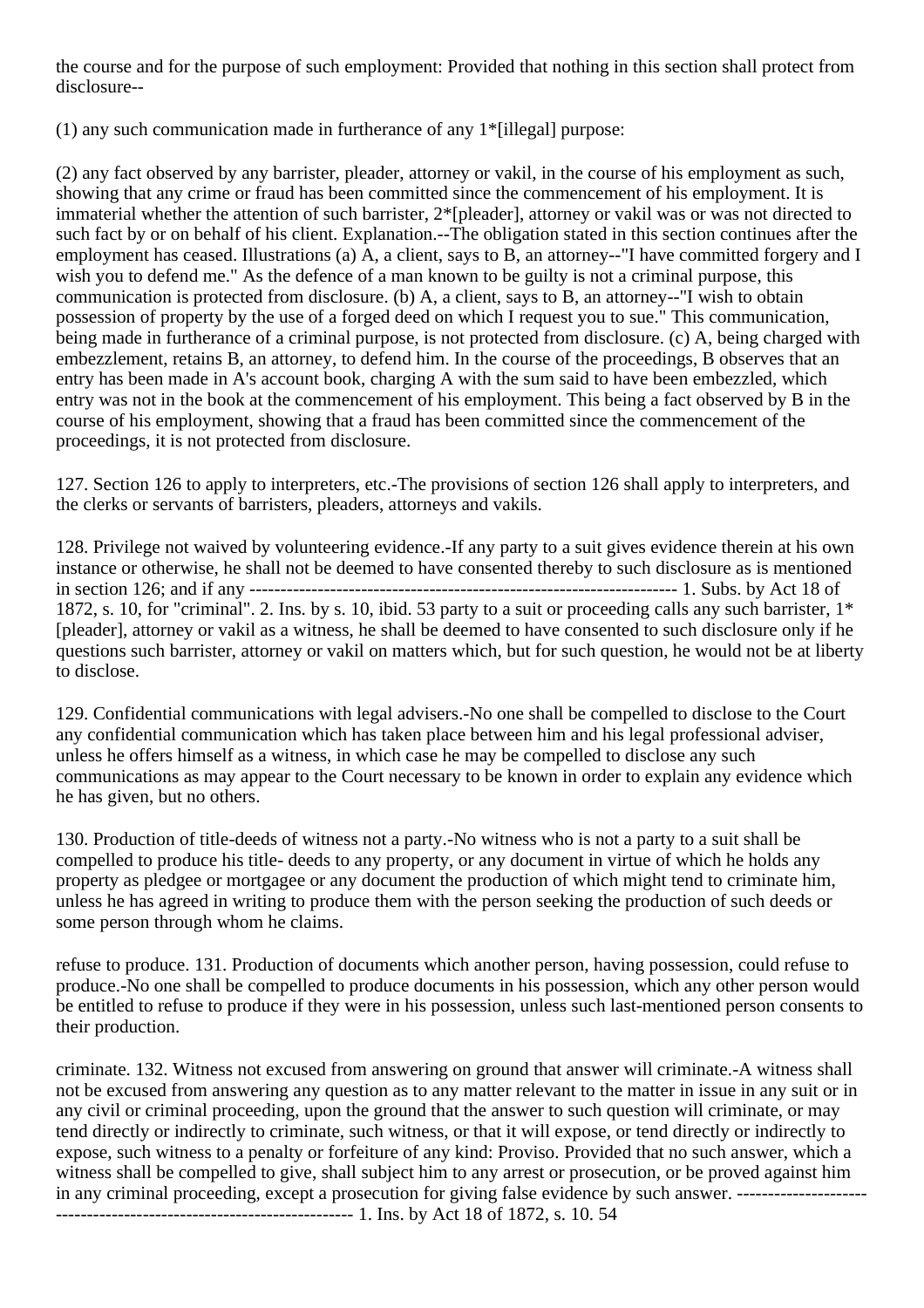133. Accomplice.-An accomplice shall be a competent witness against an accused person; and a conviction is not illegal merely because it proceeds upon the uncorroborated testimony of an accomplice.

134. Number of witnesses.-No particular number of witnesses shall in any case be required for the proof of any fact. CHAPTER X OF THE EXAMINATION OF WITNESSES CHAPTER X OF THE EXAMINATION OF WITNESSES

135. Order of production and examination of witnesses.-The order in which witnesses are produced and examined shall be regulated by the law and practice for the time being relating to civil and criminal procedure respectively, and, in the absence of any such law, by the discretion of the Court.

136. Judge to decide as to admissibility of evidence.-When either party proposes to give evidence of any fact, the Judge may ask the party proposing to give the evidence in what manner the alleged fact, if proved, would be relevant; and the Judge shall admit the evidence if he thinks that the fact, if proved, would be relevant, and not otherwise. If the fact proposed to be proved is one of which evidence is admissible only upon proof of some other fact, such last-mentioned fact must be proved before evidence is given of the fact first- mentioned, unless the party undertakes to give proof of such fact, and the Court is satisfied with such undertaking. If the relevancy of one alleged fact depends upon another alleged fact being first proved, the Judge may, in his discretion, either permit evidence of the first fact to be given before the second fact is proved, or require evidence to be given of the second fact before evidence is given of the first fact. Illustrations (a) It is proposed to prove a statement about a relevant fact by a person alleged to be dead, which statement is relevant under section

proposing to prove the statement, before evidence is given of the statement. (b) It is proposed to prove, by a copy, the contents of a document said to be lost. The fact that the original is lost must be proved by the person proposing to produce the copy, before the copy is produced. (c) A is accused of receiving stolen property knowing it to have been stolen. 55 It is proposed to prove that he denied the possession of the property. The relevancy of the denial depends on the identity of the property. The Court may, in its discretion, either require the property to be identified before the denial of the possession is proved, or permit the denial of the possession to be proved before the property is identified. (d) It is proposed to prove a fact (A) which is said to have been the cause or effect of fact in issue. There are several intermediate facts (B, C and D) which must be shown to exist before the fact (a) can be regarded as the cause or effect of the fact in issue. The Court may either permit A to be proved before B, C or D is proved, or may require proof of B, C and D before permitting proof of A.

Cross-examination. Re-examination. 137. Examination-in-chief.-The examination of witness by the party who calls him shall be called his examination-in-chief. Cross-examination.-The examination of a witness by the adverse party shall be called his cross-examination. Re-examination.-The examination of a witness, subsequent to the cross-examination by the party who called him, shall be called his re-examination.

138. Order of examinations.-Witnesses shall be first examined-in- chief, then (if the adverse party so desires) cross-examined, then ( if the party calling him so desires) re-examined. The examination and crossexamination must relate to relevant facts but the cross-examination need not be confined to the facts to which the witness testified on his examination-in-chief. Direction of re-examination. The re-examination shall be directed to the explanation of matters referred to in cross-examination; and, if new matter is, by permission of the Court, introduced in re-examination, the adverse party may further cross-examine upon that matter.

139. Cross-examination of person called to produce a document.-A person summoned to produce a document does not become a witness by the mere fact that he produces it and cannot be cross-examined unless and until he is called as a witness.

140. Witnesses to character.-Witnesses to character may be cross- examined and re-examined.

141. Leading questions.-Any question suggesting the answer which the person putting it wishes or expects to receive is called a leading question.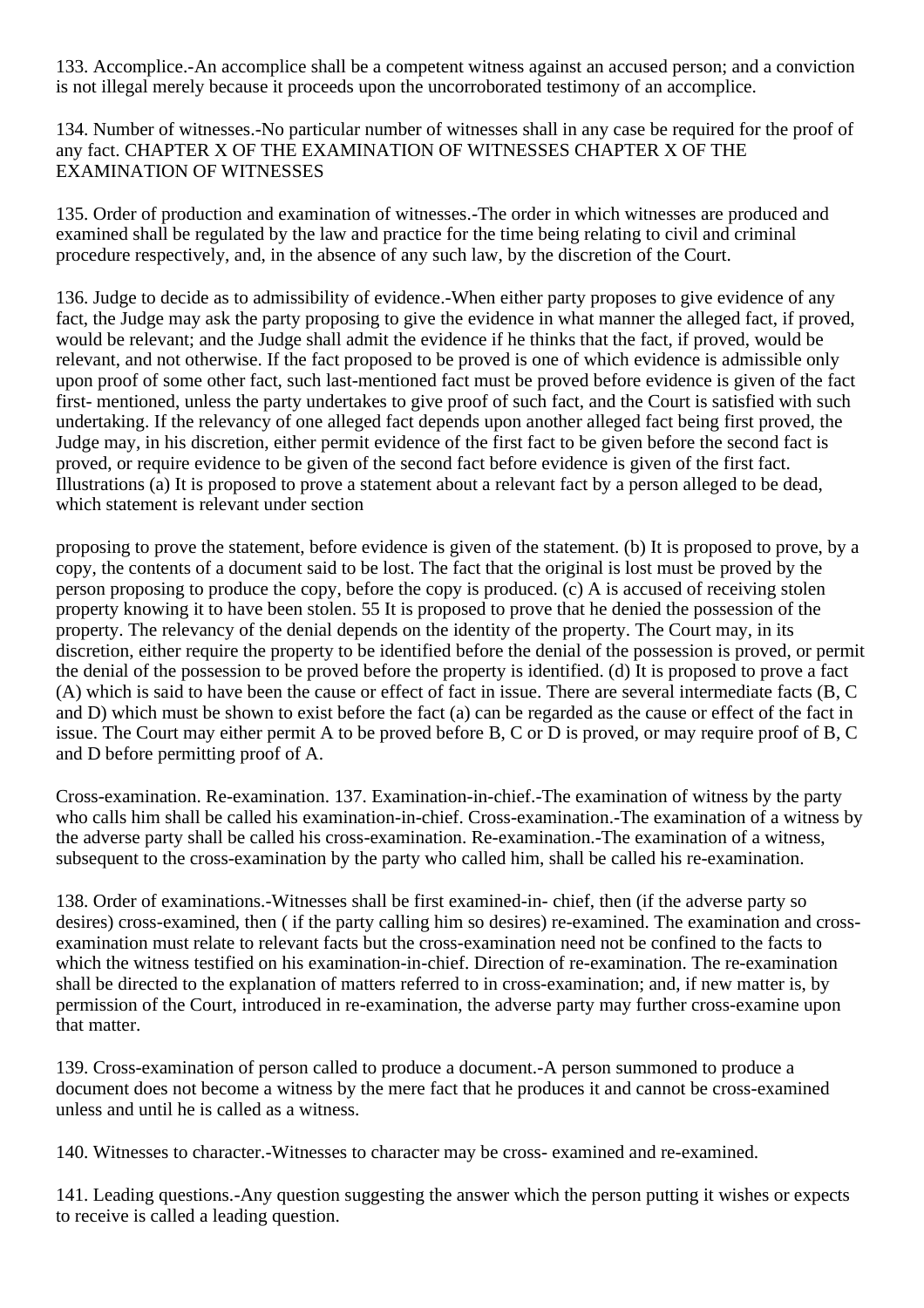142. When they must not be asked.-Leading questions must not, if objected to by the adverse party be asked in an examination-in-chief, or in a re-examination, except with the permission of the Court. 56 The Court shall permit leading questions as to matters which are introductory or undisputed, or which have, in its opinion, been already sufficiently proved.

143. When they may be asked.-Leading questions may be asked in cross-examination.

144. Evidence as to matters in writing.-Any witness may be asked, whilst under examination whether any contract, grant or other disposition of property, as to which he is giving evidence, was not contained in a document, and if he says that it was, or if he is about to make any statement as to the contents of any document, which, in the opinion of the Court, ought to be produced, the adverse party may object to such evidence being given until such document is produced, or until facts have been proved which entitle the party who called the witness to give secondary evidence of it. Explanation.--A witness may give oral evidence of statements made by other persons about the contents of documents if such statements are in themselves relevant facts. Illustration The question is, whether A assaulted B. C deposes that he heard A say to D--"B wrote a letter accusing me of theft, and I will be revenged on him." This statement is relevant, as showing A's motive for the assault, and evidence may be given of it, though no other evidence is given about the letter.

1\*145. Cross-examination as to previous statements in writing.-A witness may be cross-examined as to previous statements made by him in writing or reduced into writing, and relevant to matters in question, without such writing being shown to him, or being proved; but, if it is intended to contradict him by the writing, his attention must, before the writing can be proved, be called to those parts of it which are to be used for the purpose of contradicting him.

146. Questions lawful in cross-examination.-When a witness is cross-examined, he may, in addition to the questions hereinbefore referred to, be asked any questions which tend-

(1) to test his veracity,

(2) to discover who he is and what is his position in life, or ----------------------------------------------------------- ---------- 1. As to the application of s. 145 to police-diaries, see the Code of Criminal Procedure, 1898 (Act 5 of 1998), s. 172. 57

(3) to shake his credit, by injuring his character, although the answer to such questions might tend directly or indirectly to criminate him or might expose or tend directly or indirectly to expose him to a penalty or forfeiture.

147. When witness to be compelled to answer.-If any such question relates to a matter relevant to the suit or proceeding, the provisions of section 132 shall apply thereto.

compelled to answer. 148. Court to decide when question shall be asked and when witness compelled to answer.-If any such question relates to a matter not relevant to the suit or proceeding, except in so far as it affects the credit of the witness by injuring his character, the Court shall decide whether or not the witness shall be compelled to answer it, and may, if it thinks fit, warn the witness that he is not obliged to answer it. In exercising its discretion, the Court shall have regard to the following considerations:--

(1) such questions are proper if they are of such a nature that the truth of the imputation conveyed by them would seriously affect the opinion of the Court as to the credibility of the witness on the matter to which he testifies:

(2) such questions are improper if the imputation which they convey relates to matters so remote in time, or of such a character, that the truth of the imputation would not affect, or would affect in a slight degree, the opinion of the Court as to the credibility of the witness on the matter to which he testifies:

(3) such questions are improper if there is a great disproportion between the importance of the imputation made against the witness's character and the importance of his evidence: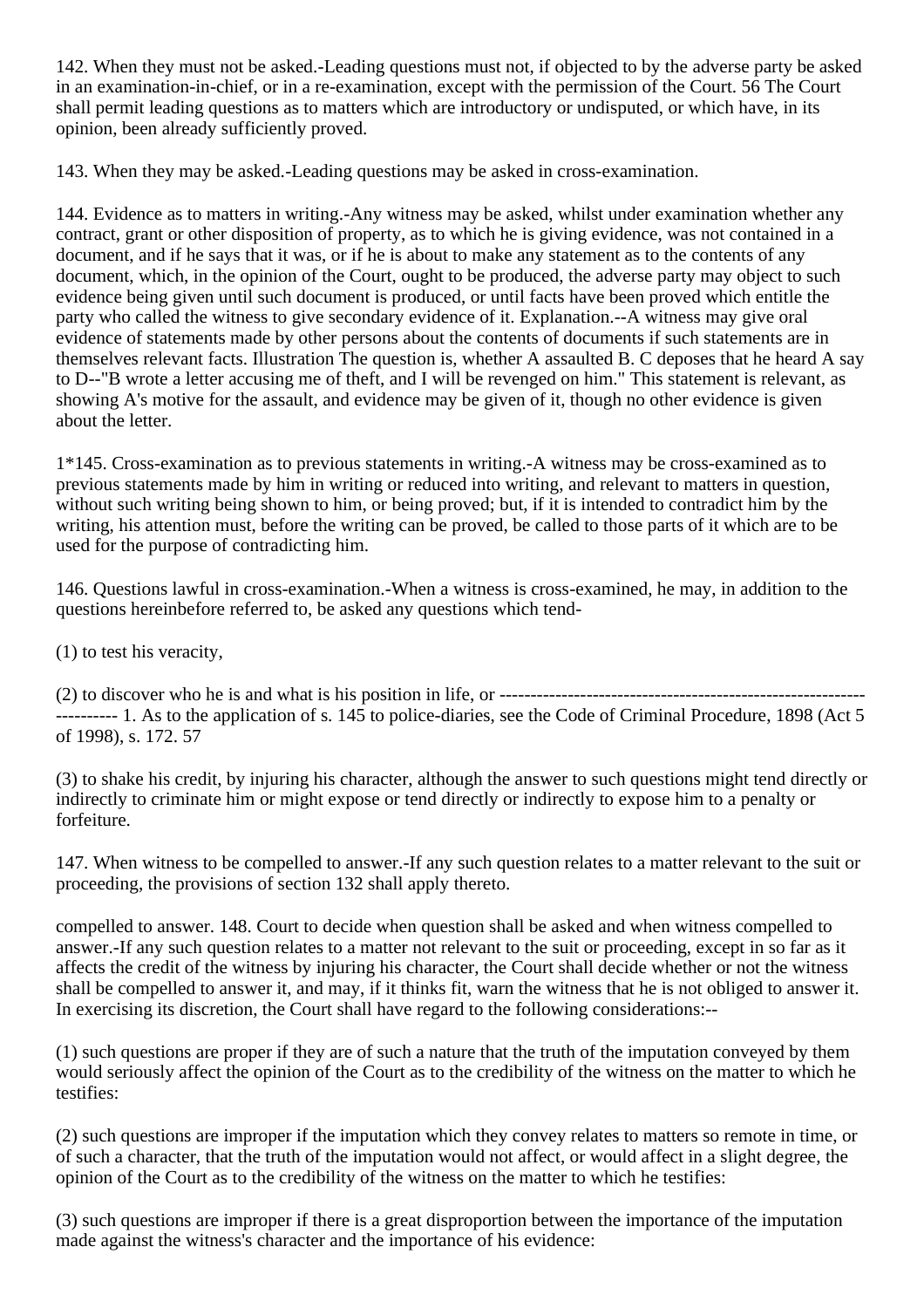(4) the Court may, if it sees fit, draw, from the witness's refusal to answer, the inference that the answer if given would be unfavourable.

149. Question not to be asked without reasonable grounds.-No such question as is referred to in section 148 ought to be asked, unless the person asking it has reasonable grounds for thinking that the imputation which it conveys is well-founded. Illustrations (a) A barrister is instructed by an attorney or vakil that an important witness is a dakait. This is a reasonable ground for asking the witness whether he is a dakait. 58 (b) A pleader is informed by a person in Court that an important witness is a dakait. The informant, on being questioned by the pleader, gives satisfactory reasons for his statement. This is a reasonable ground for asking the witness whether he is a dakait. (c) A witness, of whom nothing whatever is known is asked at random whether he is a dakait. There are here no reasonable ground for the question. (d) A witness, of whom nothing whatever is known, being questioned as to his mode of life and means of living, gives unsatisfactory answers. This may be a reasonable ground for asking him if he is a dakait.

grounds. 150. Procedure of Court in case of question being asked without reasonable grounds.-If the Court is of opinion that any such question was asked without reasonable grounds, it may, if it was asked by any barrister, pleader, vakil or attorney, report the circumstances of the case to the High Court or other authority to which such barrister, pleader, vakil or attorney is subject in the exercise of his profession.

151. Indecent and scandalous questions.-The Court may forbid any questions or inquiries which it regards as indecent or scandalous, although such questions or inquiries may have some bearing on the questions before the Court unless they relate to facts in issue, or to matters necessary to be known in order to determine whether or not the facts in issue existed.

152. Questions intended to insult or annoy.-The Court shall forbid any question which appears to it to be intended to insult or annoy, or which, though proper in itself, appears to the Court needlessly offensive in form.

veracity. 153. Exclusion of evidence to contradict answers to questions testing veracity.-When a witness has been asked and has answered any question which is relevant to the inquiry only in so far as it tends to shake his credit by injuring his character, no evidence shall be given to contradict him; but, if he answers falsely, he may afterwards be charged with giving false evidence. Exception 1.--If a witness is asked whether he has been previously convicted of any crime and denies it, evidence may be given of his previous conviction. Exception 2.--If a witness is asked any question tending to impeach his impartiality- and answers it by denying the facts suggested, he may be contradicted. Illustrations (a) A claim against an underwriter is resisted on the ground of fraud. The claimant is asked whether, in a former transaction, he had not made a fraudulent claim. He denies it. Evidence is offered to show that he did make such a claim. The evidence is inadmissible 59 (b) A witness is asked whether he was not dismissed from a situation for dishonesty. He denies it. Evidence is offered to show that he was dismissed for dishonesty. The evidence is not admissible. (c) A affirms that on a certain day he saw B at Lahore. A is asked whether he himself was not on that day at Calcutta. He denies it. Evidence is offered to show that A was on that day at Calcutta. The evidence is admissible, not as contradicting A on a fact which affects his credit, but as contradicting the alleged fact that B was seen on the day in question in Lahore. In each of these cases the witness might, if his denial was false, be charged with giving false evidence. (d) A is asked whether his family has not had a bloodfeud with the family of B against whom he gives evidence. He denies it. He may be contradicted on the ground that the question tends to impeach his impartiality.

154. Question by party to his own witness.-The Court may, in its discretion, permit the person who calls a witness to put any questions to him which might be put in cross-examination by the adverse party.

155. Impeaching credit of witness.-The credit of a witness may be impeached in the following ways by the adverse party, or, with the consent of the Court, by the party who calls him:-

(1) by the evidence of persons who testify that they, from their knowledge of the witness, believe him to be unworthy of credit;

(2) by proof that the witness has been bribed, or has 1\*[accepted] the offer of bride, or has received any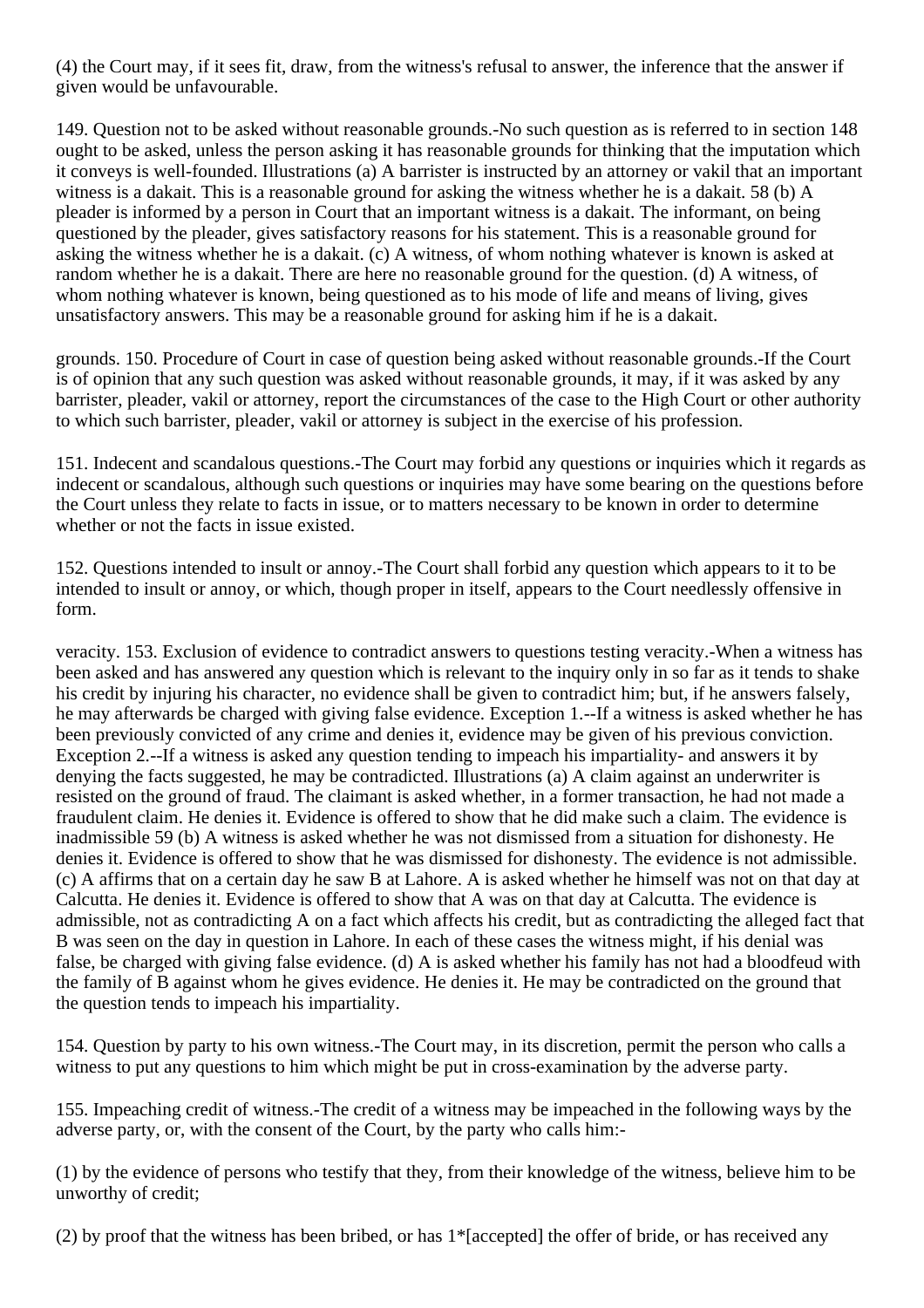other corrupt inducement to give his evidence;

(3) by proof of former statements inconsistent with any part of his evidence which is liable to be contradicted;

(4) when a man is prosecuted for rape or an attempt to ravish, it may be shown that the prosecutrix was of generally immoral character. Explanation.--A witness declaring another witness to be unworthy of credit may not, upon his examination-in-chief, give reasons for his belief, but he may be asked his reasons in cross-examination, and the answers which he gives cannot be contradicted, though, if they are false, he may afterwards be charged with giving false evidence. --------------------------------------------------------------------- 1. Subs. by Act 18 of 1872, s. 11, for "had". --------------------------------------------------------------------- 60 Illustrations (a) A sues B for the price of goods sold and delivered to B. C says that he delivered the goods to B. Evidence is offered to show that, on a previous occasion, he said that he had not delivered goods to B. The evidence is admissible. (b) A is indicted for the murder of B. C says that B, when dying, declared that A had given B the wound of which he died. Evidence is offered to show that, on a previous occasion, C said that the wound was not given by A or in his presence. The evidence is admissible.

admissible. 156. Questions tending to corroborate evidence of relevant fact, admissible.-When a witness whom it is intended to corroborate gives evidence of any relevant fact, he may be questioned as to any other circumstances which he observed at or near to the time or place at which such relevant fact occurred, if the Court is of opinion that such circumstances, if proved, would corroborate the testimony of the witness as to the relevant fact which he testifies. Illustration A, an accomplice, gives an account of a robbery in which he took part. He describes various incidents unconnected with the robbery which occurred on his way to and from the place where it was committed. Independent evidence of these facts may be given in order to corroborate his evidence as to the robbery itself.

testimony as to same fact. 157. Former statements of witness may be proved to corroborate later testimony as to same fact.-In order to corroborate the testimony of a witness, any former statement made by such witness relating to the same fact at or about the time when the fact took place, or before any authority legally competent to investigate the fact, may be proved.

relevant under section 32 or 33. 158. What matters may be proved in connection with proved statement relevant under section 32 or 33.-Whenever any statement, relevant under section 32 or 33, is proved, all matters may be proved either in order to contradict or to corroborate it, or in order to impeach or confirm the credit of the person by whom it was made, which might have been proved if that person had been called as a witness and had denied upon cross-examination the truth of the matter suggested.

When witness may use copy of document to refresh memory. 159. Refreshing memory. A witness may, while under examination, refresh his memory by referring to any writing made by himself at the time of the transaction concerning which he is questioned, or so soon afterwards that 61 the Court considers it likely that the transaction was at that time fresh in his memory. The witness may also refer to any such writing made by any other person, and read by the witness within the time aforesaid, if when he read it he knew it to be correct. When witness may use copy of document to refresh memory. Whenever a witness may refresh his memory by reference to any document, he may, with the permission of the Court, refer to a copy of such document: Provided the Court be satisfied that there is sufficient reason for the non-production of the original. An expert may refresh his memory by reference to professional treatises.

160. Testimony to facts stated in document mentioned in section 159.-A witness may also testify to facts mentioned in any such document as is mentioned in section 159, although he has no specific recollection of the facts themselves, if he is sure that the facts were correctly recorded in the document. Illustration A bookkeeper may testify to facts recorded by him in books regularly kept in the course of business, if he knows that the books were correctly kept, although he has forgotten the particular transactions entered.

1\*161. Right of adverse party as to writing used to refresh memory.-Any writing referred to under the provisions of the two last preceding sections must be produced and shown to the adverse party if he requires it; such party may, if he pleases, cross-examine the witness thereupon.